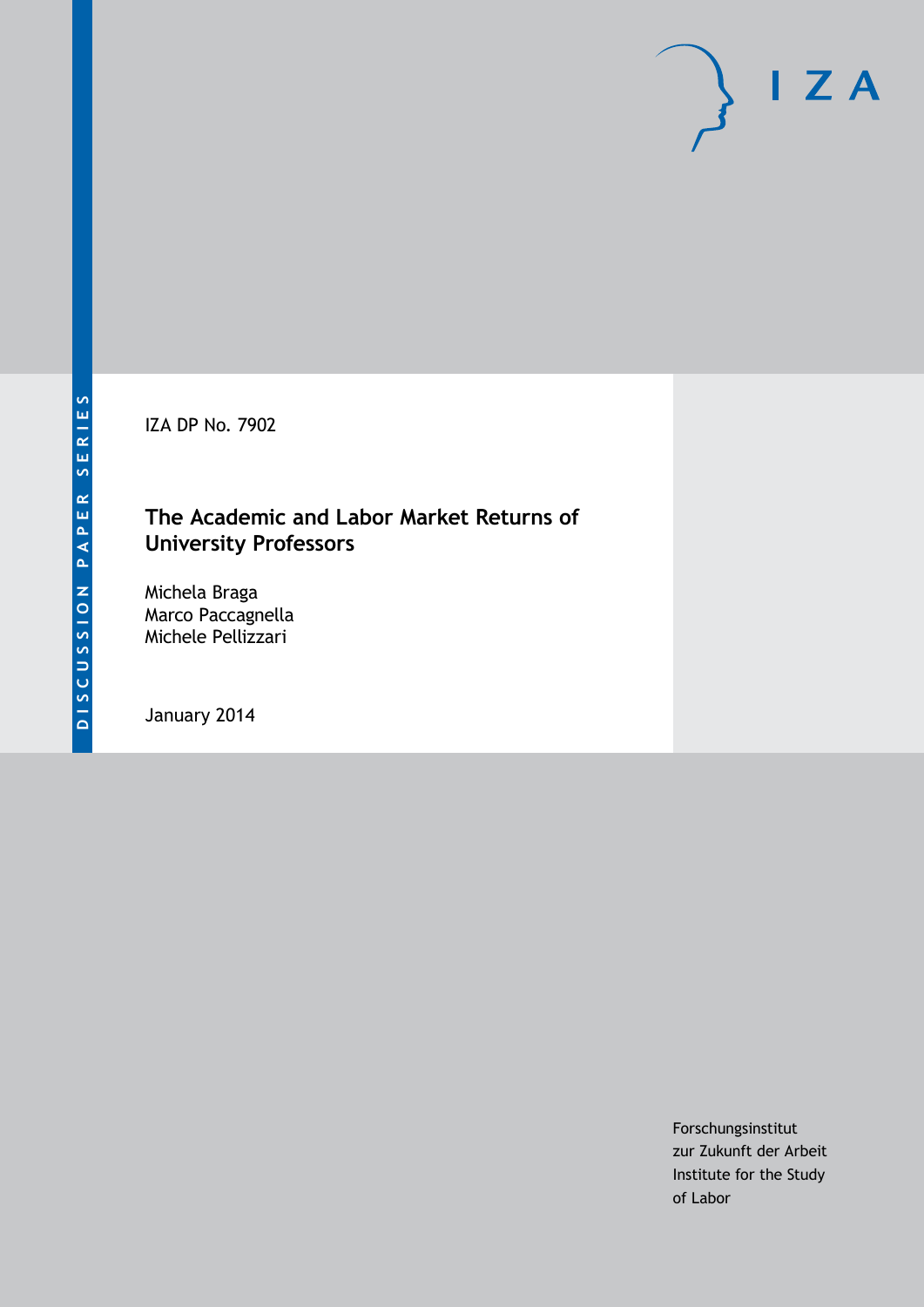# **The Academic and Labor Market Returns of University Professors**

### **Michela Braga**

*Università Statale di Milano and fRDB*

### **Marco Paccagnella**

*Bank of Italy and fRDB*

### **Michele Pellizzari**

*University of Geneva, IZA, NCCR-LIVES and fRDB*

Discussion Paper No. 7902 January 2014

IZA

P.O. Box 7240 53072 Bonn Germany

Phone: +49-228-3894-0 Fax: +49-228-3894-180 E-mail: [iza@iza.org](mailto:iza@iza.org)

Any opinions expressed here are those of the author(s) and not those of IZA. Research published in this series may include views on policy, but the institute itself takes no institutional policy positions. The IZA research network is committed to the IZA Guiding Principles of Research Integrity.

The Institute for the Study of Labor (IZA) in Bonn is a local and virtual international research center and a place of communication between science, politics and business. IZA is an independent nonprofit organization supported by Deutsche Post Foundation. The center is associated with the University of Bonn and offers a stimulating research environment through its international network, workshops and conferences, data service, project support, research visits and doctoral program. IZA engages in (i) original and internationally competitive research in all fields of labor economics, (ii) development of policy concepts, and (iii) dissemination of research results and concepts to the interested public.

<span id="page-1-0"></span>IZA Discussion Papers often represent preliminary work and are circulated to encourage discussion. Citation of such a paper should account for its provisional character. A revised version may be available directly from the author.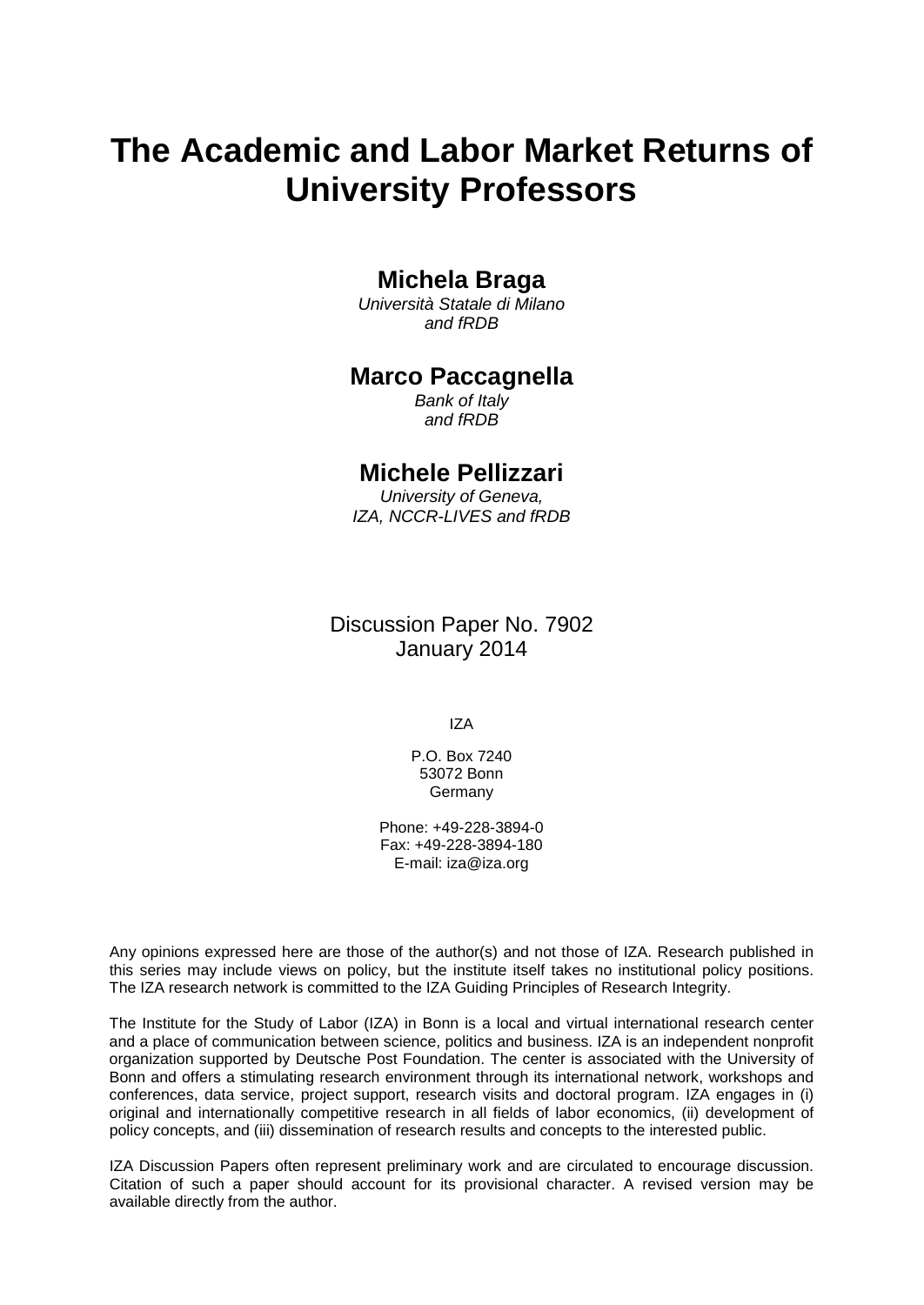IZA Discussion Paper No. 7902 January 2014

# **ABSTRACT**

## **The Academic and Labor Market Returns of University Professors[\\*](#page-1-0)**

This paper estimates the impact of college teaching on students' academic achievement and labor market outcomes using administrative data from Bocconi University (Italy) matched with Italian tax records. The estimation exploits the random allocation of students to teachers in a fixed sequence of compulsory courses. We find that good teaching matters more for the labor market than for academic performance. Moreover, the professors who are best at improving the academic achievement of their best students are also the ones who boost their earnings the most. On the contrary, for low ability students the academic and labor market returns of teachers are largely uncorrelated. We also find that professors who are good at teaching high ability students are often not the best teachers for the least able ones. These findings can be rationalized in a model where teaching is a multi-dimensional activity with each dimension having differential returns on the students' academic outcomes and labor market success.

JEL Classification: I20, M55

Keywords: teacher quality, higher education

Corresponding author:

Michele Pellizzari Department of Economics University of Geneva Uni Mail, Bd du Pont d'Arve 40 1211 Geneva 4 Italy E-mail: [michele.pellizzari@unige.ch](mailto:michele.pellizzari@unige.ch)

Ye would like to thank Bocconi University for granting us access to its administrative archives for this project. In particular, the following persons provided invaluable and generous help: Giacomo Carrai, Mariele Chirulli, Mariapia Chisari, Alessandro Ciarlo, Alessandra Gadioli, Roberto Grassi, Enrica Greggio, Gabriella Maggioni, Erika Palazzo, Giovanni Pavese, Cherubino Profeta, Alessandra Startari and Mariangela Vago. We are also indebted to Tito Boeri, Giacomo De Giorgi, Marco Leonardi, Tommaso Monacelli, Tommy Murphy and Tommaso Nannicini for their precious comments. Davide Malacrino and Alessandro Ferrari provided excellent research assistance. The views expressed in this paper are solely those of the authors and do not involve the responsibility of the Bank of Italy. The usual disclaimer applies.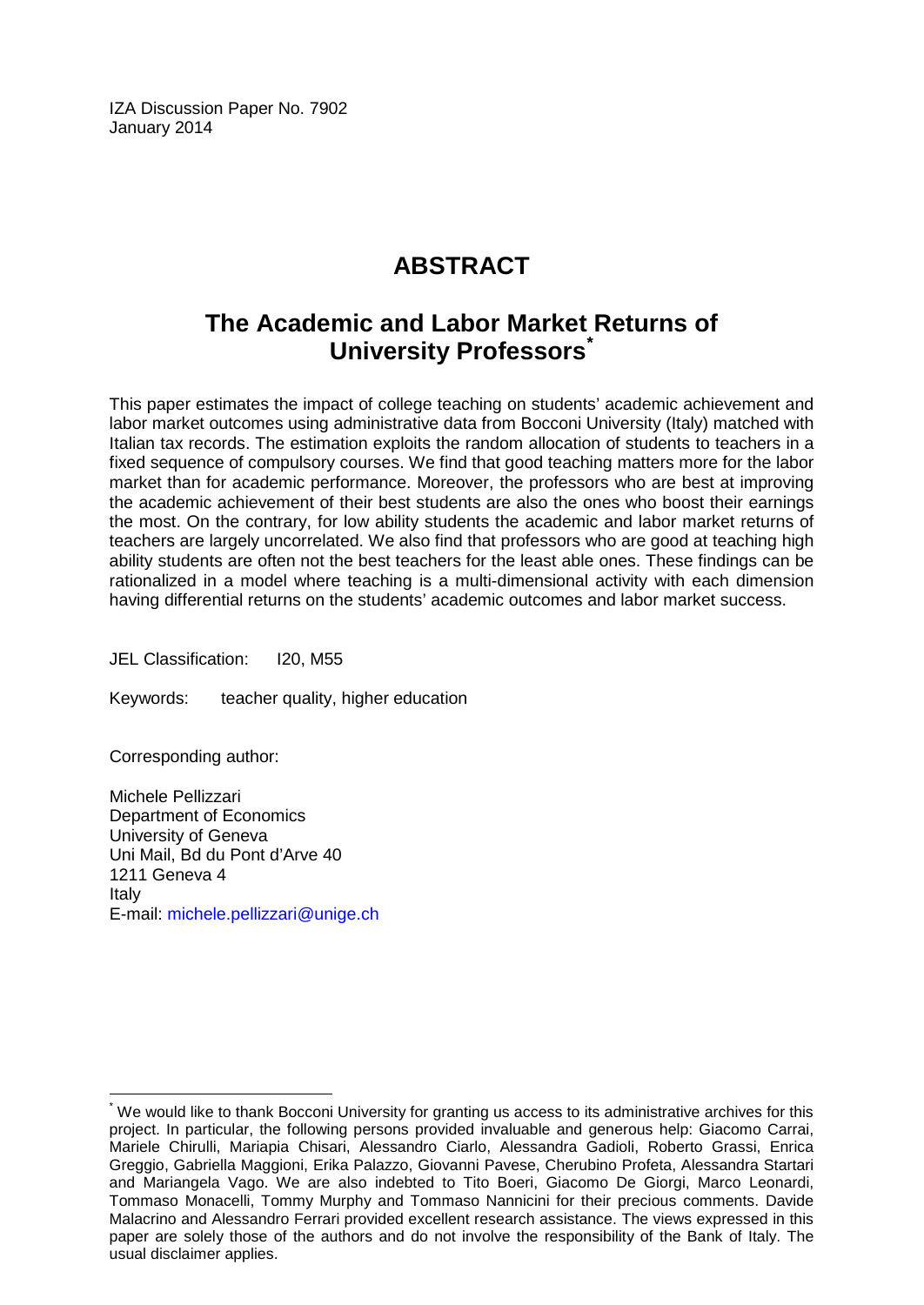## 1 Introduction

Improving the quantity or the quality of the inputs in the education production function, such as teachers, peers or class size, may have very different effects on the academic and labor market performances of the students. The skills required to do well in school are not necessarily those that are also the most valued by employers and the ability to negotiate a good salary and working conditions is not necessarily reflected in school grades. Additionally, labor market success and school performance are realized at different times and many intervening factors may play an important role. For example, students who do poorly in school may catch up later by exerting more effort to learn on the job or by receiving more inputs from other sources, such as parents.

Despite these considerations, the studies that estimate the returns of inputs in the education production function almost invariably consider academic achievement as an outcome measure. Obviously, linking school and labor market data is the main impediment to extending the analysis to labor market outcomes and, to our knowledge, only a small set of very recent papers have been able to overcome this problem (Raj Chetty, John N. Friedman, Nathaniel Hilger, Emmanuel Saez, Diane Whitmore Schanzenbach & Danny Yagan 2011, Raj Chetty, John N. Friedman & Jonah E. Rockoff 2011, Giacomo De Giorgi, Michele Pellizzari & William G. Woolston 2012, Christian Dustmann, Patrick A. Puhani & Uta Schnberg 2012).

In this paper we estimate and compare measures of the academic and labor market returns of university professors using administrative data from Bocconi University, which allow following students throughout their academic careers and into the labor market. We construct such measures by comparing the future performance, either in subsequent coursework or in the labor market, of students who are randomly allocated to different teachers in their compulsory courses. For this exercise we use administrative data containing detailed records for one cohort of students at Bocconi University (Italy) - the 1998/1999 freshmen - who were required to take a fixed sequence of compulsory courses and who where randomly allocated to a set of teachers for each of such courses. The data are exceptionally rich in terms of observable characteristics of both the students, the professors and the classes. For example, we have a very good measure of ex-ante ability for all the students in our data, namely their scores in an attitudinal test that they take as part of their admission process. Hence, we can purge our measures of teacher's quality from most potential confounding factors and we can also document how they vary with the observables of both the students and the professors.

We find that good teaching matters more in the labor market than for academic performance. Moreover, by splitting the sample of students by levels of ability we can estimate the impact of teachers on the performance of their best and worse students separately. We find that for highability students the academic and labor market returns of professors are positively correlated. In other words, the professors who are best at improving their students' grades at university are also the ones who boost their earnings the most. For low-ability students we find the opposite,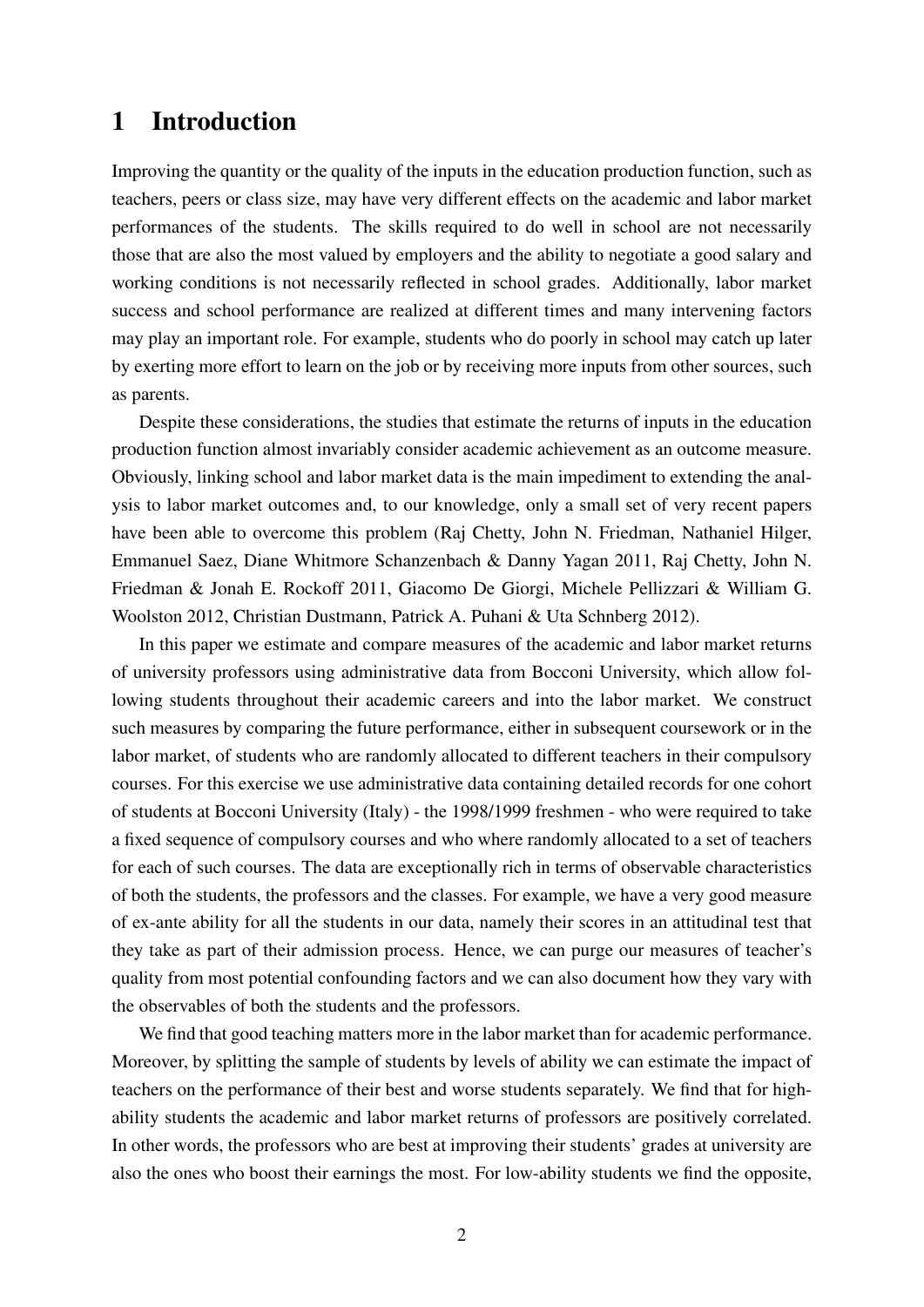namely that the academic and labor market returns of teachers are largely uncorrelated. We also find that professors who are good at teaching high-ability students are often not the best teachers for the least able students.

These results are consistent with the view that teaching is a multidimensional activity involving multiple tasks each having different returns in the academia and in the labor market. The empirical evidence produced in this paper is informative about the degree of complementarity between teachers' competence (or effort) in each task and the ability of the students. In particular, our findings suggest that the returns to student's ability are larger in the labor market than in the academia, perhaps because school grades can only capture a sub-set of the students' competencies. Moreover, the complementarity of student's and teacher's abilities appear to be stronger in the earnings process than in the process generating school grades.

Our focus on higher education is only one of the factors differentiating our work from the paper by Chetty, Friedman & Rockoff (2011), which is probably the closest to ours in the literature. Due to the non-random allocation of teachers to pupils in their setting (3rd-8th graders in the US), Chetty, Friedman & Rockoff (2011) cannot separately estimate the effect of teachers on school and labor market performance. They can only estimate the former and they then compute the effect of being assigned to a good teacher, defined as someone who improves school performance, on a variety of long-term outcomes, including employment and earnings. By exploiting the specificities of the process of class formation at Bocconi University, where students are randomly allocated to instructors for each compulsory subject, we are able to produce separate estimates of the academic and labor market effects of teachers. We can then look at the joint distribution of those estimates, something that has never been done before in the literature. On the other hand, contrary to Chetty, Friedman & Rockoff (2011), we cannot look at long-term labor market performance, since we only observe taxable income at one point in time, for most students around one to two years after graduation.

Our work is also closely linked to Scott E. Carrell  $\&$  James E. West (2010), with whom we share the focus on higher education and the methodology to compute measures of teacher effectiveness based on future students' outcomes. Their analysis, however, is limited to academic outcomes, whereas we extend it to earnings.

Both we and Carrell & West (2010) depart from the most popular approach to measure teacher quality, the *value added model* (VA), which rests on the comparison of students' performance in standardized tests between two (or more) grades (Eric Hanushek 1971, Jonah E. Rockoff 2004, Steven G. Rivkin, Eric A. Hanushek & John F. Kain 2005, Thomas J. Kane & Douglas O. Staiger 2008, Daniel Aaronson, Lisa Barrow & William Sander 2007). The VA model is commonly used in the context of primary and secondary education but it cannot be easily extended to college education, where there is no obvious definition of a grade and where not all courses can be unambiguously associated to a subject sequence. Nevertheless, the large increase in college enrollment experienced in almost all countries around the world in the past decades (OECD 2008) calls for analyses focusing specifically on higher education, as in this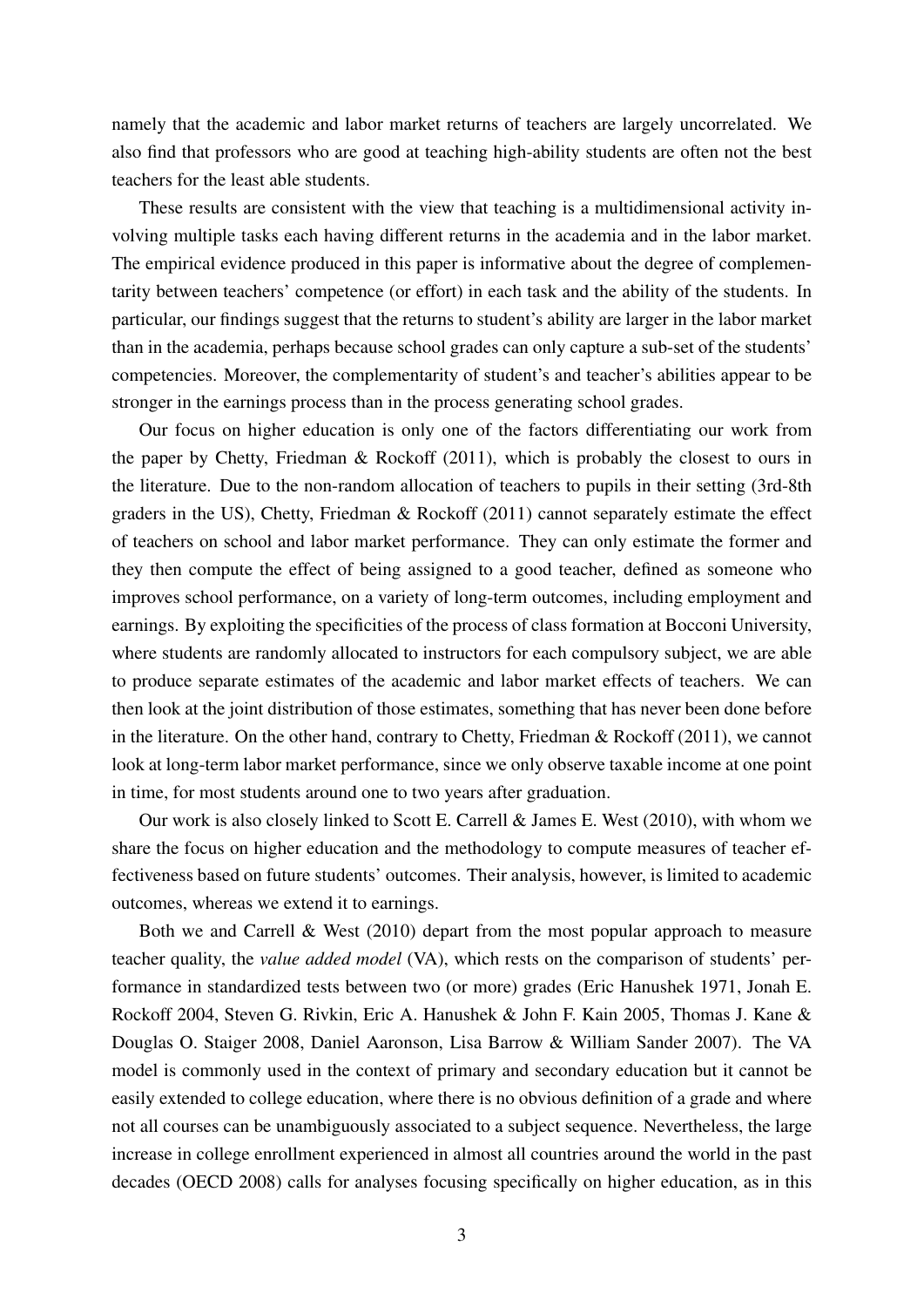paper.

The need to develop better measures of the performance of university professors is further emphasized by a series of studies that cast serious doubts about the validity of student-reported evaluations, which are currently used in most universities around the world (William E. Becker & Michael Watts 1999, Byron W. Brown & Daniel H. Saks 1987). For example, in a previous paper using the same data (Michela Braga, Marco Paccagnella & Michele Pellizzari 2011) we show that the teachers whose students perform better in subsequent coursework often receive worst evaluations, a finding that is confirmed in Carrell & West (2010).

Measuring teacher quality in any school level is both extremely important and extremely difficult. On the one hand, there is now ample evidence that teachers matter substantially in determining students' performance (Rivkin, Hanushek & Kain 2005, Carrell & West 2010) while at the same time the most common observable teachers' characteristics, such as their qualifications or experience, appear to be only mildly correlated with students' scores (Alan B. Krueger 1999, Rivkin, Hanushek & Kain 2005, Eric A. Hanushek & Steven G. Rivkin 2006). Hence, it is difficult to identify good teachers ex-ante and contingent contract based on ex-post outcomes would be the most obvious alternative to address the agency problem in this setting but implementing them requires measures of performance.

It is for this reason that value-added indicators of teacher quality have become popular in many countries and especially in the United States, where several studies advocated their use in the hiring and promotion decisions of teachers (Chetty, Friedman & Rockoff 2011, Eric A. Hanushek 2009, Robert Gordon, Thomas J. Kane & Douglas O. Staiger 2006) and a few school districts recently adopted such a practice.

Despite their popularity, the validity of the VA approach has been questioned on various grounds, especially when students and teachers are not randomly assigned to one another (Chetty, Friedman & Rockoff 2011, Jesse Rothstein 2010, Kane & Staiger 2008). This paper importantly contributes to this debate by showing that the academic and labor market returns of good teaching may not be perfectly aligned.

For the policy viewpoint, our results suggest that performance measurement is crucially linked to the definition of the objective function of the education institution. Some schools or universities may see themselves as elite institutions and consequently aim at recruiting the very best students and the teachers who are best at maximizing the performance of such students. Also, some institutions may be more academic oriented and aim at transmitting the body of knowledge of one or several disciplines, regardless of the market value of such knowledge, whereas others may take a more pragmatic approach and decide to provide their students with the competencies with the highest market returns at a specific point in time and space. The differences between community colleges and universities in the US or the dual systems of academic and vocational education that are common in countries like Germany and Switzerland are very good examples of teaching institutions with different objective functions, which should coherently adapt their recruitment, evaluation and incentive policies.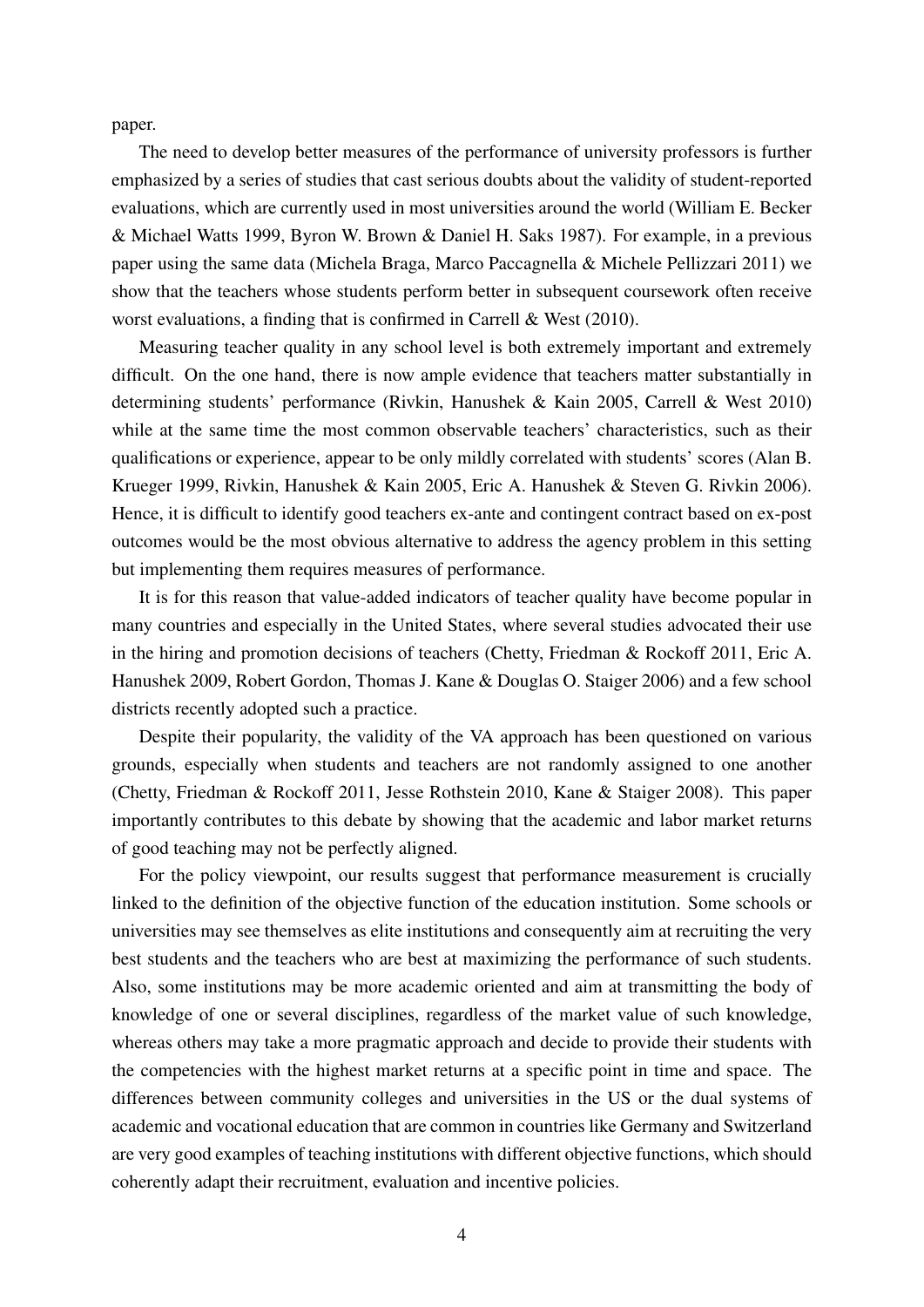The paper is organized as follows. Section [2](#page-6-0) describes our data and the institutional details of Bocconi University. Section [3](#page-11-0) discusses our strategy to estimate the academic and the labor market returns of professors. In Section [4](#page-16-0) we present the main empirical results and we compare estimates produced using different outcomes (grades and earnings). Robustness checks are discussed in Section [4.1.](#page-20-0) In Section [5](#page-22-0) we discuss the interpretation of our findings in the framework of a very simple theory. Section [6](#page-24-0) concludes.

### <span id="page-6-0"></span>2 Data and institutional details

The empirical analysis in this paper is based on data for one enrollment cohort of undergraduate students at Bocconi University, an Italian private institution of tertiary education offering degree programs in economics, management, public policy and  $law<sup>1</sup>$  $law<sup>1</sup>$  $law<sup>1</sup>$ . We select the cohort of students who enrolled as freshmen in the 1998/1999 academic year, as this is the only cohort in our data whose students were randomly allocated to teaching classes for each of their compulsory courses.[2](#page-6-2) In later cohorts, the random allocation was repeated at the beginning of each academic year, so that students would take all the compulsory courses of each academic year with the same group of classmates, which only permits to identify the joint effectiveness of the entire set of teachers in each academic year.<sup>[3](#page-6-3)</sup> For earlier cohorts the class identifiers, which are a crucial piece of information for our study, were not recorded in the university archives.

The students entering Bocconi in the 1998/1999 academic year were offered seven different degree programs, although only three of them attracted a sufficient number of students to require the splitting of lectures into more than one class: Management, Economics and Law&Management.<sup>[4](#page-6-4)</sup> Students in these programs were required to take a fixed sequence of compulsory courses that span the entire duration of their first two years, a good part of their third year and, in a few cases, also their last year. Table [1](#page-31-0) lists the exact sequence for each of the three programs that we consider, breaking down courses by the term (or semester) in which they were taught and by subject areas (classified with different colors: red for management, black for economics, green for quantitative subjects, blue for law).<sup>[5](#page-6-5)[6](#page-6-6)</sup>

<span id="page-6-2"></span><span id="page-6-1"></span><sup>&</sup>lt;sup>1</sup>This section borrows heavily from Braga, Paccagnella & Pellizzari (2011)

<sup>&</sup>lt;sup>2</sup>The terms *class* and *lecture* often have different meanings in different countries and sometimes also in different schools within the same country. In most British universities, for example, *lecture* indicates a teaching session where an instructor - typically a full faculty member - presents the main material of the course; *classes* are instead practical sessions where a teacher assistant solves problem sets and applied exercises with the students. At Bocconi there was no such distinction, meaning that the same randomly allocated groups were kept for both regular lectures and applied classes. Hence, in the remainder of the paper we use the two terms interchangeably.

<span id="page-6-4"></span><span id="page-6-3"></span><sup>&</sup>lt;sup>3</sup>De Giorgi, Pellizzari & Woolston (2012) use data for these later cohorts for a study of class size.

<sup>4</sup>The other degree programs were Economics and Social Disciplines, Economics and Finance, Economics and Public Administration.

<span id="page-6-5"></span><sup>&</sup>lt;sup>5</sup>Subject areas are defined according to the department that was responsible for organizing and teaching the course.

<span id="page-6-6"></span><sup>&</sup>lt;sup>6</sup>Notice that Economics and Management share exactly the same sequence of compulsory courses in the first three terms. Indeed, students in these two programs did attend these courses together and made a final decision about their major at the end of the third term. Giacomo De Giorgi, Michele Pellizzari & Silvia Redaelli (2010)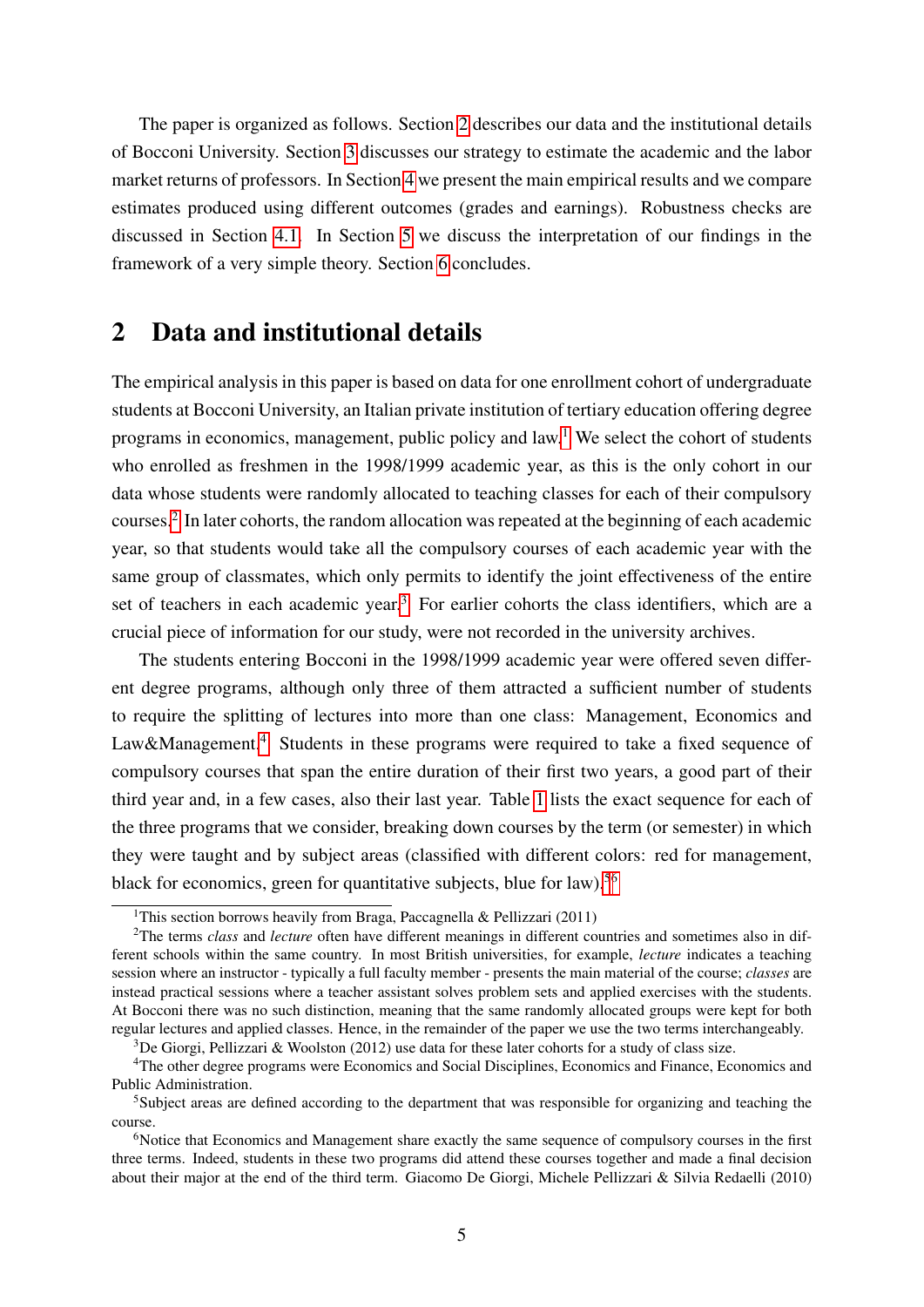#### [INSERT TABLE [1](#page-31-0) ABOUT HERE]

Most but not all of the courses listed in Table [1](#page-31-0) were taught in multiple classes. The number of such classes varied across both degree programs and specific courses. For example, Management was the program that attracted the most students (over 70% in our cohort), who were normally divided into 8 to 10 classes. Economics and Law&Management students were much fewer and were rarely allocated to more than just two classes, sometimes to a single one. The number of classes also varied within degree program depending on the number of available teachers for each subject. For instance, back in 1998/1999 Bocconi did not have a law department and all law professors were contracted from nearby universities. Hence, the number of classes in law courses were normally fewer than in other subjects. Similarly, since the management department was (and still is) much larger than the economics or the mathematics departments, courses in the management areas were normally split in more classes than courses in other subjects.

In Section [3](#page-11-0) we construct measures of teacher effectiveness for the professors of the compulsory courses listed in Table [1](#page-31-0) that were taught in multiple classes (see Section [3](#page-11-0) for details). We do not consider elective subjects, as the endogenous self-selection of students would complicate the analysis.

Regardless of the specific class to which students were allocated, they were all taught the same material. In other words, all professors of the same course were required to follow exactly the same syllabus, although some variations across degree programs were allowed (i.e. mathematics was taught slightly more formally to students in Economics than in Law&Management).

Additionally, the exam questions were also the same for all students (within degree program), regardless of their classes. Specifically, one of the teachers in each course (normally a senior person) acted as a coordinator, making sure that all classes progressed similarly during the term, deciding changes in the syllabus and addressing specific problems that might arose. The coordinator also prepared the exam paper, which was administered to all classes. Grading was usually delegated to the individual teachers, each of them marking the papers of the students in his/her own class, typically with the help of one or more teaching assistants. Before communicating the marks to the students, the coordinator would check that there were no large discrepancies in the distributions across teachers. Other than this check, the grades were not curved, neither across nor within classes.

#### [INSERT TABLE [2](#page-32-0) ABOUT HERE]

Table [2](#page-32-0) reports some descriptive statistics that summarize the distributions of (compulsory) courses and their classes across terms and degree programs. For example, in the first term Management students took 3 courses, divided into a total of 24 different classes: management

study precisely this choice. In the rest of the paper we abstract from this issue and we treat the two degree programs as entirely separate but our results are robust to this assumption.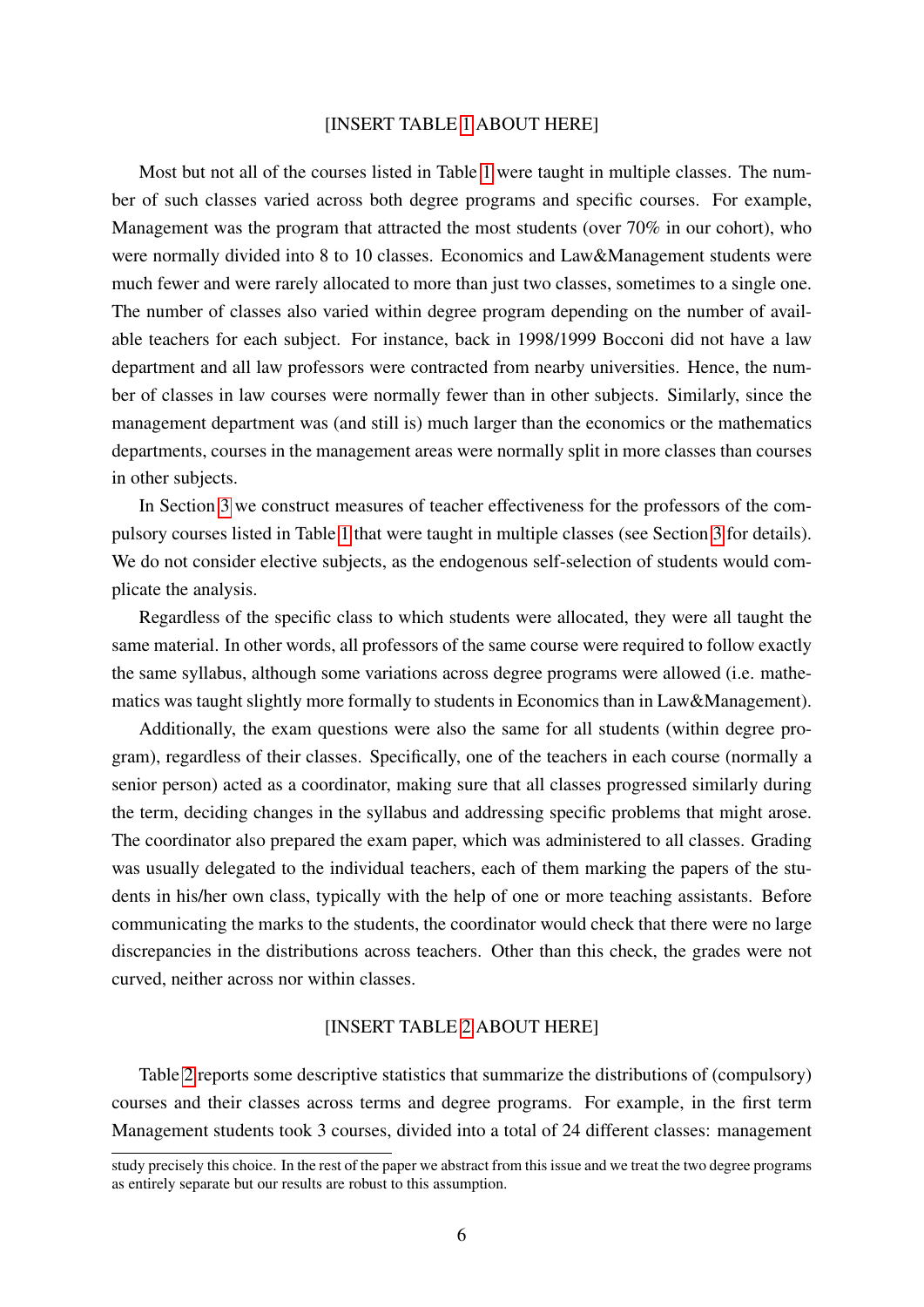I, which was split into 10 classes; private law, 6 classes; mathematics, 8 classes. The table also reports basic statistics (means and standard deviations) for the size of these classes.

Our data cover in details the entire academic histories of the students in these programs, including their basic demographics (gender, place of residence and place of birth), high school leaving grades as well as the type of high school (academic or technical/vocational), the grades in each single exam they sat at Bocconi together with the date when the exams were sat. Graduation marks are observed for all non-dropout students.[7](#page-8-0) Additionally, all students took a cognitive admission test as part of their application to the university and the test scores are available in our data for all the students. Moreover, since tuition fees varied with family income, this variable is also recorded in our dataset. Importantly, we also have access to the random class identifiers that allow us to know in which class each students attended each of their courses.

#### [INSERT TABLE [3](#page-32-1) ABOUT HERE]

Table [3](#page-32-1) reports some descriptive statistics for the students in our data by degree program. A large majority of them were enrolled in the Management program (74%), while Economics and Law&Management attracted 11% and 14%, respectively. Female students were generally slightly under-represented in the student body (43% overall), apart from the degree program in Law&Management. About two thirds of the students came from outside the province of Milan, which is where Bocconi is located, and such a share increased to 75% in the Economics program. Family income was recorded in brackets and one quarter of the students were in the top bracket, whose lower threshold was in the order of approximately 110,000 Euros (gross) at current prices. Students from such a wealthy background were under-represented in the Economics program and over-represented in Law&Management. High school grades and entry test scores (both normalized on the scale 0-100) provide a measure of ability and suggest that Economics attracted the best students, a finding that is also confirmed by university grades.

Data on earnings are obtained from tax records. We were able to merge the Bocconi data with the universe of all tax declarations submitted in Italy in 2005 (incomes earned in 2004). Over 85% of the students in our sample graduate before May 2004, so this can be considered as a measure of initial earnings.<sup>[8](#page-8-1)</sup> Unfortunately, only the 2004 tax declarations are currently available for research purposes and, thanks to a special agreement with Bocconi university, we have been able to merge them to the administrative records of the students. Of the 1,206 students in our sample 1,074 submitted a tax declaration in Italy in 2005, corresponding to approximately 90%. The others are likely to be either still looking for a job, or working abroad,

<span id="page-8-0"></span> $7$ The dropout rate, defined as the number of students who, according to our data, do not appear to have completed their programs at Bocconi over the total size of the entering cohort, is around 4%. Notice that some of these students might have transferred to another university or still be working towards the completion of their program, whose formal duration was 4 years. In Section [4.1](#page-20-0) we perform robustness checks showing that excluding the dropouts from our calculations is irrelevant for our results.

<span id="page-8-1"></span><sup>&</sup>lt;sup>8</sup>Taxable income includes all earnings from employment, be it dependent or self-employment, as well as other incomes from properties (rents). Capital incomes are taxed separately and do not count towards personal taxable income.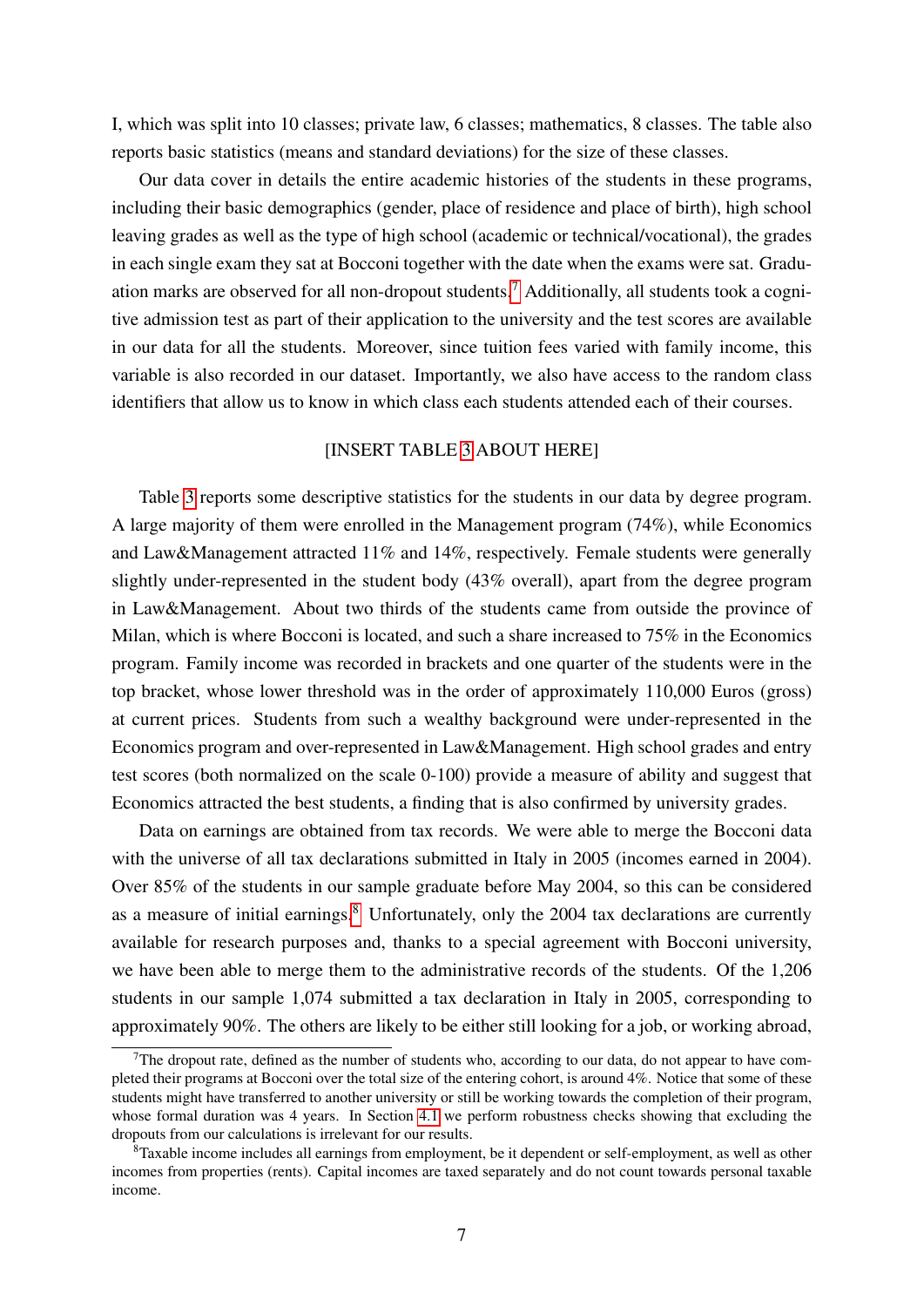or being out of the labor force (possibly enrolled in some post-graduate programme).<sup>[9](#page-9-0)</sup> In our main analysis we will maintain the assumption that the students that are observed in the tax files are a random sub-group of the entire cohort and in Section [4.1](#page-20-0) we present a series of robustness checks to support such an assumption.

### <span id="page-9-2"></span>2.1 The random allocation

In this section we present evidence that the random allocation of students into classes was successful, namely that the observables of students and teachers are balanced. De Giorgi, Pellizzari & Redaelli (2010) use data for the same cohort (although for a smaller set of courses and programs) and provide similar evidence.

The randomization was (and still is) performed via a simple random algorithm that assigned a class identifier to all the students, who were then instructed to attend the lectures for the specific course in the class labeled with the same identifier.<sup>[10](#page-9-1)</sup> The university administration adopted the policy of repeating the randomization for each course with the explicit purpose of encouraging wide interactions among the students.

#### [INSERT TABLE [4](#page-33-0) ABOUT HERE]

Table [4](#page-33-0) presents evidence that the students' observable characteristics are balanced across classes. More specifically, it reports test statistics derived from probit (columns 1,2,5,6,7) or OLS (columns 3 and 4) regressions of the observable students' characteristics (by column) on class dummies for each course in each degree program that we consider, Hence, for each characteristic there are 20 such tests for the degree program in Management, corresponding to the 20 compulsory courses that were taught in multiple classes, 11 tests for Economics and 7 tests for Law&Management. The null hypothesis under consideration is that the coefficients on the class dummies in each model are jointly equal to zero, which amounts to testing for the equality of the means of the observable variables across classes within courses and degree programs. The table shows descriptive statistics of the distribution of p-values for such tests.

The mean and median p-values are in all cases far from the conventional thresholds for rejection. Furthermore, the table also reports the number of tests that reject the null at the 1% and 5% levels, showing that this happens only in a very limited number of cases. The most

<span id="page-9-0"></span><sup>9</sup>Bocconi also runs regular surveys of all alumni approximately 1 to 1.5 years since graduation and these surveys include questions on entry wages. Braga, Paccagnella & Pellizzari (2011), De Giorgi, Pellizzari & Woolston (2012) and De Giorgi, Pellizzari & Redaelli (2010) use this source to measure wages. About 60% of the students in our cohort answer the survey, a relatively good response rate for surveys, but still substantially lower than the matching we obtain with the tax records. In the subset of students that appear in both datasets, the two measures are highly correlated.

<span id="page-9-1"></span> $10$ In fact, the allocation is not exactly random as the algorithm is designed to avoid assigning too many students to certain classes and too few to others. The probability of being allocated to a given class varies with the relative number of students who were previously assigned to the class. However, the probability of being assigned to any class is never zero nor one.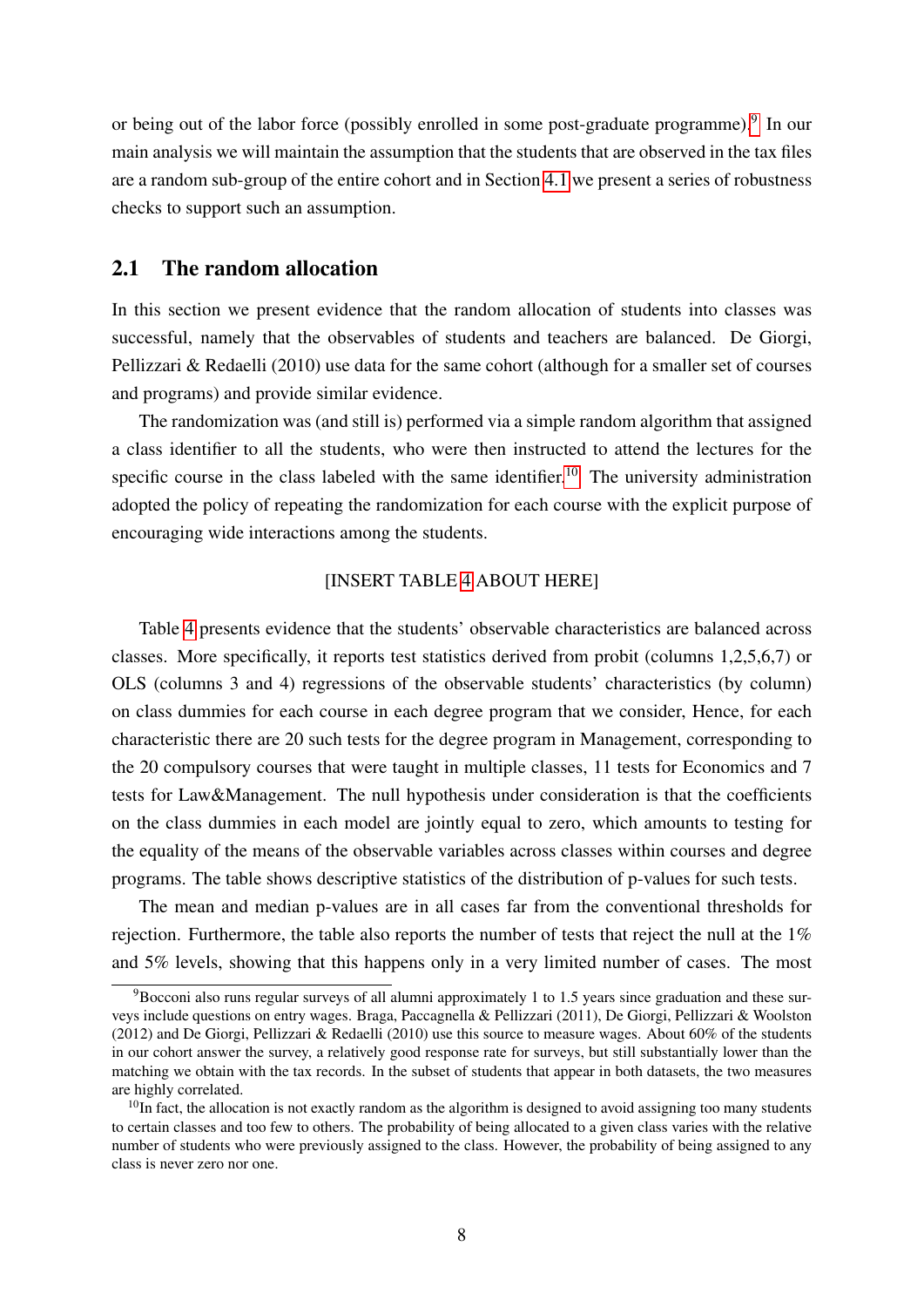notable exception is residence outside Milan, which is abnormally low in two Management groups. Overall, Table [4](#page-33-0) suggests that the randomization was successful.

#### [INSERT FIGURE [1](#page-29-0) ABOUT HERE]

Testing the equality of means is not a sufficient test of randomization for continuous variables. Hence, in Figure [1](#page-29-0) we compare the distributions of our measures of ability (high school grades and entry test scores) for the entire student body and for a randomly selected class in each program. The figure evidently shows that the distributions are extremely similar and formal Kolmogorov-Smirnov tests confirm the visual impression.

Even though students were randomly assigned to classes, one may still be concerned about teachers being selectively allocated to classes. Although no explicit random algorithm was used to assign professors to classes, for obvious organizational reasons that was (and still is) done in the spring of the previous academic year, i.e. well before students were allowed to enroll, so that even if teachers were allowed to choose their class identifiers they would have no chance to know in advance the characteristics of the students who would be given that same identifier.

More specifically, the matching of professors to class identifiers was (and still is) highly persistent and, if nothing special occurs, professors kept the same class identifiers of the previous academic year. It is only when some teachers needed to be replaced or the overall number of classes changed that modifications took place. Even in these instances, though, the distribution of class identifiers across professors changed only marginally. For example if one teacher dropped out, then a new teacher would take his/her class identifier and none of the others were given a different one. Similarly, if the total number of classes needed to be increases, the new classes would be added at the bottom of the list of identifiers with new teachers and no change would affect the existing classes and professors.<sup>[11](#page-10-0)</sup>

At about the same time when teachers were given class identifiers (i.e. in the spring of the previous academic year), also classrooms and time schedules were defined. On these two items, though, teachers did have some limited choice. Typically, the administration suggested a time schedule and room allocation and professors could request modifications, which were accommodated only if compatible with the overall teaching schedule (e.g. a room of the required size was available at the new requested time).

In order to avoid distortions in our estimates of teaching effectiveness due to the more or less convenient teaching times, we collected detailed information about the exact timing of the lectures in all the classes that we consider (see Section [3\)](#page-11-0). Additionally, we also know in which exact room each class was taught and we further condition on the characteristics of the classrooms, namely the buildings and the floors where they were located. There is no variation in other features of the rooms, such as the furniture (all rooms were - and still are - fitted with exactly the same equipment: projector, computer, white-board).<sup>[12](#page-10-1)</sup>

<span id="page-10-1"></span><span id="page-10-0"></span> $11$ As far as we know, the total number of classes for a course has never been reduced.

 $12$ In principle we could also condition on room fixed effects but there are several rooms in which only one class of the courses that we consider was taught.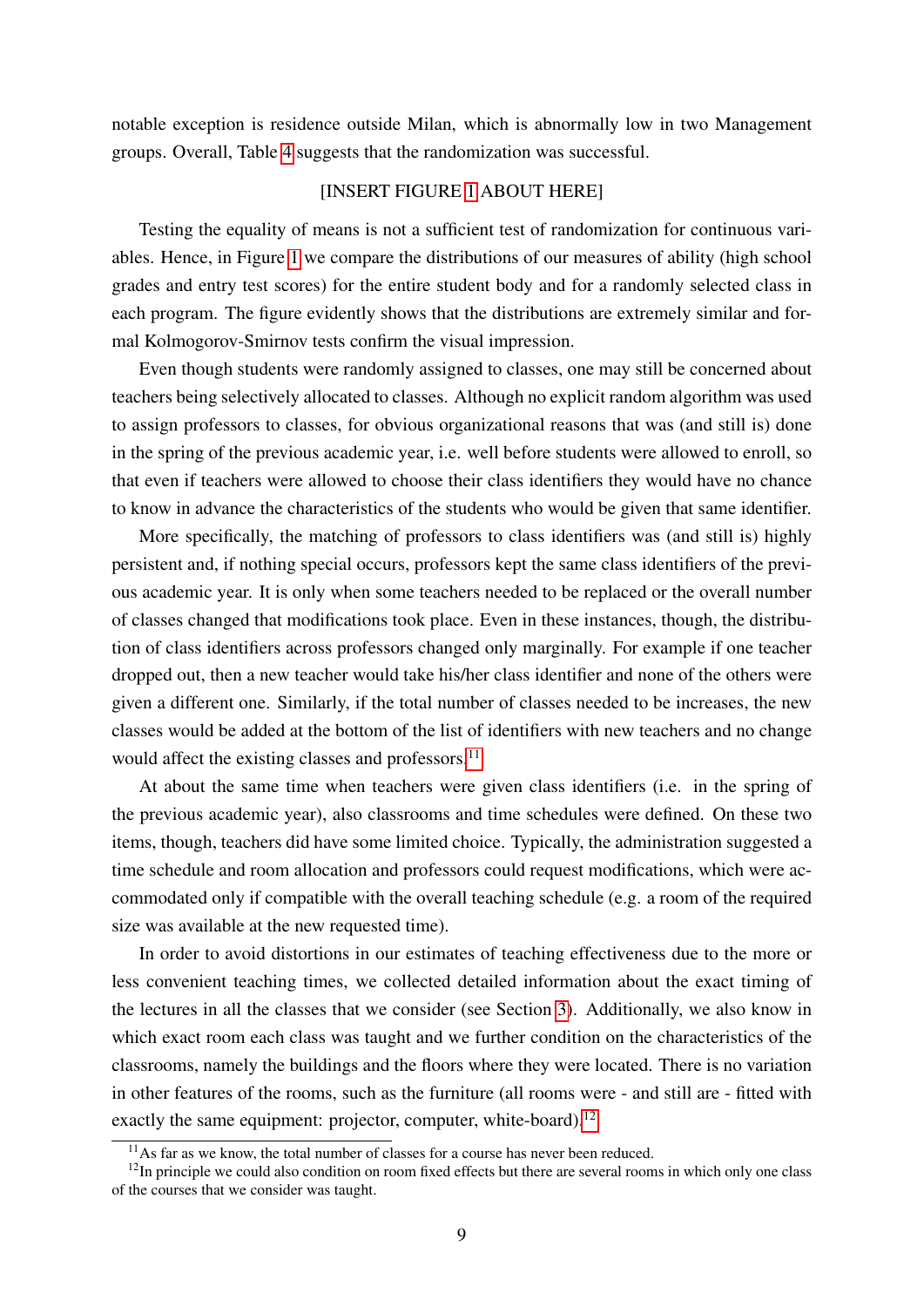Table [5](#page-34-0) provides evidence of the lack of correlation between teachers' and classes' characteristics, namely we show the results of regressions of teachers' observable characteristics on classes' observable characteristics. For this purpose, we estimate a system of 9 seemingly unrelated simultaneous equations, where each observation is a class in a compulsory course. The dependent variables are 9 teachers' characteristics (age, gender, h-index, average citations per year and 4 dummies for academic positions) and the regressors are the class characteris-tics listed in the rows of the table.<sup>[13](#page-11-1)</sup> The reported statistics test the null hypothesis that the coefficients on each class characteristic are all jointly equal to zero in all the equations of the system.<sup>[14](#page-11-2)</sup>

#### [INSERT TABLE [5](#page-34-0) ABOUT HERE]

Results show that only the time of the lectures is significantly correlated with the teachers' observables at conventional statistical levels. In fact, this is one of the few elements of the teaching planning over which teachers had some limited choice. In our empirical analysis we do control for all the factors in Table [5,](#page-34-0) so that our measures of teaching effectiveness are purged from the potential confounding effect of teaching times on students' learning.

# <span id="page-11-0"></span>3 Estimating the academic and labor market returns of university professors

We use performance data for our students to measure the returns to university teaching and we do so separately for academic and labor market performance.

Namely, for each of the compulsory courses listed in Table [1](#page-31-0) we compare the future outcomes of students that attended those courses in different classes, under the assumption that students who were taught by better professors enjoyed better outcomes later on. When computing the academic returns we consider the grades obtained by the students in all future compulsory courses in their degree programs and we look at their earnings when computing the labor market returns to teaching.

This approach is similar to the *value-added* methodology that is commonly used in primary and secondary schools (Dan Goldhaber & Michael Hansen 2010, Eric A. Hanushek & Steven G. Rivkin 2010, Hanushek & Rivkin 2006, Jesse Rothstein 2009, Rivkin, Hanushek & Kain 2005, Eric A. Hanushek 1979, Chetty, Friedman & Rockoff 2011) but it departs from its standard version, that uses contemporaneous outcomes and conditions on past performance, since we use future performance to infer current teaching quality.

<span id="page-11-1"></span><sup>&</sup>lt;sup>13</sup> The h-index is a quality-adjusted measure of individual citations based on search results on Google Scholar. It was proposed by J. E. Hirsch (2005) and it is defined as follows: *A scientist has index* h *if* h *of his/her papers have at least* h *citations each, and the other papers have no more than* h *citations each*.

<span id="page-11-2"></span><sup>&</sup>lt;sup>14</sup>To construct the tests we use the small sample estimate of the variance-covariance matrix of the system.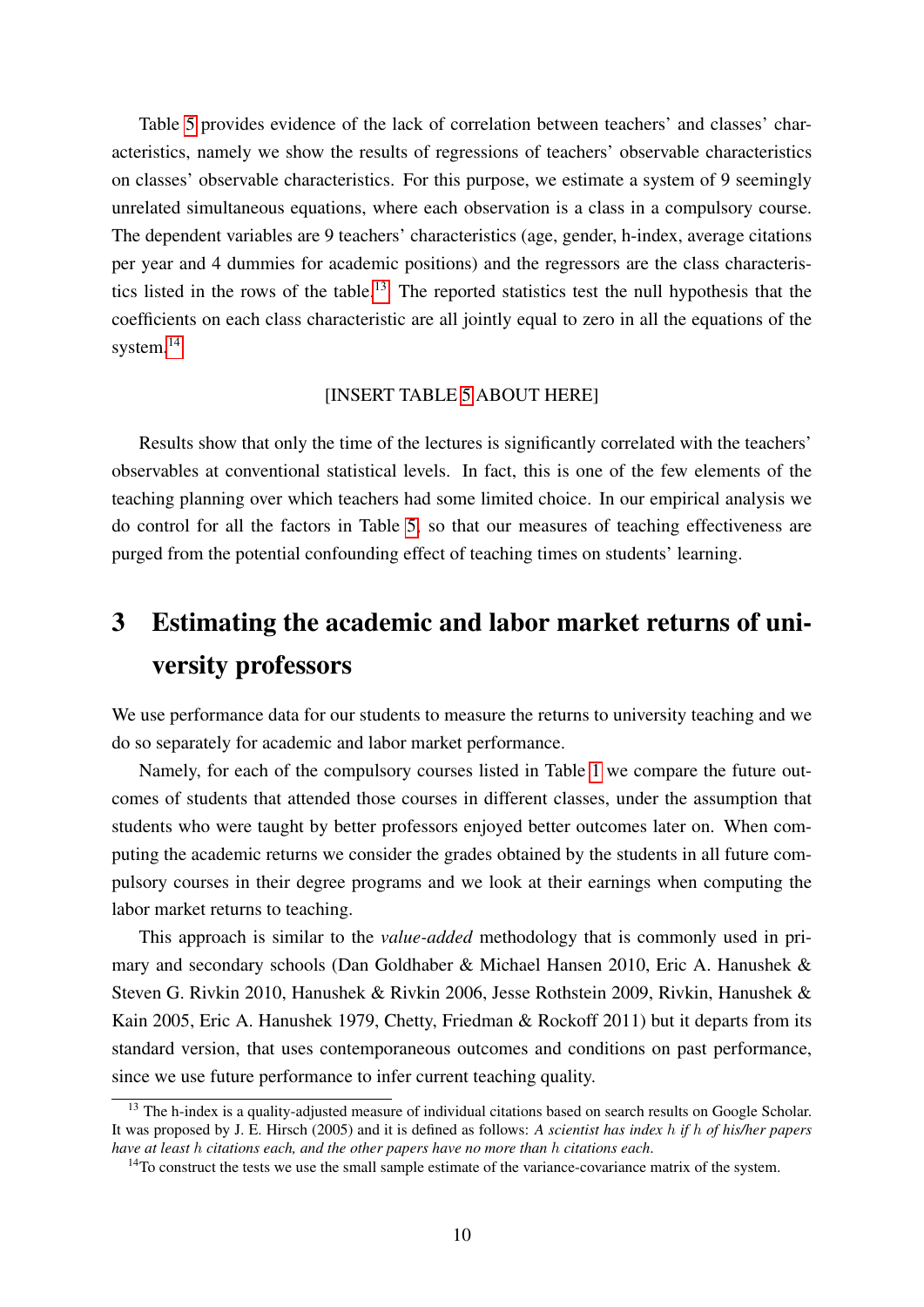The use of future performance is meant to overcome potential distortions due to explicit or implicit collusion between the teachers and their current students. In higher education, this is a particularly serious concern given that professors are often evaluated through students' questionnaires, which have been shown to be poorly correlated with harder measures of teaching quality (Bruce A. Weinberg, Belton M. Fleisher & Masanori Hashimoto 2009, Carrell & West 2010, Antony C. Krautmann & William Sander 1999). Bocconi university is not an exception and, in a companion paper, we have shown that such a correlation is indeed negative whereas students' evaluations of professors are positively correlated with students' current grades (Braga, Paccagnella & Pellizzari 2011).

Another obvious concern with the estimation of teacher quality is the non-random assignment of students to professors. For example, if the best students self-select themselves into the classes of the best teachers, then estimates of teacher quality would be biased upward. Rothstein (2009) shows that such a bias can be substantial even in well-specified models and especially when selection is mostly driven by unobservables. We avoid these complications by exploiting the random allocation of students in our cohort to different classes for each of their compulsory courses. For this same reason, we focus exclusively on compulsory courses, as self-selection is an obvious concern for electives. Moreover, elective courses were usually taken by fewer students than compulsory ones and they were often taught in one single class.

We compute the returns to teaching in two steps and, for the sake of clarity, we first describe the computation of the academic returns and, then, we discuss how this procedure is adapted to compute the labor market returns. Our methodology is similar to the one adopted by Weinberg, Fleisher & Hashimoto (2009); in their setting, however, students are not randomly assigned to teachers.

In the first step, we estimate the conditional mean of the future grades of the students in each class according to the following procedure. Consider a set of students enrolled in degree program d and indexed by  $i = 1, \ldots, N_d$ , where  $N_d$  is the total number of students in the program. In our application there are three degree programs  $(d = \{1, 2, 3\})$ : Management, Economics and Law&Management. Each student  $i$  attends a fixed sequence of compulsory courses indexed by  $c = 1, \ldots, C_d$ , where  $C_d$  is the total number of such compulsory courses in degree program d. In each course c the student is randomly allocated to a class  $s = 1, \ldots, S_c$ , where  $S_c$  is the total number of classes in course c. Denote by  $\zeta \in Z_c$  a generic (compulsory) course, different from c, which student i attends in semester  $t \geq t_c$ , where  $t_c$  denotes the semester in which course c is taught.  $Z_c$  is the set of compulsory courses taught in any term  $t \geq t_c$ .

Let  $y_{ids\zeta}$  be the grade obtained by student i in course  $\zeta$ . To control for differences in the distribution of grades across courses,  $y_{ids\zeta}$  is standardized at the course level. Then, for each course  $c$  in each program  $d$  we run the following regression:

<span id="page-12-0"></span>
$$
y_{ids\zeta} = \alpha_{dcs} + \beta X_i + \epsilon_{ids\zeta}
$$
 (1)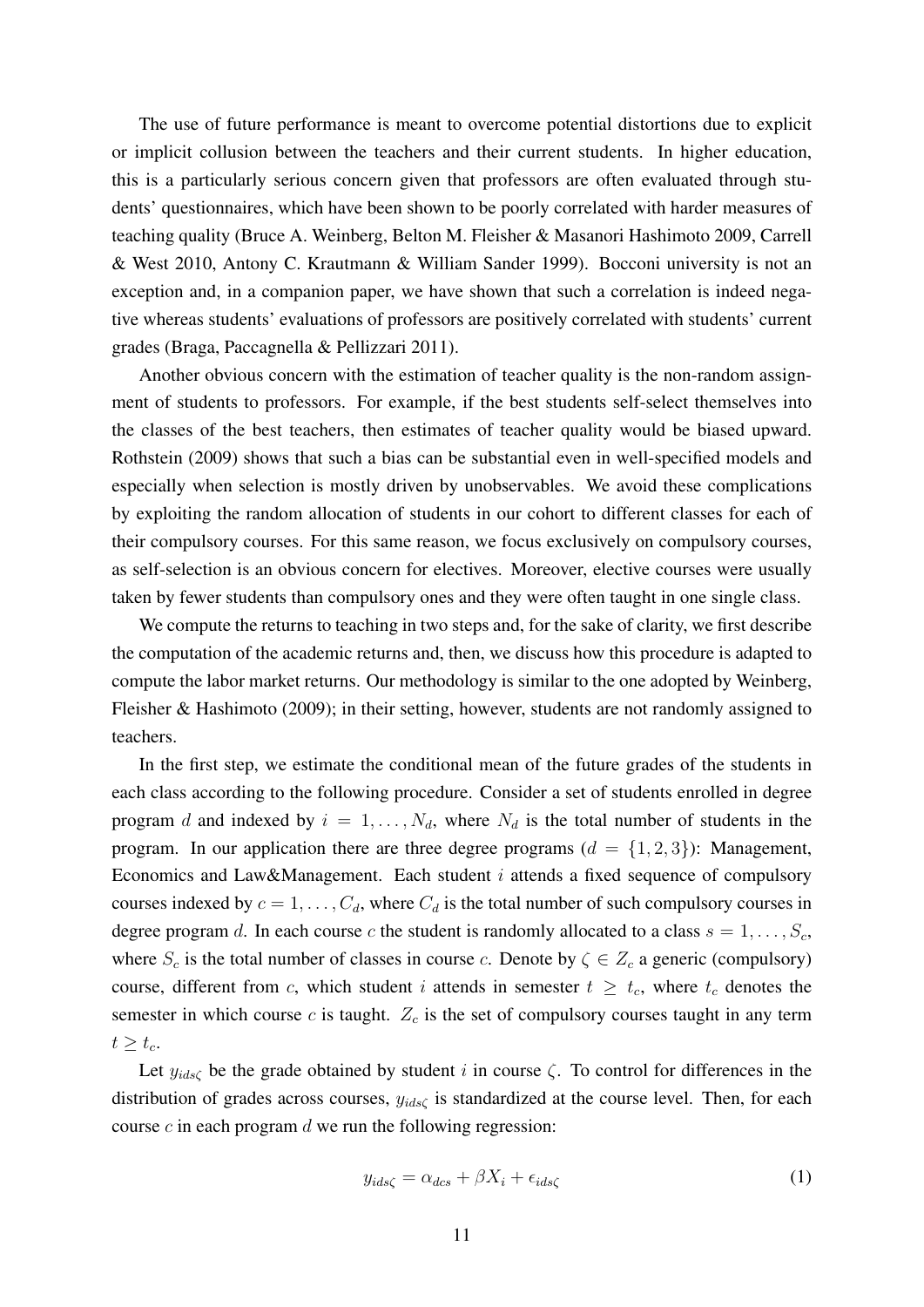where  $X_i$  is a vector of student characteristics including a gender dummy, the entry test score and the high school leaving grade, a dummy for whether the student is in the top income bracket and for whether he/she enrolled earlier than normal or resided outside the province of Milan (which is where Bocconi is located). See Table [3](#page-32-1) for more details about these variables. The  $\alpha$ 's are our parameters of interest and they measure the conditional means of the future grades of students in class s: high values of  $\alpha_{des}$  indicate that, on average, students attending course c in class s performed better (in subsequent courses) than students in the same degree program  $d$ taking course  $c$  in a different class.

The random allocation procedure guarantees that the class fixed effects in equation [1](#page-12-0) are purely exogenous and identification is straightforward.[15](#page-13-0) The normalization of the dependent variable (within courses) allows interpreting the class effects in terms of standard deviation changes in the outcome.

Notice that, since in general there are several subsequent courses  $\zeta$  for each course c, each student in equation [1](#page-12-0) is observed multiple times and the error terms  $\epsilon_{ids\zeta}$  are serially correlated within i and across  $\zeta$ . We address this issue by adopting a standard random effect model to estimate all the equations [1](#page-12-0) (we estimate one such equation for each course c). Moreover, we further allow for cross-sectional correlation among the error terms of students in the same class by clustering the standard errors at the class level.

More formally, we assume that the error term is composed of three additive and independent components (all with mean equal zero):

$$
\epsilon_{ids\zeta} = v_i + \omega_s + \nu_{ids\zeta} \tag{2}
$$

where  $v_i$  and  $\omega_s$  are, respectively, an individual and a class component, and  $v_{ids}$  is a purely random term. Operatively, we first apply the standard random effect transformation to the original model of equation [1.](#page-12-0)<sup>[16](#page-13-1)</sup> In the absence of other sources of serial correlation (i.e if the variance of  $\omega_s$  were zero), such a transformation would lead to a serially uncorrelated and homoskedastic variance-covariance matrix of the transformed error terms, so that the standard random effect estimator could be produced by running simple OLS on the transformed model. In our specific case, we further cluster the transformed errors at the class level to account for the additional serial correlation induced by the term  $\omega_s$ .

The second step of our approach is meant to purge the estimated  $\alpha$ 's from the effect of other class characteristics that might affect the performance of students in later courses but are not necessarily attributable to teachers. By definition, the class fixed effects capture all those

<span id="page-13-0"></span><sup>&</sup>lt;sup>15</sup>Notice that in a few cases more than one teacher taught in the same class, so that our class effects capture the overall effectiveness of teaching and cannot be always attached to a specific person.

<span id="page-13-1"></span><sup>&</sup>lt;sup>16</sup>The standard random effect transformation subtracts from each variable in the model (both the dependent and each of the regressors) its within-mean scaled by the factor  $\theta = 1 - \sqrt{\frac{\sigma_v^2}{|Z_c|(\sigma_\omega^2 + \sigma_\nu^2) + \sigma_v^2}}$ , where  $|Z_c|$  is the cardinality of  $Z_c$ . For example, the random-effects transformed dependent variable is  $y_{ids\zeta} - \theta \overline{y}_{ids}$ , where  $\overline{y}_{ids} =$  $|Z_c|^{-1} \sum_{h=1}^{|Z_c|} y_{idh\zeta}$ . Similarly for all the regressors. The estimates of  $\sigma_v^2$  and  $(\sigma_\omega^2 + \sigma_\nu^2)$  that we use for this transformation are the usual Swamy-Arora (P. A. V. B. Swamy & S. S. Arora 1972).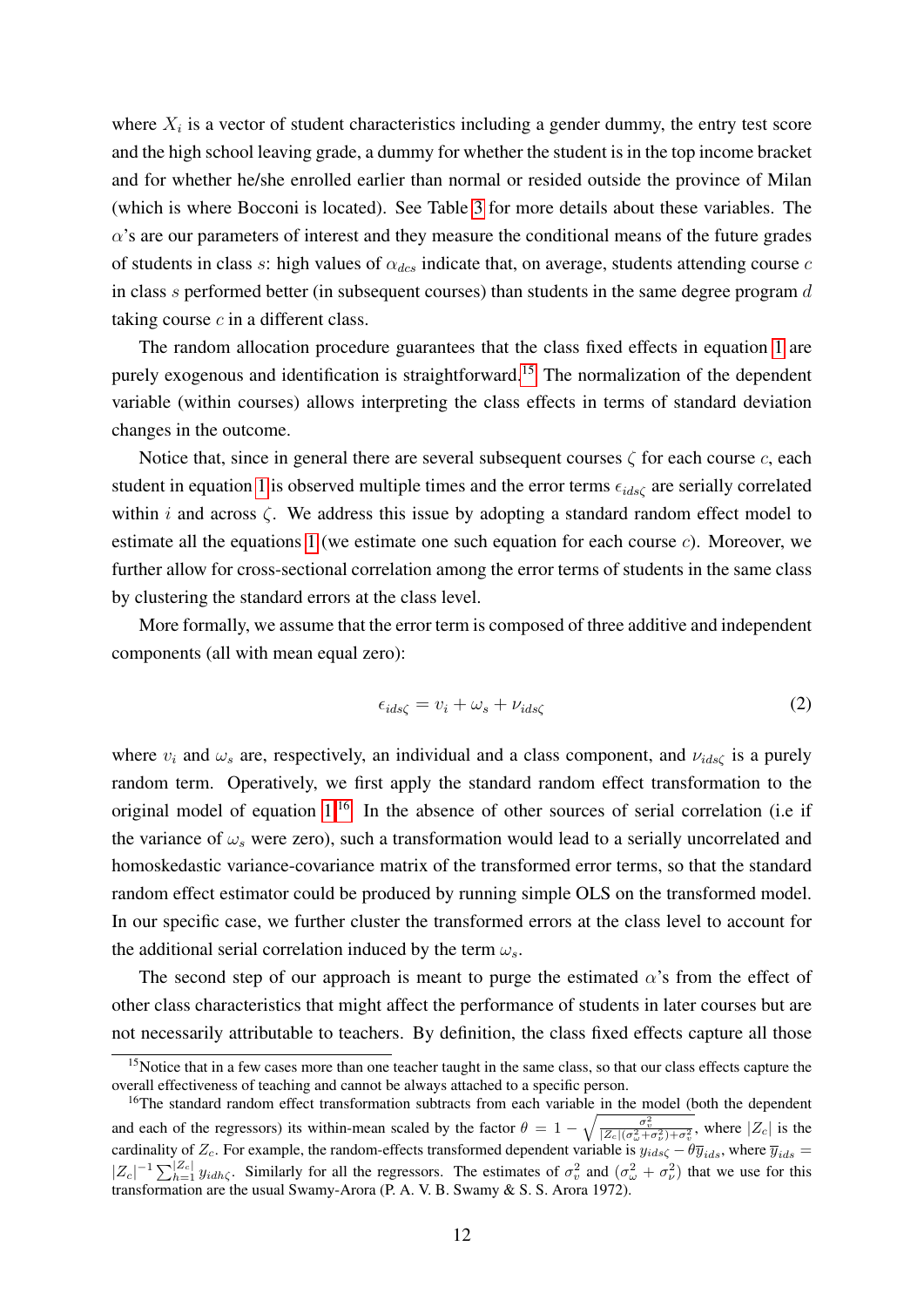features, both observable and unobservable, that are fixed for all students in the class. These certainly include teaching quality but also other factors that are documented to be important ingredients of the education production function, such as class size and class composition (De Giorgi, Pellizzari & Woolston 2012).

Assuming linearity, the estimated class effects can be written as follows:

<span id="page-14-0"></span>
$$
\widehat{\alpha}_{dcs} = \gamma_0 + \gamma_1 T_{dcs} + \gamma_2 C_{dcs} + \tau_{dcs} + u_{dcs} \tag{3}
$$

where  $\tau_{des}$  is the unobservable quality of teaching and  $T_{des}$  and  $C_{des}$  are other teacher and class characteristics, respectively.  $\gamma_1$  and  $\gamma_2$  are fixed parameters and  $u_{dcs}$  is the estimation error.

A key advantage of our data is that most of the factors that may be thought as being included in  $T_{dcs}$  and  $C_{dcs}$  are observable. In particular, we have access to the identifiers of the teachers in each class and we can recover a large set of variables like gender, tenure status and measures of research output. We also know which of the several teachers in each course acted as coordinators. These are the same teacher characteristics that we used in Table [5.](#page-34-0) Additionally, based on our academic records we can construct measures of both class size and class composition (in terms of students' characteristics). Hence, we can estimate  $\tau_{dcs}$  as the OLS residuals of equation [3,](#page-14-0) since the estimation error  $u_{dcs}$  has zero mean and converges in probability to zero (given consistency of  $\hat{\alpha}_{des}$ ). Further, in equation [3](#page-14-0) we weight the observations by the inverse of the standard error of the estimated  $\alpha$ 's to take into account differences in the precision of such estimates.

Obviously, we cannot be guaranteed to observe all the relevant variables in  $T_{dcs}$  and  $C_{dcs}$ , however, given the richness of our data, it should be uncontroversial that teaching quality is by far the single most important unobservable that generates variation in the estimated residuals.<sup>[17](#page-14-1)</sup>

Compared to other papers that are able to observe the same professors teaching different cohorts of students over time (Chetty et al. 2011, Chetty, Friedman & Rockoff 2011), we cannot estimate separately teacher and class effects. In fact, all the student cohorts following the one that we consider in this study were randomly allocated to classes only once per academic year, so that students would take all the compulsory courses of each academic year with the same group of classmates. In such a setting, only the joint effect of the entire set of teachers in each academic year can be identified.

Hence, we exploit the rich set of observables in our data to purge the estimated class effects through our two-step procedure to obtain a statistics that can be interpreted as teaching quality or the returns to teaching. We believe that this approach is appropriate in our context. First of all, our data are indeed extremely rich and include information on a number of features that

<span id="page-14-1"></span> $17$ Social interactions among the students might also be part of equation [3.](#page-14-0) However, notice that if such effects are related to the observable characteristics of the students, then we are able to control for those (up to functional form variations). Additionally, there might be complementarities between teacher's ability and students' interactions, as good teachers are also those who stimulate fruitful collaborations among their students. This component of the social interaction effects is certainly something that one would like to incorporate in a measure of teaching quality, as in our analysis.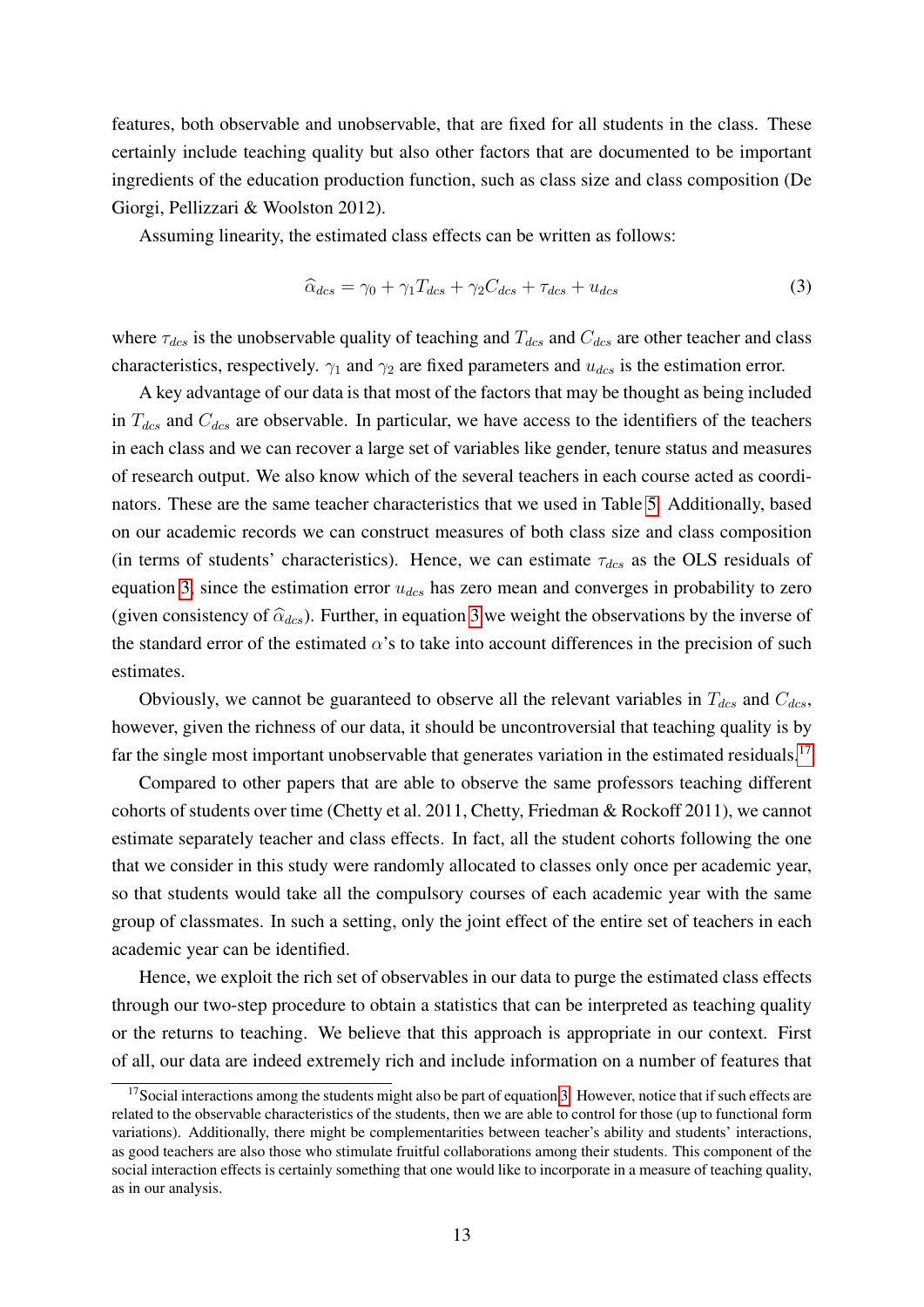are normally unobservable in other studies (Chetty, Friedman & Rockoff 2011, Kane & Staiger 2008, Daniel F. McCaffrey, Tim R. Sass, J. R. Lockwood & Kata Mihaly 2009). Moreover, we consider a single institution rather than all schools in an entire region or school district as in Chetty, Friedman & Rockoff (2011) or in Kane & Staiger (2008). As a consequence, variation in class and student characteristics is limited and very likely to be captured by our rich set of controls.

In fact, one may actually be worried that we purge for too many factors rather than too few, insofar as teaching quality is itself a function of some of the teachers' observables. For this reason, we present results conditioning on all the available class and teachers' characteristics as well as conditioning only on the class characteristics.

While the OLS residuals of equation [3](#page-14-0) are consistent estimates of the  $\tau_{des}$ s, estimating their variance requires taking into account the variance of the estimation error  $u_{dcs}$ . For this purpose we follow again Weinberg, Fleisher & Hashimoto (2009), adopting a procedure that is similar to the shrinkage models commonly used in the literature (Kane & Staiger 2008, Gordon, Kane & Staiger 2006, Thomas J. Kane, Jonah E. Rockoff & Douglas O. Staiger 2008, Rockoff 2004) but that is adapted to our peculiar framework where teachers are observed only once.

We randomly split in half each class in our sample and we replicate our estimation procedure for each of them, so that for each class we have two estimates of  $\tau$ , say  $\hat{\tau}_{des}$  and  $\hat{\tau}_{des}''$ . Since the only source of estimation error in our setting is unobservable idiosyncratic variation in student performance, the random split of the classes guarantees that the estimation errors in  $\hat{\tau}_{des}$  and  $\hat{\tau}_{des}''$  are orthogonal to each other.<sup>[18](#page-15-0)</sup> Hence, the variance of  $\tau_{des}$  can be estimated as the covariance between  $\hat{\tau}_{dcs}$  and  $\hat{\tau}_{dcs}$ :

$$
Cov\left(\tilde{\tau}_{dcs}^{\prime}, \tilde{\tau}_{dcs}^{\prime\prime}\right) \xrightarrow{p} Cov\left(\tau_{dcs} + u_{dcs}^{\prime}, \tau_{dcs} + u_{dcs}^{\prime\prime}\right)
$$
\n
$$
= Var\left(\tau_{dcs}\right) + Cov\left(u_{dcs}^{\prime}, u_{dcs}^{\prime\prime}\right)
$$
\n
$$
= Var\left(\tau_{dcs}\right)
$$
\n(4)

In our calculations approximately 60% of the uncorrected variance of the teacher effects is due to the estimation error, depending on the specification and the outcome measure (grades or earnings).

Some of the papers in this literature also use the estimated variance to adjust the teacher effects according to a Bayesian procedure that shrinks towards zero the least precise estimates (Carrell & West 2010). Given that we plan to use the  $\hat{\tau}$ s in secondary regression analyses, we prefer to adjust only the variance to avoid further complications in the derivation of correct inference results for regressions where the teacher effects are used as dependent or independent variables.

<span id="page-15-0"></span><sup>&</sup>lt;sup>18</sup>The existence of social interactions among the students may introduce correlation between the estimation errors across the random halves of the classes. Hence, the validity of this shrinkage procedure requires the additional assumption that any effect of social interactions among the students is captured by either the observable students' characteristics or the class effects.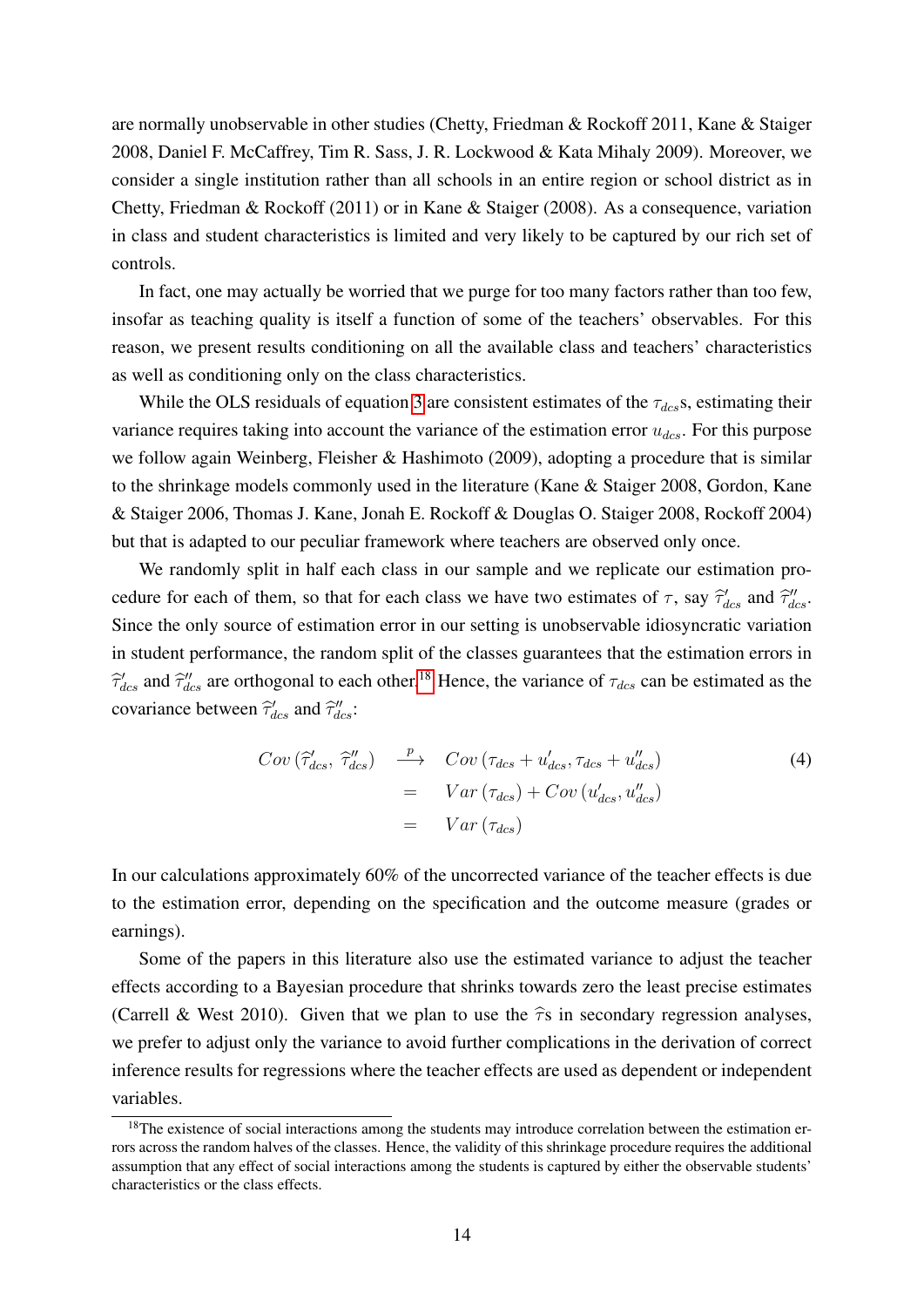To estimate the labor market returns of teaching, we follow the same procedure described above for the academic returns but we replace future exam grades with earnings as a dependent variable in equation [1.](#page-12-0) This simplifies the estimation substantially, since there is only one outcome per student and no need to account for serial correlation. However, we still cluster the standard errors at the level of the class.

### <span id="page-16-0"></span>4 Empirical results

Overall, we are able to estimate both the academic and the labor market returns of 230 teachers. We cannot run equation [1](#page-12-0) for courses that have no contemporaneous nor subsequent courses.<sup>[19](#page-16-1)</sup> For such courses, the set  $Z_c$  is empty. Additionally, some courses in Economics and in Law&Management are taught in one single class.<sup>[20](#page-16-2)</sup> For such courses, the computation of the academic returns of teaching based on future exam grades is impossible since  $S_c = 1$ .

When looking at the labor market returns we do not face the former constraint, as incomes are always realized after the end of the courses. In fact, we can estimate wage effects for slightly more teachers (242 in total) but, given that our main purpose is the comparison of these with the academic returns, we prefer to focus on the subsample for which we can estimate both.

Tables [6](#page-35-0) and [7](#page-36-0) show the estimates of the second-step equation [3](#page-14-0) for academic and labor market performance, respectively. The first column in both tables reports results when only the class characteristics  $C_{dcs}$  are included in the set of controls, in the second columns we only condition on the teachers' characteristics  $T_{des}$  and in the third columns both are included. Given the large number of regressors, only a selected set of coefficients is presented. $21$ 

#### [INSERT TABLE [6](#page-35-0) ABOUT HERE]

Consistent with the random allocation, all the students' characteristics are insignificant in these regressions. The same holds for the class characteristics, coherently with the procedure of assigning teachers to classes described in Section [2.1.](#page-9-2) Overall, observable student and class characteristics explain about 11% of the variation in the estimated  $\alpha$ s within degree program, term and subject cells, where subjects are defined as in Table  $1<sup>22</sup>$  $1<sup>22</sup>$  $1<sup>22</sup>$ 

The only teacher's individual characteristic that appears to be somewhat correlated with outcomes is academic ranking (column 2 of Table [6\)](#page-35-0), with assistant professors doing a bit better than their more senior colleagues (other academic positions, such as external or non tenured-track teachers, are the excluded group), an effect that might be associated to the type of contracts they hold (tenure track). Interestingly, professors who are more productive in

<span id="page-16-1"></span><sup>&</sup>lt;sup>19</sup>For example, Corporate Strategy for Management, Banking for Economics and Business Law for Law&Management (see Table [1\)](#page-31-0).

<span id="page-16-2"></span><sup>&</sup>lt;sup>20</sup>For example Econometrics for Economics students or Statistics for Law&Management (see Table [1\)](#page-31-0).

<span id="page-16-4"></span><span id="page-16-3"></span><sup>21</sup>The full results are available upon request.

<sup>&</sup>lt;sup>22</sup>The Partial R-squared reported at the bottom of the table refer to the R-squared of a partitioned regression where the dummies for the degree program, the term and the subject area are partialled out.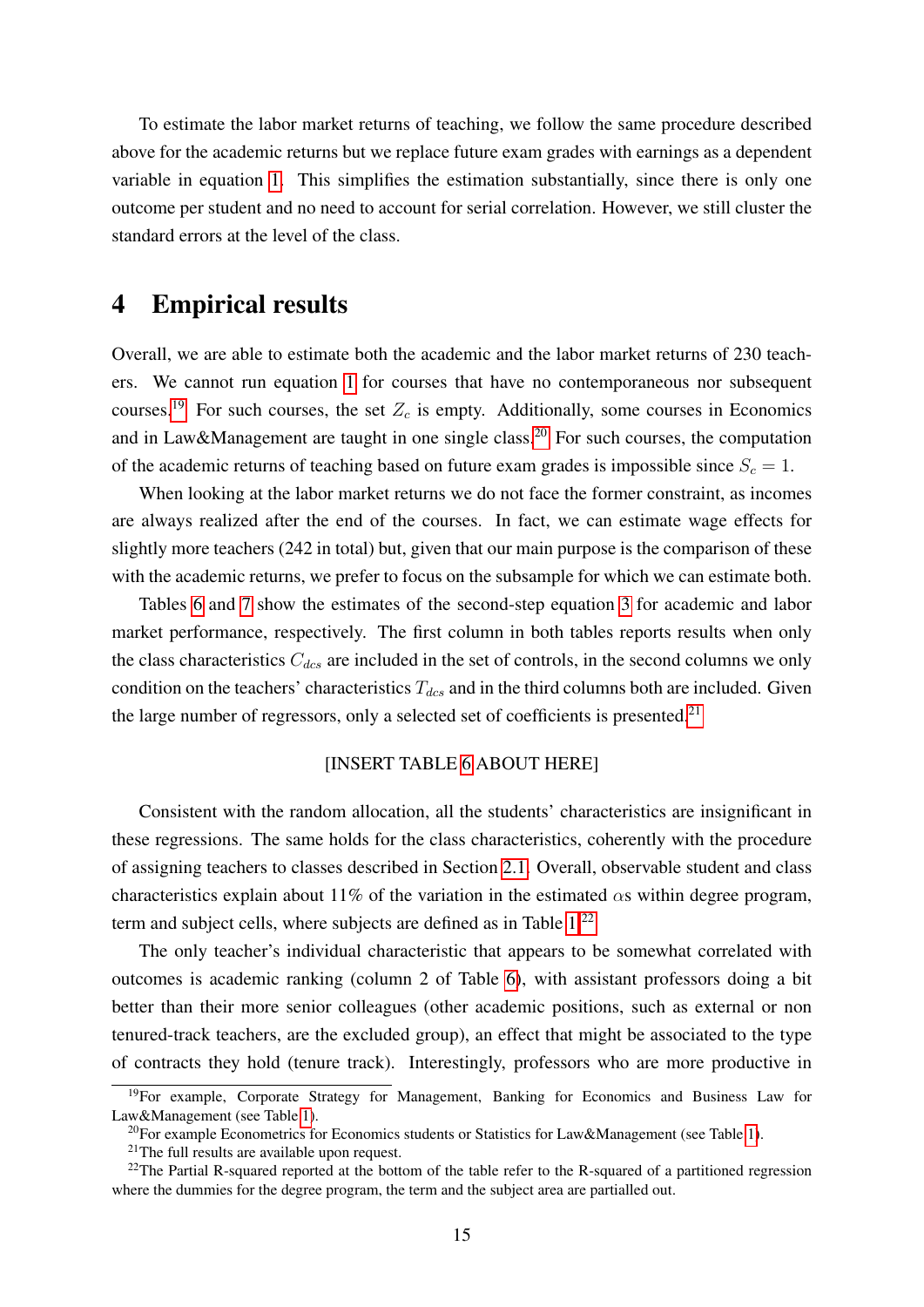research do not seem to be better at teaching.<sup>[23](#page-17-0)</sup> In general, as in Hanushek & Rivkin (2006) and Krueger (1999), the individual traits of the teachers explain only approximately 5% of the (residual) variation in students' achievement. Overall, the complete set of observable class and teachers' variables explain approximately 16% of the (residual) variation (column 3 of Table [6\)](#page-35-0).

#### [INSERT TABLE [7](#page-36-0) ABOUT HERE]

The results in Table [7](#page-36-0) show that the overall explanatory power of teacher and class observable characteristics is extremely poor also when earnings are taken as the relevant outcome. The R-squared of the richest specification (column 3 of Table [7\)](#page-36-0) is around  $11\%$  and each of the two sets of variables (class and teacher characteristics) contributes approximately half.

Our final measure of the academic returns to teaching are the residuals of the regression of the estimated  $\alpha$ s on all the observable variables, i.e the regression reported in columns 3 of Table [6.](#page-35-0) The labor market returns are computed analogously on the basis of the residuals of the regression in column 3 of Table [7.](#page-36-0) In Table [8](#page-37-0) we present descriptive statistics of such measures and for completeness the lower panel of the table (panel B) also reports the same results computed without conditioning on the teachers' observable characteristics (i.e. residuals of the regressions in columns 1 of Table [6](#page-35-0) and Table [7\)](#page-36-0). $^{24}$  $^{24}$  $^{24}$ 

#### [INSERT TABLE [8](#page-37-0) ABOUT HERE]

The average standard deviation of the academic returns is  $0.038<sup>25</sup>$  $0.038<sup>25</sup>$  $0.038<sup>25</sup>$  As discussed in Section [3,](#page-11-0) this number can be readily interpreted in terms of standard deviations of the distribution of students' grades. In other words, assigning students to a teacher whose academic effectiveness is one standard deviation higher than their current professor would improve grades by 3.8% of standard deviation, corresponding to approximately 0.5% over the average.

This effect is smaller but comparable to the findings in Carrell  $\&$  West (2010), who estimate an increase in GPA of approximately 0.052 of a standard deviation for a one standard deviation increase in teaching quality. To further put the magnitude of our estimates into perspective, it is useful to also consider the effect of a reduction in class size, which has been estimated by numerous papers in the literature (Joshua D. Angrist & Victor Lavy 1999, Krueger 1999, Oriana Bandiera, Valentino Larcinese & Imran Rasul 2010) and also on the same data used for this study (De Giorgi, Pellizzari & Woolston 2012). The estimates in most of these papers are in the range of 0.1 to 0.15 of a standard deviation increase in achievement for a one standard deviation reduction in class size, thus about two to three times the effect of teachers that we estimate here.

<span id="page-17-0"></span> $^{23}$ See Marta De Philippis (2013) for a formal evaluation of research incentives on teaching performance using our same data.

<span id="page-17-1"></span><sup>&</sup>lt;sup>24</sup>Table [A-1](#page-31-0) in the Appendix shows the same descriptive statistics for the original class effects (the  $\alpha$ s from equation [1\)](#page-12-0)

<span id="page-17-2"></span><sup>&</sup>lt;sup>25</sup>The standard deviation is computed on the basis of the *shrinkage* method described in Section [3.](#page-11-0)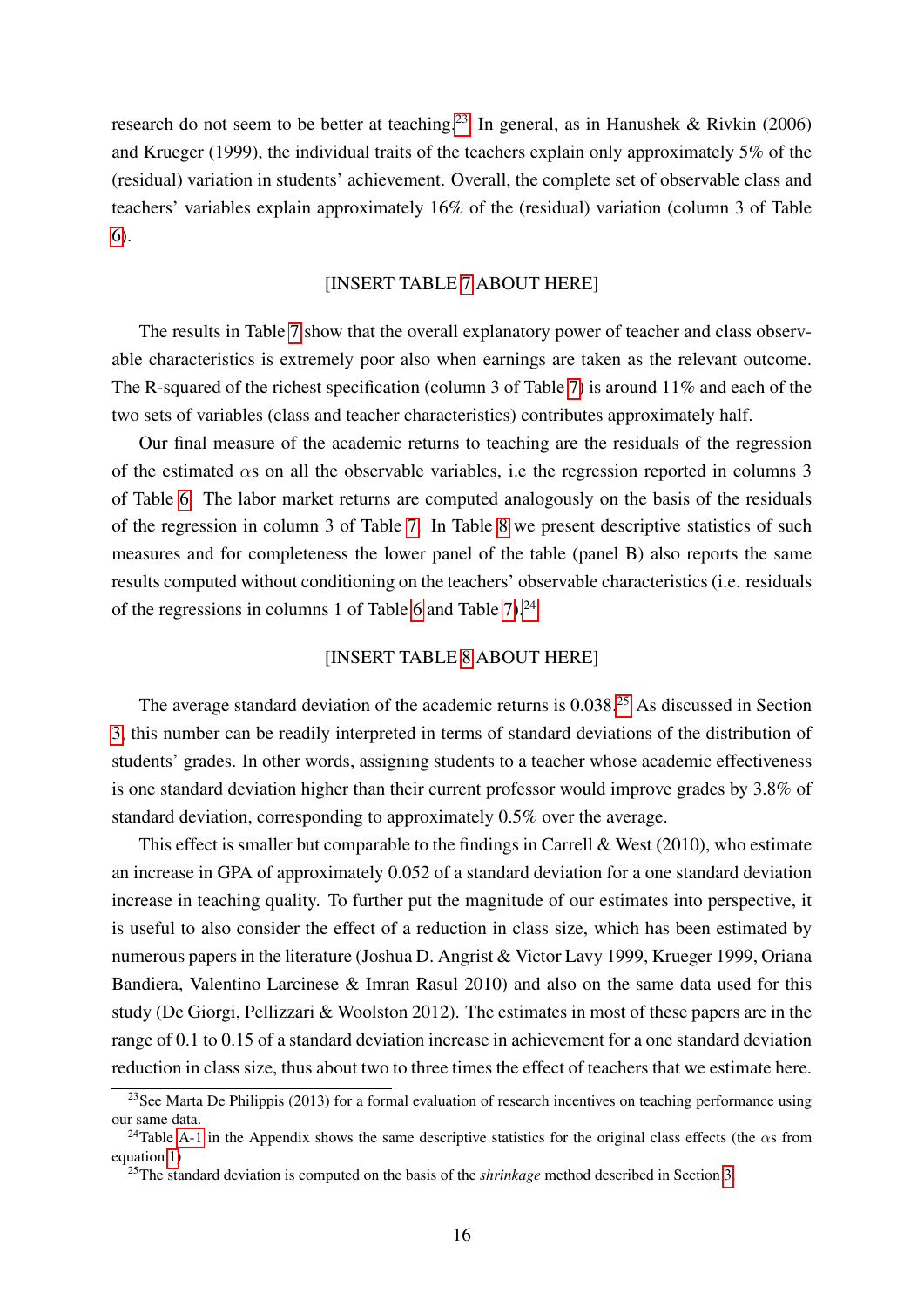Notice, however, that one of the obvious mechanisms through which reducing the size of the class affects performance is the possibility for the professors to tailor their teaching styles to their students in small classes, that is an improvement in the quality of teaching. In other words, our estimates of teaching quality are computed holding constant the size of the class whereas the usual class size effect allows the quality of teaching to vary.

In Table [8](#page-37-0) we also report the standard deviations of the academic returns to teachers in the courses with the least and the most variation. Overall, we find that in the course with the highest variation (macroeconomics in the Economics program) the standard deviation of our measure of academic teaching quality is 0.14 of a standard deviation in grades, approximately 3.5 times the average. This compares to a standard deviation of essentially zero in the course with the lowest variation (accounting in the Law&Management program).

The second column in Table [8](#page-37-0) reports similar statistics for the labor market returns of professors, measured by the conditional average earnings of one's randomly assigned students, as explained in Section [3.](#page-11-0) Interestingly, the average labor market returns of professors are approximately 20% larger than their academic returns. A one standard deviation better professor leads to an increase in earnings by almost 0.05 of a standard deviation on average. Given that wages are much more disperse than grades, this translates in an annual increase of gross income of 958 Euros, slightly more than 5% over the average. Beside the mean effect, it is interesting to notice that the entire distribution of the market returns is shifted to the right of that of the academic returns.

Also the labor market returns are vastly heterogeneous across subjects, with the variation reaching 16% of a standard deviation in earnings for mathematics in the Economics program and being close to zero for management III in the Management program.

In the lower panel (panel B) of Table [8](#page-37-0) we report the same descriptive statistics for our measures of professors' quality that do not purge the effect of the observable characteristics of the teachers. Consistent with the finding that such characteristics bear little explanatory power for students' performances (see Tables [6](#page-35-0) and [7\)](#page-36-0), the results in panels A and B of Table [8](#page-37-0) are extremely similar.

By restricting the set of students to those of high or low ability, measured as those whose performance in the attitudinal entry test is above or below the median, it is possible to replicate the procedure described in Section [3](#page-11-0) to produce indicators of the academic and labor market returns of professors for each of such categories of students. The descriptive statistics for these indicators are reported in Table [9](#page-37-1) and their analysis allows understanding whether it is the best or the worst students who benefit the most from good teachers and in what dimension.[26](#page-18-0)

#### [INSERT TABLE [9](#page-37-1) ABOUT HERE]

<span id="page-18-0"></span>When considering academic performance the dispersion in teachers' returns appears to be

<sup>&</sup>lt;sup>26</sup>Notice that the effects reported in Table [8](#page-37-0) cannot be derived as simple averages of the effects for high- and low-ability students in Table [9,](#page-37-1) as we also clarify in Section [5.](#page-22-0)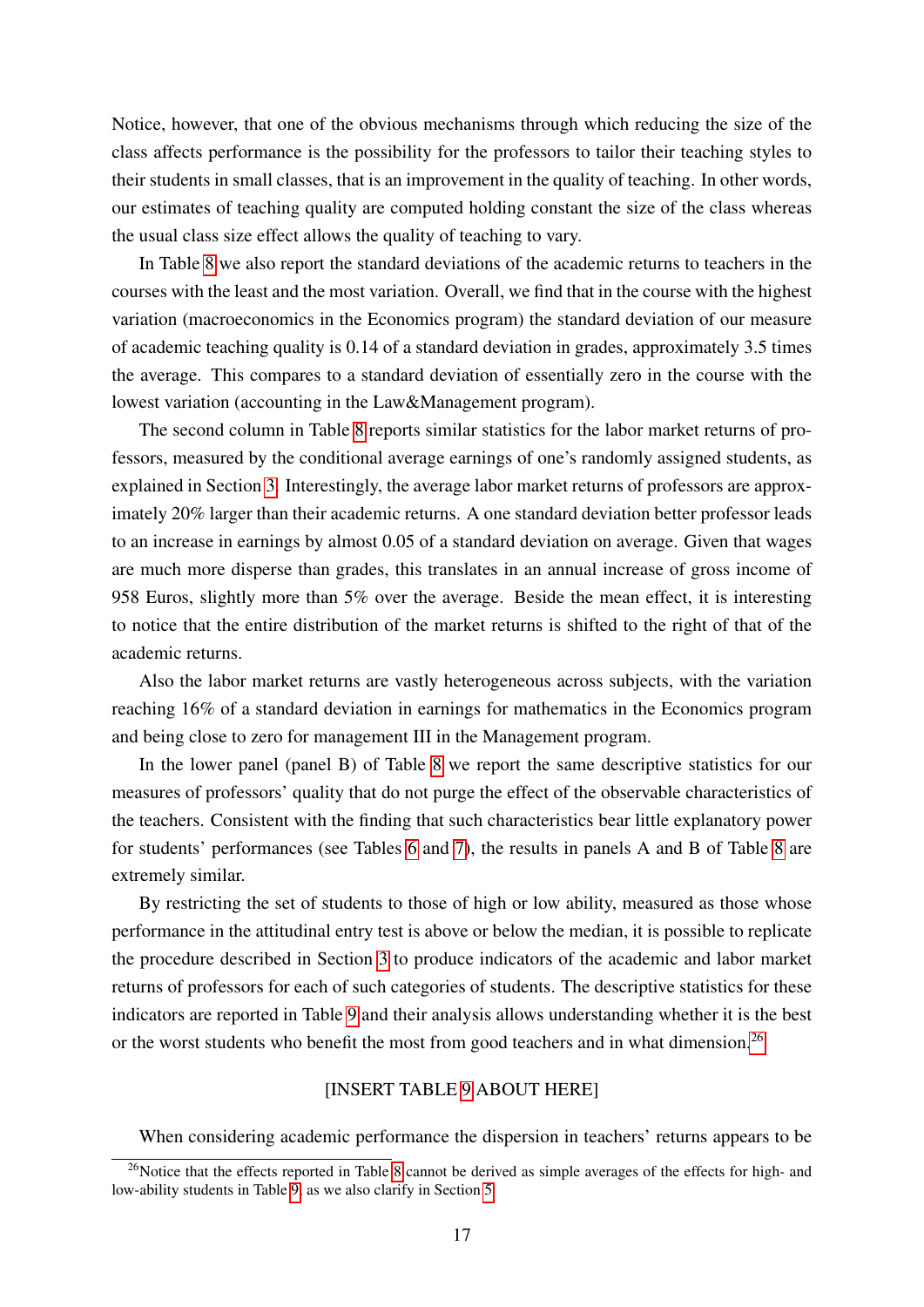rather homogeneous across student types, with an average standard deviation of about 0.06 in both cases. Larger differences emerge when teaching quality is measured with students' earnings. In this case, the low-ability students seem to benefit from effective teaching more than their high ability peers, the average standard deviations being 0.124 and 0.079, respectively.

One obvious question that one can ask with these data is whether the professors who are best at improving the academic performance of their students are also the ones who boost their earnings the most. In Table [10](#page-38-0) we estimate the correlation between the academic and labor market returns to teachers, conditional on degree program, term and subject area fixed effects. In these regressions both the dependent variable and the main regressor of interest are estimates produced in previous steps of the analysis and to take into proper account this additional randomness, we weight each observation by the inverse of the standard error of the estimated academic returns (which is the dependent variable) and we bootstrap the covariance matrix.

#### [INSERT TABLE [10](#page-38-0) ABOUT HERE]

Results show a strong positive correlation when the returns are computed using data on all the students in each class, a finding that is consistent with Chetty, Friedman & Rockoff (2011). The point estimate suggests that a 1-standard deviation improvement in the labor market returns of the teacher are associated with approximately one fourth of standard deviation increase in the academic returns of the same teacher. Notice, however, that earnings are much more dispersed than grades - the coefficients of variation being 0.89 and 0.15 respectively - so that this finding is perfectly consistent with the findings in Table [9](#page-37-1) showing that the labor market returns are on average larger than the academic returns of professors.

When the analysis is replicated for low- and high-ability students separately, some interesting additional results emerge. The positive association of academic and labor market returns to teaching is confirmed for high ability students but disappears for the low ability ones, for whom the point estimate is actually negative although statistically insignificant at conventional levels.

#### [INSERT TABLE [11](#page-38-1) ABOUT HERE]

Finally, in Table [11](#page-38-1) we estimate the cross-correlation between the academic and labor market returns for high- and low-ability students. In other words, we ask the question whether the professors who are the most effective for the good students are so also for the least able ones. As for the results of Table [10,](#page-38-0) in these regressions we condition on degree program, term and subject areas fixed effect, we weight observations by the inverse of the standard error of the estimated dependent variable and we bootstrap the covariance matrix of the estimates.

Interestingly, we find that none of these correlations is statistically significant at conventional levels. When considering academic performance the point estimate is positive (column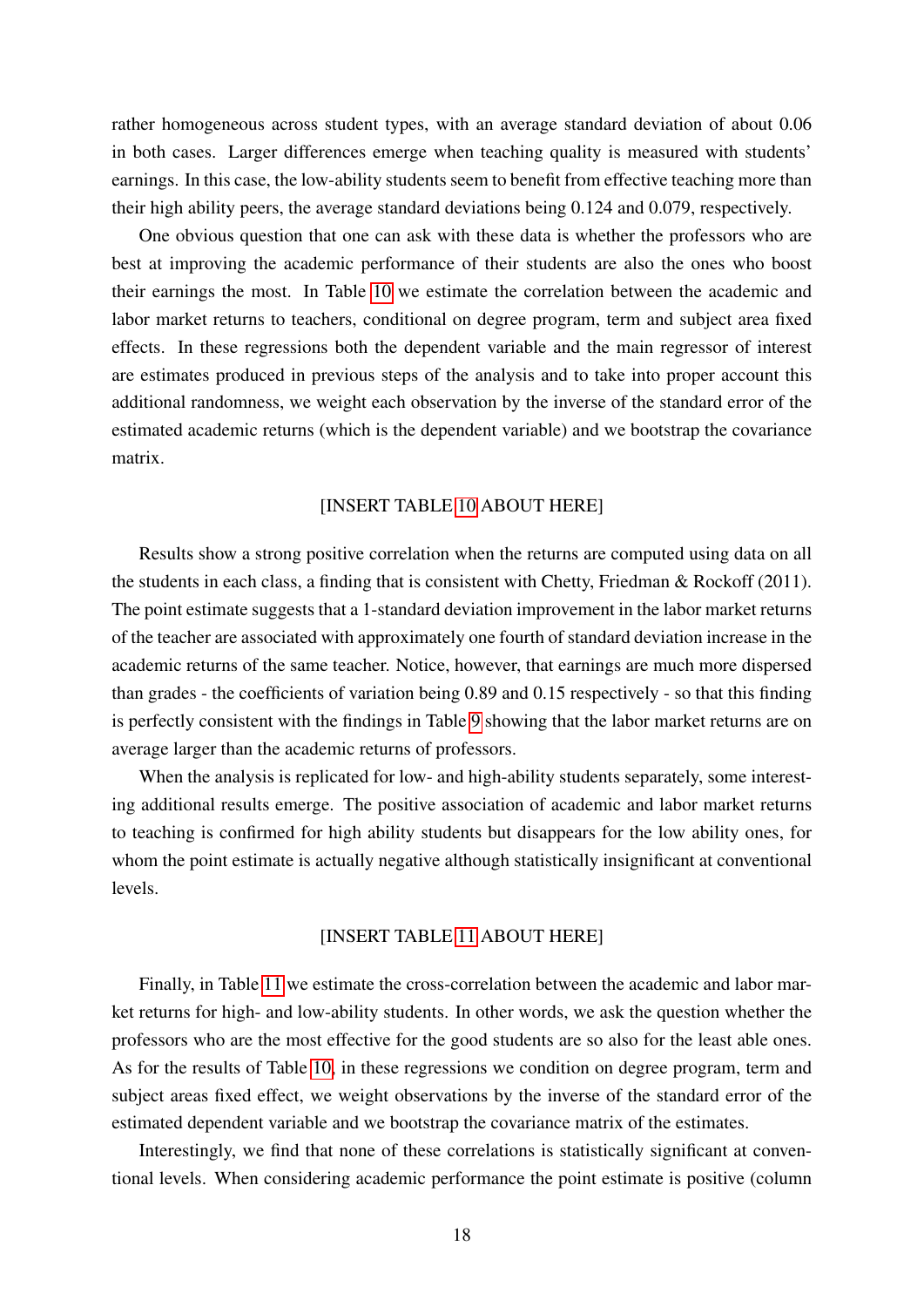1), whereas for the labor market returns the estimated correlation is negative (still insignificant), suggesting that good teaching can have very different meanings depending on both the type of students and the outcomes considered.

In Section [5](#page-22-0) we discuss in more details the interpretation of these results.

### <span id="page-20-0"></span>4.1 Robustness checks

In this section we provide a number of robustness checks for the main results of our analysis.

A first obvious concern is the fact that we do not observe earnings for all the students in our sample. However, this problem is limited to approximately 10% of the observations since we are able to match in the tax records 1,074 out of the 1,206 students in the enrollment cohort that we consider. We have access to the entire population of students who enrolled at Bocconi university in the academic year 1998/1999 and to the complete list of tax declarations submitted in Italy in 2005 (on income earned in 2004), therefore our data are more akin to census data than to representative samples.

Most Bocconi students find employment within a relatively short period of time after graduation, especially when compared with other Italian universities: of the 1,206 students that we observe entering Bocconi in 1998/99, two thirds graduate before 2004 and 94% graduate before 2005 (the minimum legal duration of degree programs being four years). Hence, the few students who are not matched can only be either unemployed or enrolled in post-graduate education or working abroad. Another possibility is total tax evasion, a phenomenon that is, however, quite uncommon even in Italy. The vast majority of people report at least some income and tax evasion is particularly common among the self-employed, which represent less than 3% of our sample. Dependent employees are taxed at the source directly by their employers (Carlo V Fiorio & Francesco D'Amuri 2005) therefore having very limited chances to evade. Notice additionally that tax evasion can distort our indicators of teaching quality only under the assumption that more or less effective teachers influence their students' performance as well as their propensity to evade taxes.

To show that our findings are unaffected by the imperfect matching of the university administrative records and the tax files we employ two different strategies. First, we use data from an independent source (a survey of graduates regularly run by Bocconi University) to estimate the conditional probability of employment 1 year after graduation. We estimate the model on 6,355 individuals interviewed from 2002 to 2006 and we use the estimated parameters to compute the standard Heckman correction term for our sample. We then add it as an additional regressor in the estimation of equation [1.](#page-12-0) Second, we impute missing values using the *predicted mean matching method*. Such method uses linear predictions from a standard OLS model to measure distance across selected and non-selected observations. Then, a set of nearest neighbors for each non-selected unit is identified on the basis of such distance. Finally, imputed outcomes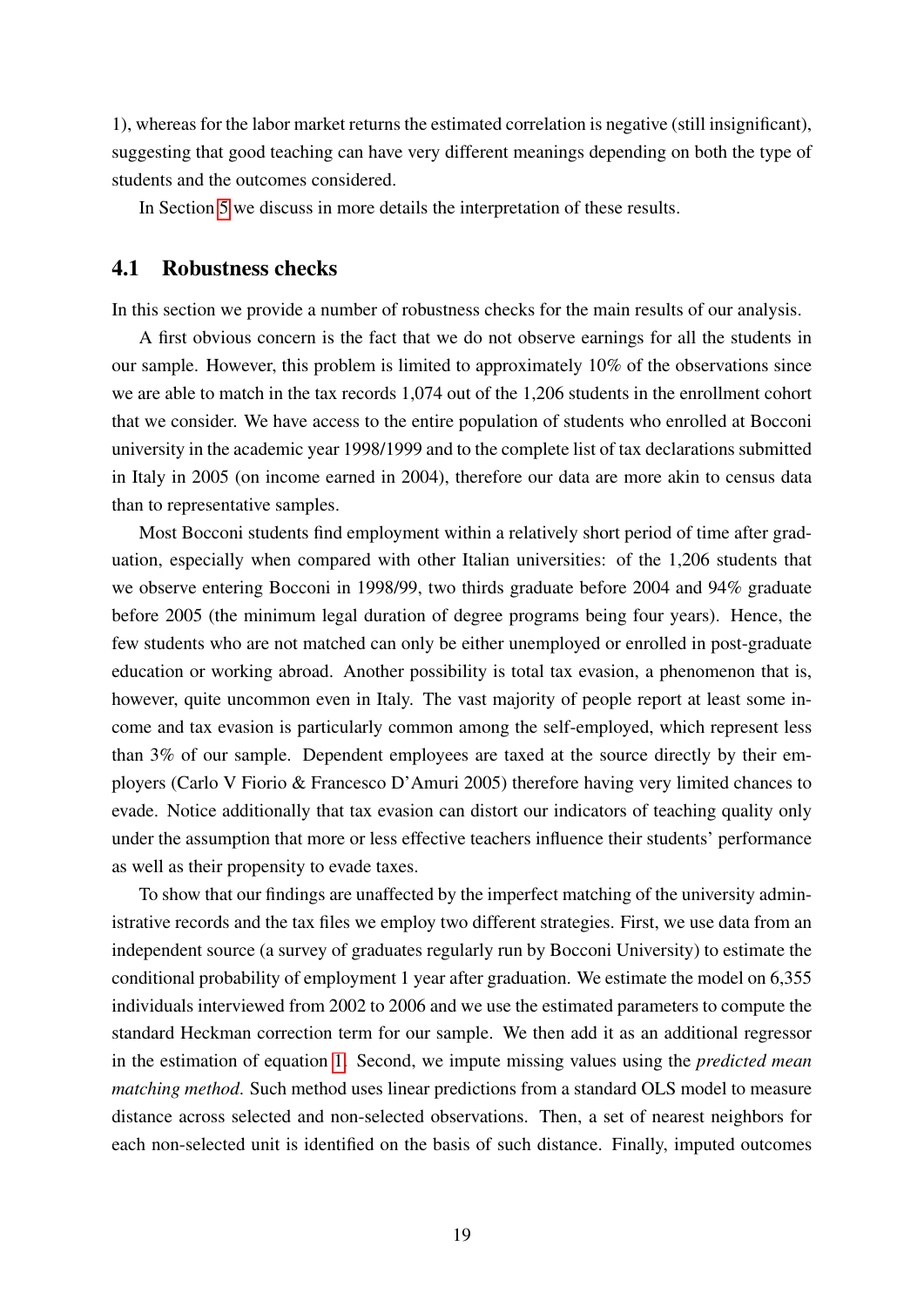for the missing observations are randomly drawn from their neighbors.<sup>[27](#page-21-0)</sup>

#### [INSERT FIGURE [2](#page-30-0) ABOUT HERE]

In figure [2](#page-30-0) we show that the labor market returns computed in either ways are extremely similar to the ones we presented in section [4.](#page-16-0) The slope coefficients are not significantly different from one in both cases and the R-squared are always above 90%.

A second concern is the possible lack of compliance with the random assignment to classes. There are a number of reasons why students could choose to attend lectures in a different class from the one they were assigned to and, especially if such a choice is related to the quality of the teachers, this could be problematic for our analysis. In principle students could request to be assigned to a different class but such requests would be accepted only in a very limited set of cases. For example, a student with some disability, temporary or permanent, who would find it difficult to climb stairs could request to be assign to a class taught on the ground floor. The desire to attend a class with one's friend or with a different teachers were never accepted (nor submitted, in fact). Apart from these very few cases, informal class switching is not recorded in our data as we only observe the class identifiers formally assigned to the students by the administration.

To address this concern we make use of a specific item in the students' evaluation questionnaires asking about congestion in the classroom. Specifically, the question asks whether the number of students in the classroom was detrimental to learning.<sup>[28](#page-21-1)</sup> If non-compliance with the random allocation is orthogonal to the teachers' characteristics, then it should have no obvious effect on class congestion and it merely results in measurement error in the estimation of our class effects, inflating the variance of the estimation error without affecting their interpretation. The most worrisome type of class switching occurs when students cluster in the class of the best or the most pleasant teachers. For example, anecdotal evidence suggests that in the most difficult quantitative courses the students tend to bunch in the class of the professors who have a reputation for being particularly clear in their explanations. The courses most affected by class switching are those in which students concentrate in one or few classes, that end up being overly congested, whereas the other classes of the course remain half empty.

Following this intuition, we compute for each course the difference in the congestion indicator between the most and the least congested class (over the standard deviation), thus identifying the courses most likely affected by class switching behavior. In table [12](#page-39-0) we report descriptive statistics of academic and labor market returns of professors, as in table [8,](#page-37-0) dropping the most switched course (in panel B), the two most switched courses (in panel C) and the five most switched courses (in panel D), showing that our main results are virtually unaffected (panel A reports the main results of Table [8](#page-37-0) for comparison).

<span id="page-21-1"></span><span id="page-21-0"></span> $27$ We impute 10 values from 3 neighbors.

<sup>&</sup>lt;sup>28</sup>The questionnaires were administered in each class during one of the last lectures of the course. See Braga, Paccagnella & Pellizzari (2011).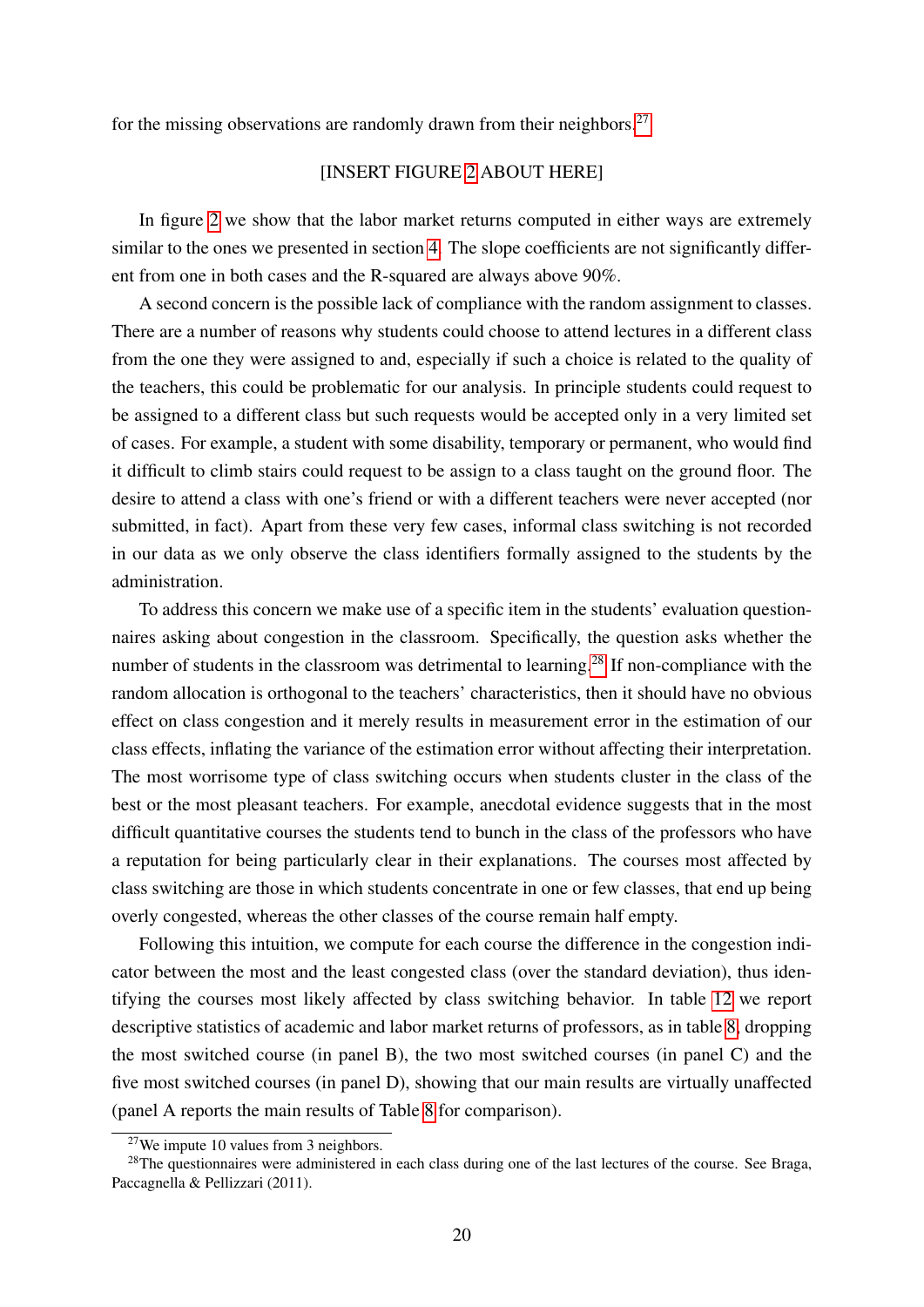#### [INSERT TABLE [12](#page-39-0) ABOUT HERE]

Finally, we show that our results are not driven by the exclusion from the estimation sample of students that, after enrolling in their first year in the academic year 1998/99, dropped out before graduating. Such students total about 4% of all individuals in our enrollment cohort. In figure [3](#page-30-1) we compare our estimates of the academic and labor market returns with similar estimates computed including the dropouts. The two sets of estimates are very similar, for both academic and labor market returns and there are no major discrepancies at either ends of the distributions. As for the results in Figure [2,](#page-30-0) the slope coefficients are indistinguishable from one and the R-squared are always above 90%.

[INSERT FIGURE [3](#page-30-1) ABOUT HERE]

## <span id="page-22-0"></span>5 Interpretation and discussion

In order to interpret the findings of Section [4](#page-16-0) it is necessary to extend the theoretical framework that is, implicitly or explicitly, adopted by most of the literature (Eric A. Hanushek 2011, Florian Hoffman & Philippe Oreopoulos 2009, Rothstein 2010, Hanushek 1979, Hanushek & Rivkin 2006), including the many studies on teachers' value added (Chetty, Friedman & Rockoff 2011, Rivkin, Hanushek & Kain 2005, Hanushek & Rivkin 2010). Such a standard framework views teaching quality as a unidimensional input entering the education production function and, while it appears to be consistent with the overall positive correlation between the academic and the labor market returns to teaching (column 1 in Table [10\)](#page-38-0), it can hardly rationalize the results that we obtain for students of different abilities.

While we do not seek to develop a full theoretical contribution, which is beyond the scope of this paper, in this section we simply sketch the very general intuition of a model of human capital formation and academic and labor market performance that is helpful to interpret our empirical findings.

Consider a setting where students accumulate human capital in school or university and human capital is a multidimensional factor composed of a vector of different skills. For simplicity, consider only two skills,  $h_1$  and  $h_2$ . Skills are the key ingredients of the processes generating the observed academic (g for grade) and labor market (w for wage) outcomes.<sup>[29](#page-22-1)</sup> For simplicity, assume that only  $h_1$  affects school grades whereas earnings only depend on  $h_2$ :

<span id="page-22-2"></span>
$$
g = g(h_1) \tag{5}
$$

$$
w = w(h_2) \tag{6}
$$

Skills are the product of both innate ability  $\alpha$  and the learning process. Holding constant all other usual inputs of the education production function (class size, peers, et.), the key element

<span id="page-22-1"></span><sup>&</sup>lt;sup>29</sup>Chetty et al. (2011) use a similar argument to rationalize the long-term effect of class quality.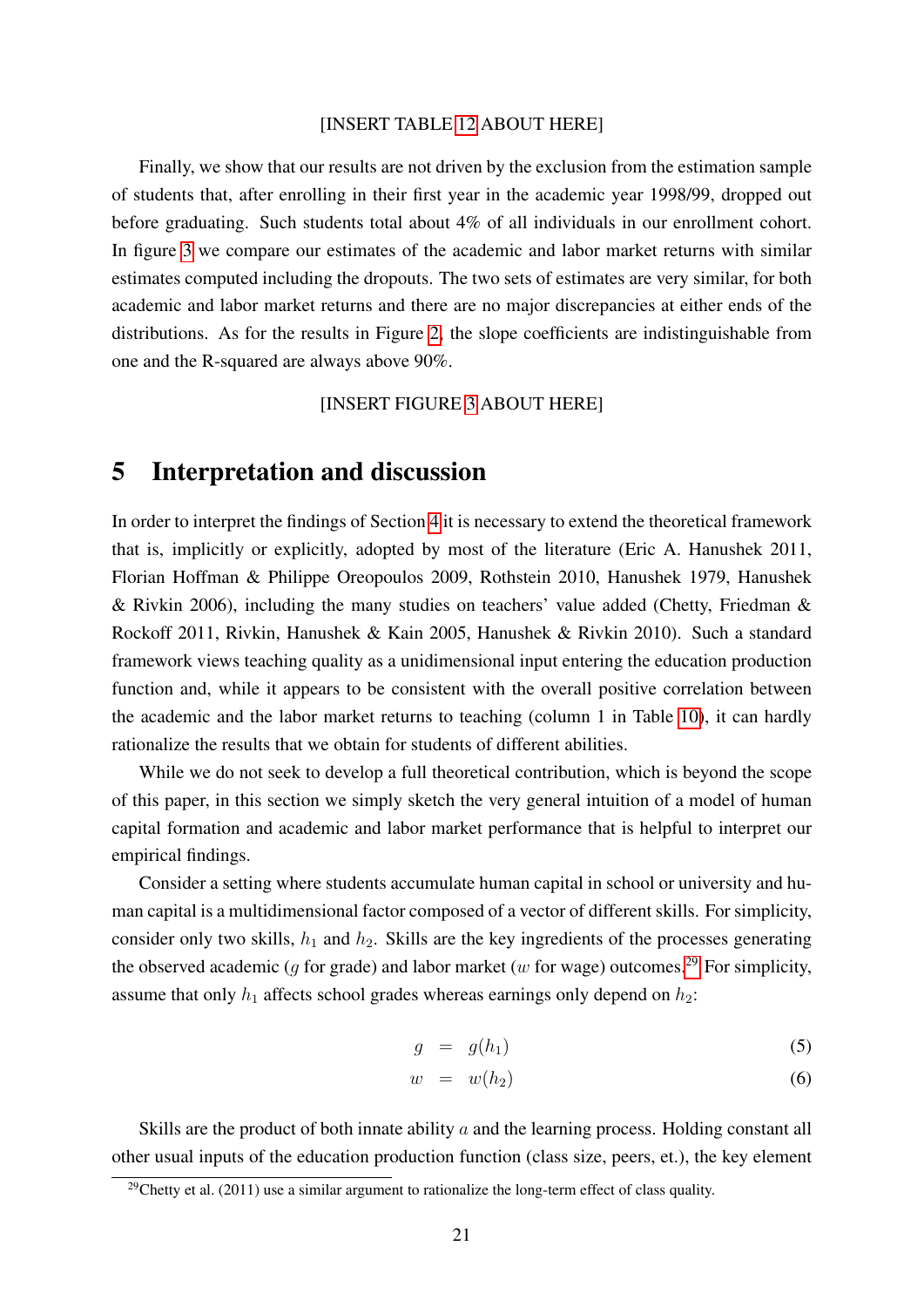of the learning process is the teacher's input  $t$ , which we also assume to be multidimensional and, consistently with prior assumptions, we characterize professors by their abilities to teach academic  $(t_1)$  and labor market  $(t_2)$  specific skills:

$$
h_1 = h_1(a, t_1) \tag{7}
$$

$$
h_2 = h_1(a, t_2) \tag{8}
$$

Hence, the reduced form versions of equations [5](#page-22-2) and [6](#page-22-2) can be written as:

$$
g = G(a, t_1) \tag{9}
$$

$$
w = W(a, t_2) \tag{10}
$$

In this setting our measures of the academic and labor market returns of professors can be interpreted as the partial derivatives of these reduced form equations with respect to  $t_1$  and  $t_2$ , respectively.

For simplicity we think of  $t_1$  and  $t_2$  as exogenous characteristics of the teachers but it is relatively easy to extend this framework with an endogenous choice of effort by professors, as in Victor Lavy (2009), Joshua D. Angrist & Jonathan Guryan (2008), Esther Duflo, Rema Hanna & Stephen P. Ryan (2012) or David N. Figlio & Lawrence Kenny (2007). In our framework,  $t_1$  is the teacher's ability to teach material that is mostly relevant for academic coursework while  $t_2$  is the ability to teach more work-related notions. Of course, these are complementary inputs in the production of human capital but they are also characterized by differential returns in the academia and in the labor market. For example, for an economics professor  $t_1$  would be the ability to teach technical material, such as solving complex theoretical models, whereas  $t_2$  would refer to developing the students' capacity to work in groups, give presentations or writing a computer code.

Our empirical analysis in Section [4](#page-16-0) shows that, the labor market returns are generally larger than the academic returns, namely  $W_t(\overline{a}, t_2) \geq G_t(\overline{a}, t_1)$ , where  $\overline{a}$  is the average ability of the students (Table [8\)](#page-37-0). This is probably due to the fact that grades are only an imperfect proxy of students' competencies, as exams and tests can only detect a subset of them, whereas the labor market rewards a broader set of skills.

Under the reasonable assumption of complementarity between the student's and the professor's abilities, both partial derivatives increase with  $a$  and the results in Table [9](#page-37-1) suggests that  $G_t(a, t_1)$  increases faster than  $W_t(a, t_2)$  leading to the finding that the labor market returns are larger for the low ability students than for their more able peers.

Similarly, the findings in Table [10](#page-38-0) can be rationalized under the additional assumption that the returns to ability are higher in the labor market than in the academia, i.e  $W_a(a, t_1) \geq$  $G_a(a, t_2)$ . Due to the complementarities of students' and teachers' abilities, good students enjoy high academic returns from good academic teachers, i.e. teachers with high  $t_1$ . At the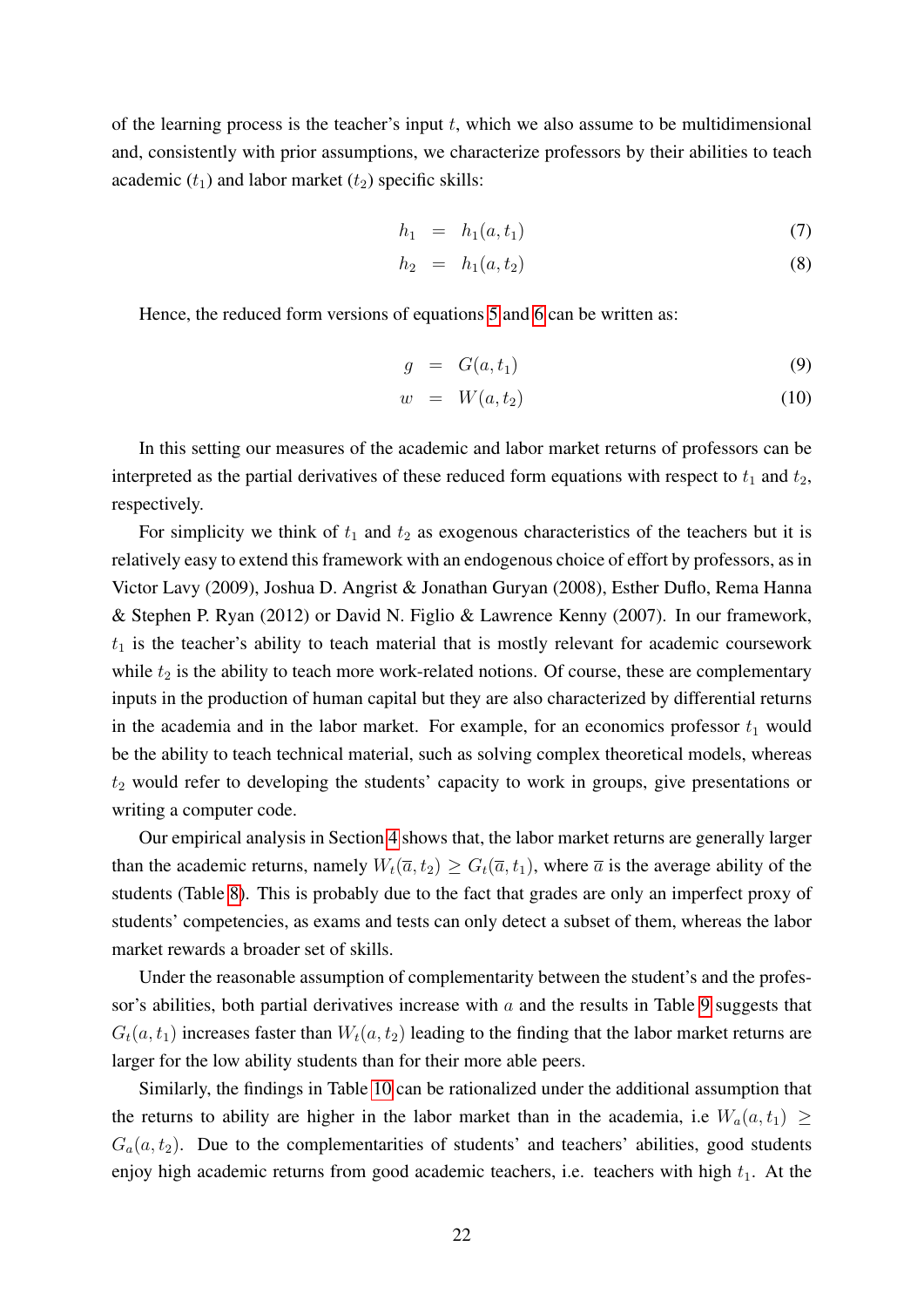same time, thanks to their high ability such students also enjoy high labor market returns even from teachers with relatively low  $t_2$ , leading to the positive correlation estimated in the third column of Table [10.](#page-38-0) The opposite holds for less able students, thus rationalizing also the findings in Table [11,](#page-38-1) as the teachers who are good for some students may not be the best for others.

## <span id="page-24-0"></span>6 Conclusions and policy discussion

In this paper we estimate the effect of teaching quality separately for students' academic and labor market performances. Although we perform this exercise on one single institution, this is, to the best of our knowledge, the first study ever to produce such estimates. Two features of the empirical setting that we consider - Bocconi university in the late 1990s - are crucial for our analysis. First of all, students are randomly allocated to teachers and the randomization is repeated independently for each compulsory course, thus allowing us to produce measures of teaching quality that are not distorted by issues of selection. Second, we were able to link the academic records of the students with the complete tax files of one fiscal year (2005), when the vast majority of our students are employed. Hence, we observe both the academic performance and the earnings of all the students who were allocated to each professor and we use this information to estimate the ability of the teacher to improve students academic and labor market outcomes, separately.

Our results show that the returns to university professors are larger in the labor market than in the academia and that the teachers who are best at enhancing the academic performance of their students are, on average, also capable of boosting their earnings. However, when focusing on students of different abilities we find that such a positive correlation is driven exclusively by the effect of teachers on high ability students whereas for low ability ones the returns of professors in the academia and in the labor market are largely uncorrelated. If anything, the estimated correlation is negative, albeit not statistically significant. Moreover, the cross-correlations between the effects of teachers on high- and low-ability students are also not significant, suggesting that teachers who are good for the best students may not be equally beneficial for the least able.

These results can be rationalized within a model where teaching is a multidimensional activity, involving tasks having different returns in school and in the market. For example, a math teacher could be particularly good at explaining complex notions such as integrals, limits or derivatives and less at developing students' problem solving skills. Despite their complementarity, a good understanding of the fundamental concepts of mathematics is probably more important for the students' performance in subsequent coursework than in the labor market and the opposite for problem solving.

From the policy perspective, our results speak to the entire literature on teachers' performance and raise a number of important questions both for measurement and for the design of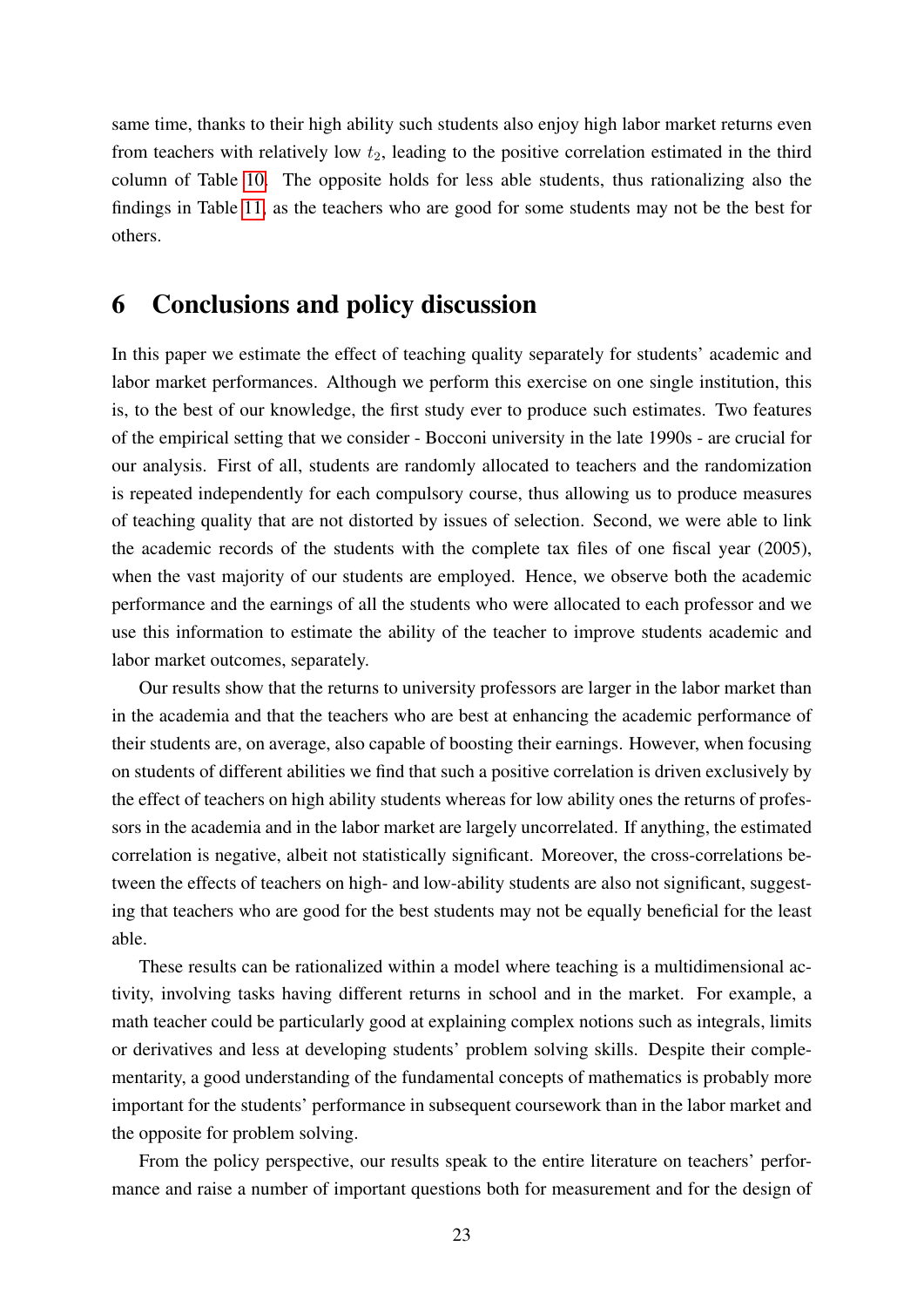incentive contracts. First and above all, the definition of teaching quality needs to be precisely clarified before any measurement can be implemented. Being a good instructor may mean very different things depending on the types of students who are taught and for some students teachers who are particularly good at some activities may not be as good at others.

Hence, before thinking about how to measure teachers' performance and before deciding whether and how to use such measurements to design incentive contracts, any education institution should define its own objective function. Some schools or universities may see themselves as elite institutions and consequently aim at recruiting the very best students and the teachers who are best at maximizing their performance. Other schools may adopt a more egalitarian approach and decide to improve average performance by lifting the achievement of the least able students. Similarly, some institutions may be more academic oriented and adopt as their main objective the teaching of one or more disciplines, regardless of the market value of such knowledge, whereas others may take a more pragmatic approach and decide to endow their students with the competencies that have the highest market returns. The differences between community colleges and universities in the US or the dual systems of academic and vocational education that are common in countries like Germany and Switzerland are very good examples of teaching institutions with different objective functions.

Our results emphasize the importance of defining the measures of teaching performance and the types of incentives provided to teachers according to the objective function of the education institution.

### References

- Aaronson, Daniel, Lisa Barrow, and William Sander. 2007. "Teachers and Student Achievement in the Chicago Public High Schools." *Journal of Labor Economics*, 25: 95–135.
- Angrist, Joshua D., and Jonathan Guryan. 2008. "Does Teacher Testing Raise Teacher Quality? Evidence from State Certification Requirements." *Economics of Education Review*, 27(5): 483–503.
- Angrist, Joshua D., and Victor Lavy. 1999. "Using Maimonides' Rule To Estimate The Effect Of Class Size On Scholastic Achievement." *The Quarterly Journal of Economics*, 114(2): 533–575.
- Bandiera, Oriana, Valentino Larcinese, and Imran Rasul. 2010. "Heterogeneous Class Size Effects: New Evidence from a Panel of University Students." *Economic Journal*, 120(549): 1365–1398.
- Becker, William E., and Michael Watts. 1999. "How departments of economics should evaluate teaching." *American Economic Review (Papers and Proceedings)*, 89(2): 344–349.
- Braga, Michela, Marco Paccagnella, and Michele Pellizzari. 2011. "Evaluating Students' Evaluations of Professors." Institute for the Study of Labor (IZA) IZA Discussion Papers 5620.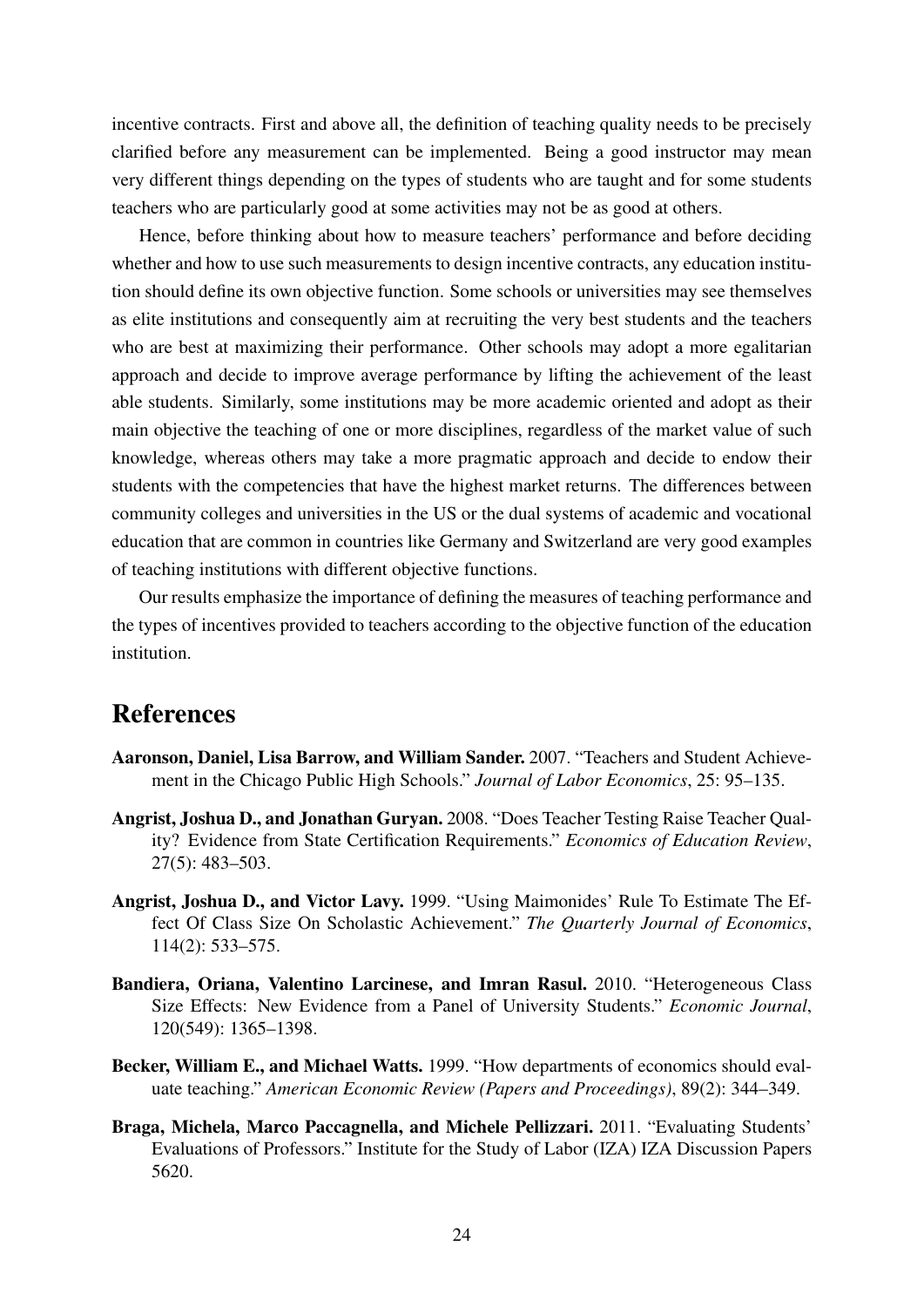- Brown, Byron W., and Daniel H. Saks. 1987. "The microeconomics of the allocation of teachers' time and student learning." *Economics of Education Review*, 6(4): 319–332.
- Carrell, Scott E., and James E. West. 2010. "Does Professor Quality Matter? Evidence from Random Assignment of Students to Professors." *Journal of Political Economy*, 118(3): 409–32.
- Chetty, Raj, John N. Friedman, and Jonah E. Rockoff. 2011. "The Long-Term Impacts of Teachers: Teacher Value-Added and Student Outcomes in Adulthood." National Bureau of Economic Research Working Paper 17699.
- Chetty, Raj, John N. Friedman, Nathaniel Hilger, Emmanuel Saez, Diane Whitmore Schanzenbach, and Danny Yagan. 2011. "How Does Your Kindergarten Classroom Affect Your Earnings? Evidence From Project STAR." *Quarterly Journal of Economics*, 126(4): 1593–1660.
- De Giorgi, Giacomo, Michele Pellizzari, and Silvia Redaelli. 2010. "Identification of Social Interactions through Partially Overlapping Peer Groups." *American Economic Journal: Applied Economics*, 2(2): 241–275.
- De Giorgi, Giacomo, Michele Pellizzari, and William G. Woolston. 2012. "Class Size and Class Heterogeneity." *Journal of the European Economic Association*, 10(4): 795–830.
- De Philippis, Marta. 2013. "Research Incentives and Teaching Performance. Evidence from a Natural Experiment." mimeo.
- Duflo, Esther, Rema Hanna, and Stephen P. Ryan. 2012. "Incentives Work: Getting Teachers to Come to School." *American Economic Review*, 102(4): 1241–1278.
- Dustmann, Christian, Patrick A. Puhani, and Uta Schnberg. 2012. "The Long-term Effects of School Quality on Labor Market Outcomes and Educational Attainment." Centre for Research and Analysis of Migration (CReAM), Department of Economics, University College London CReAM Discussion Paper Series 1208.
- Figlio, David N., and Lawrence Kenny. 2007. "Individual teacher incentives and student performance." *Journal of Public Economics*, 91: 901–914.
- Fiorio, Carlo V, and Francesco D'Amuri. 2005. "Workers' Tax Evasion in Italy." *Giornale degli Economisti*, 64(2-3): 247–270.
- Goldhaber, Dan, and Michael Hansen. 2010. "Using performance on the job to inform teacher tenure decisions." *American Economic Review (Papers and Proceedings)*, 100(2): 250–255.
- Gordon, Robert, Thomas J. Kane, and Douglas O. Staiger. 2006. "Identifying Effective Teachers Using Performance on the Job." The Hamilton Project White Paper 2006-01.
- Hanushek, Eric. 1971. "Teacher Characteristics and Gains in Student Achievement: Estimation Using Micro Data." *American Economic Review*, 61(2): 280–88.
- Hanushek, Eric A. 1979. "Conceptual and empirical issues in the estimation of educational production functions." *Journal of Human Resources*, 14: 351–388.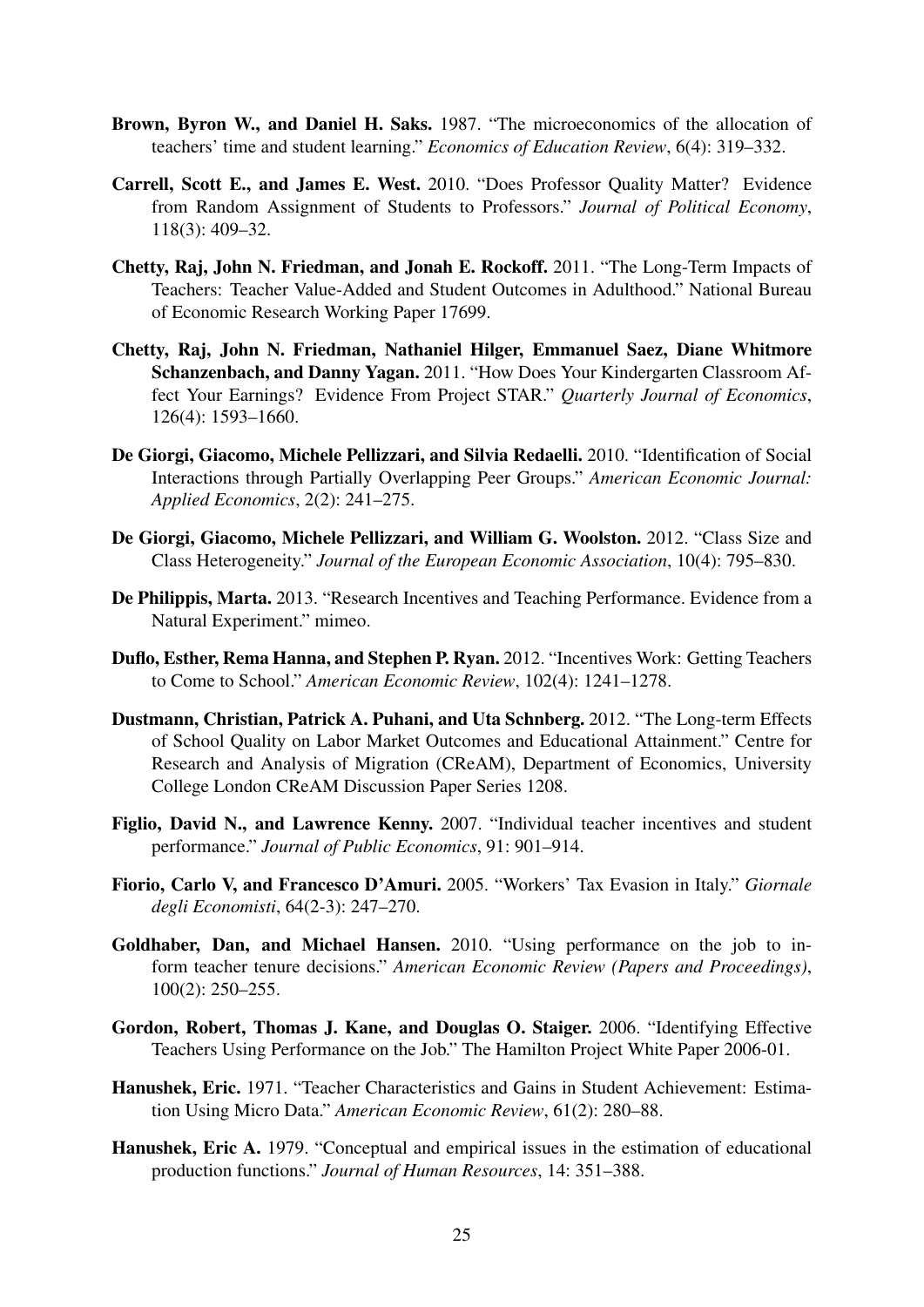- Hanushek, Eric A. 2009. "Teacher Deselection." In *Creating a New Teaching Profession*. , ed. Dan Goldhaber and Jane Hannaway, 165–180. Urban Institute Press.
- Hanushek, Eric A. 2011. "The economic value of higher teacher quality." *Economics of Education Review*, 30(3): 466–479.
- Hanushek, Eric A., and Steven G. Rivkin. 2006. "Teacher quality." In *Handbook of the Economics of Education*. Vol. 1, , ed. Eric A. Hanushek and Finis Welch, 1050–1078. Amsterdam:North Holland.
- Hanushek, Eric A., and Steven G. Rivkin. 2010. "Generalizations about using value-added measures of teacher quality." *American Economic Review (Papers and Proceedings)*, 100(2): 267–271.
- Hirsch, J. E. 2005. "An index to quantify an individual's scientific research output." *Proceedings of the National Academy of Sciences of the United States of America*, 102(46): 16569–16572.
- Hoffman, Florian, and Philippe Oreopoulos. 2009. "Professor Qualities and Student Achievement." *Review of Economics and Statistics*, 91(1): 83–92.
- Kane, Thomas J., and Douglas O. Staiger. 2008. "Estimating teacher impacts on student achievement: an experimental evaluation." NBER Working Paper Series 14607.
- Kane, Thomas J., Jonah E. Rockoff, and Douglas O. Staiger. 2008. "What does certification tell us about teacher effectiveness? Evidence from New York City." *Economics of Education Review*, 27(6): 615–631.
- Krautmann, Antony C., and William Sander. 1999. "Grades and student evaluations of teachers." *Economics of Education Review*, 18: 59–63.
- Krueger, Alan B. 1999. "Experimental estimates of education production functions." *Quarterly Journal of Economics*, 114: 497–532.
- Lavy, Victor. 2009. "Performance Pay and Teachers' Effort, Productivity and Grading Ethics." *American Economic Review*, 95(5): 1979–2011.
- McCaffrey, Daniel F., Tim R. Sass, J. R. Lockwood, and Kata Mihaly. 2009. "The Intertemporal Variability of Teacher Effect Estimates." *Education Finance and Policy*, 4(4): 572– 606.
- OECD. 2008. *Education at a Glance.* Paris:Organization of Economic Cooperation and Development.
- Rivkin, Steven G., Eric A. Hanushek, and John F. Kain. 2005. "Teachers, Schools and Acedemic Achievement." *Econometrica*, 73(2): 417–458.
- Rockoff, Jonah E. 2004. "The impact of individual teachers on student achievement: evidence from panel data." *American Economic Review (Papers and Proceedings)*, 94(2): 247–252.
- Rothstein, Jesse. 2009. "Student Sorting and Bias in Value Added Estimation: Selection on Observables and Unobservables." *Education Finance and Policy*, 4(4): 537–571.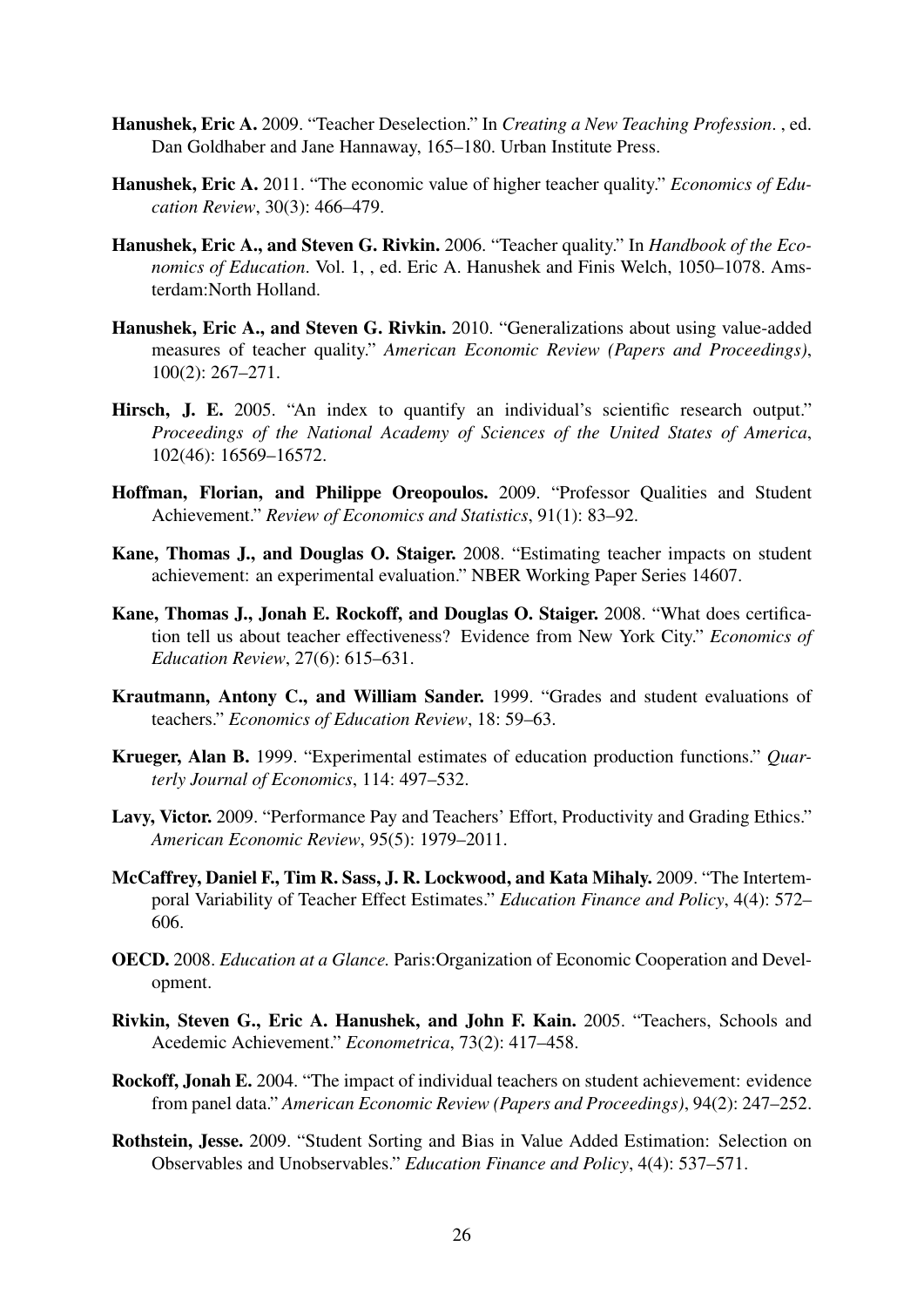- Rothstein, Jesse. 2010. "Teacher Quality in Educational Production: Tracking, Decay, and Student Achievement." *Quarterly Journal of Economics*, 125(1): 175–214.
- Swamy, P. A. V. B., and S. S. Arora. 1972. "The Exact Finite Sample Properties of the Estimators of Coefficients in the Error Components Regression Models." *Econometrica*, 40(2): pp. 261–275.
- Weinberg, Bruce A., Belton M. Fleisher, and Masanori Hashimoto. 2009. "Evaluating Teaching in Higher Education." *Journal of Economic Education*, 40(3): 227–261.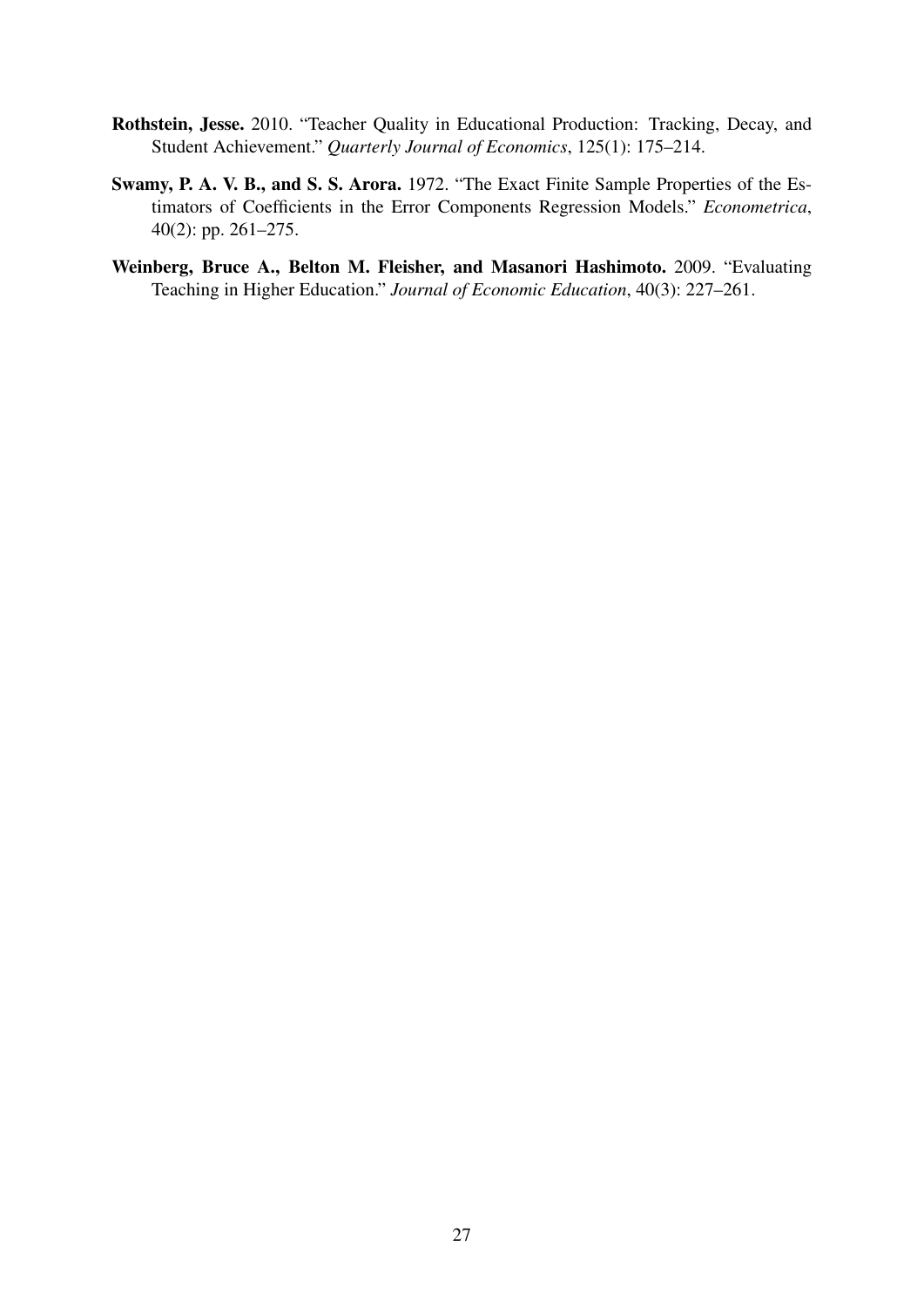# Figures



<span id="page-29-0"></span>Figure 1: Evidence of random allocation - Ability variables

 $\%$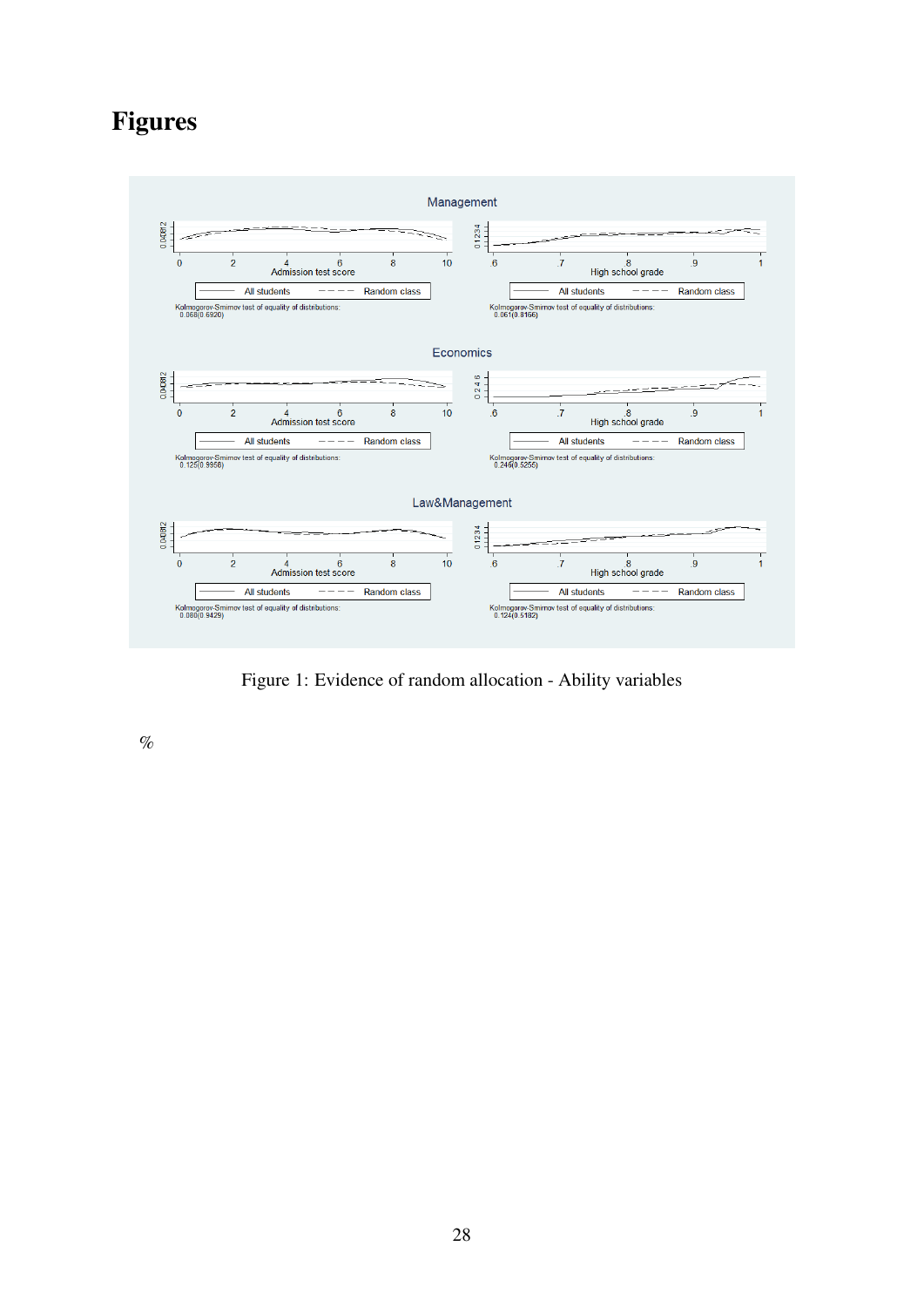

<span id="page-30-0"></span>Figure 2: Robustness check for selection into employment



<span id="page-30-1"></span>Figure 3: Robustness check for dropouts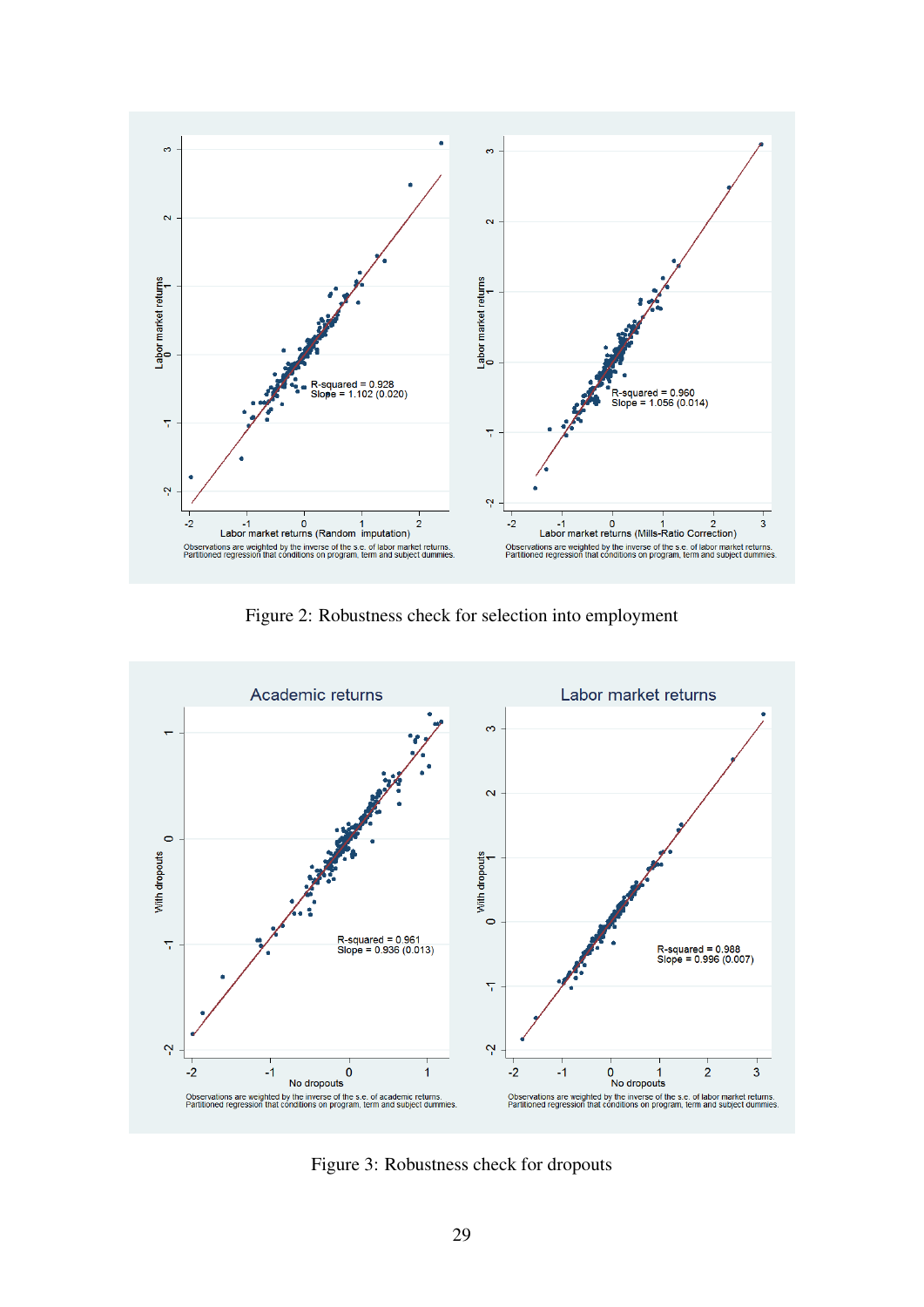# Tables

|           | <b>MANAGEMENT</b>                | <b>ECONOMICS</b>             | LAW&MANAG.                   |
|-----------|----------------------------------|------------------------------|------------------------------|
| Term I    | <b>Management I</b>              | Management I                 | <b>Management I</b>          |
|           | Private law                      | Private law                  | <b>Mathematics</b>           |
|           | <b>Mathematics</b>               | <b>Mathematics</b>           |                              |
| Term II   | <b>Microeconomics</b>            | <b>Microeconomics</b>        | Accounting                   |
|           | <b>Public law</b>                | <b>Public law</b>            |                              |
|           | Accounting                       | Accounting                   |                              |
| Term III  | Management II                    | Management II                | <b>Management II</b>         |
|           | Macroeconomics                   | Macroeconomics               | <b>Statistics</b>            |
|           | <b>Statistics</b>                | <b>Statistics</b>            |                              |
| Term IV   | <b>Business law</b>              | <b>Financial mathematics</b> | <b>Accounting II</b>         |
|           | Manag. of Public Administrations | Public economics             | <b>Fiscal law</b>            |
|           | <b>Financial mathematics</b>     | <b>Business law</b>          | <b>Financial mathematics</b> |
|           | Human resources management       |                              |                              |
| Term V    | <b>Banking</b>                   | Econometrics                 | Corporate finance            |
|           | Corporate finance                | Economic policy              |                              |
|           | Management of industrial firms   |                              |                              |
| Term VI   | <b>Marketing</b>                 | <b>Banking</b>               |                              |
|           | <b>Management III</b>            |                              |                              |
|           | Economic policy                  |                              |                              |
|           | Managerial accounting            |                              |                              |
| Term VII  | Corporate strategy               |                              |                              |
| Term VIII |                                  |                              | <b>Business law II</b>       |

<span id="page-31-0"></span>Table 1: Structure of degree programs

The colors indicate the subject area the courses belong to: red=management, black=economics, green=quantitative, blue=law. Only compulsory courses are displayed.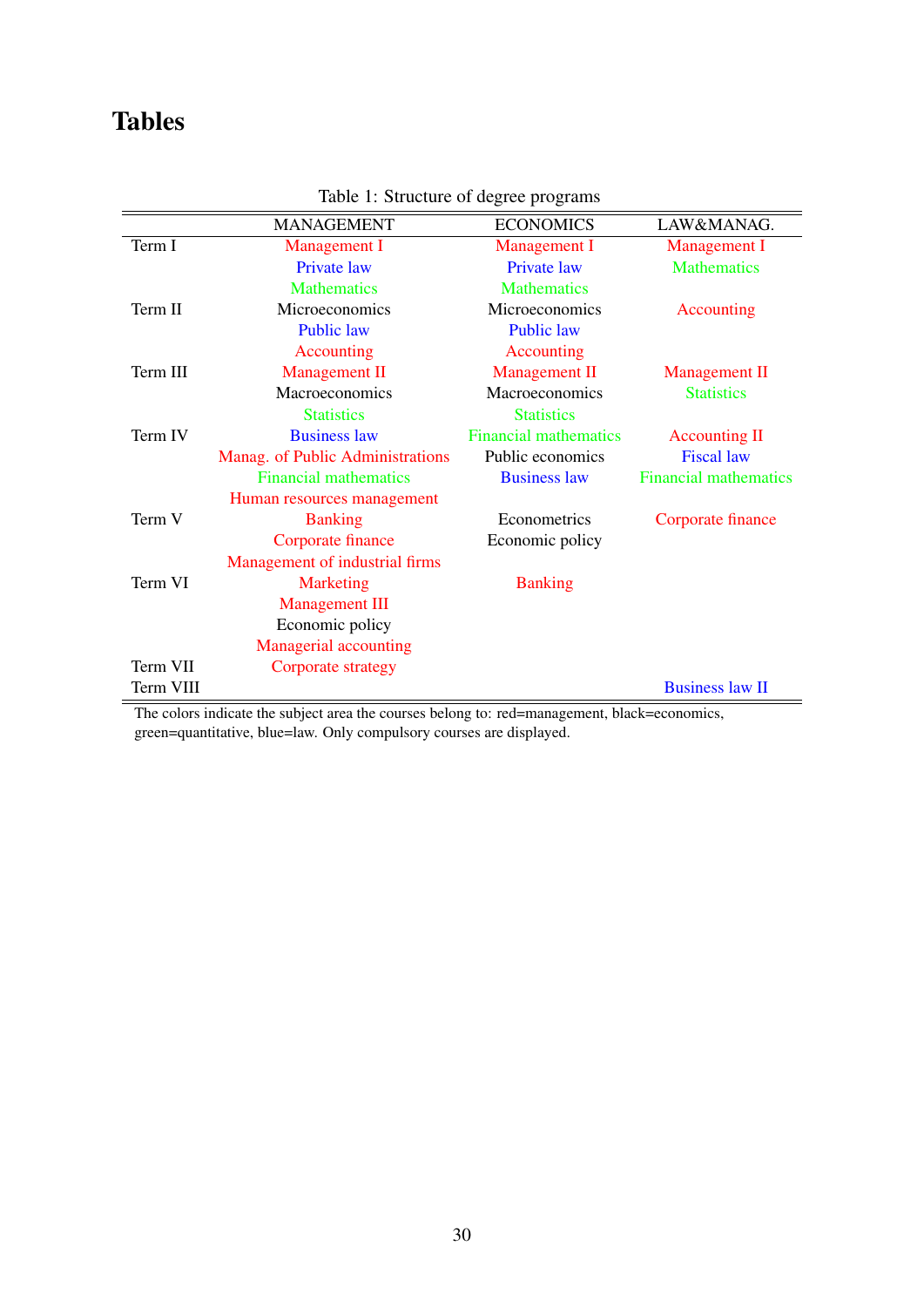|                 |        |             |            | Term             |                |                |       |        |
|-----------------|--------|-------------|------------|------------------|----------------|----------------|-------|--------|
| Variable        |        | $\rm _{II}$ | Ш          | IV               | V              | VI             | VП    | VШ     |
|                 |        |             | Management |                  |                |                |       |        |
| No. Courses     | 3      | 3           | 3          | 4                | 3              | 4              |       |        |
| No. Classes     | 24     | 21          | 23         | 26               | 23             | 27             | 12    |        |
| Avg. Class size | 129.00 | 147.42      | 134.61     | 138.62           | 117.52         | 133.48         | 75.08 |        |
| SD Class size   | 73.13  | 80.57       | 57.46      | 100.06           | 16.64          | 46.20          | 11.89 |        |
|                 |        |             | Economics  |                  |                |                |       |        |
| No. Courses     | 3      | 3           | 3          | 3                | 2              |                |       |        |
| No. Classes     | 24     | 21          | 23         | 4                | $\overline{2}$ | $\overline{2}$ |       |        |
| Avg. Class size | 129.00 | 147.42      | 134.61     | 98.25            | 131.00         | 65.5           |       |        |
| SD Class size   | 73.13  | 80.57       | 57.46      | 37.81            | $\Omega$       | 37.81          |       |        |
|                 |        |             |            | Law & Management |                |                |       |        |
| No. Courses     | 3      | 4           | 4          | 4                | 2              |                |       |        |
| No. Classes     | 5      | 5           | 5          | 6                | 3              |                |       |        |
| Avg. Class size | 104.40 | 139.20      | 139.20     | 116.00           | 116.00         |                |       | 174.00 |
| SD Class size   | 39.11  | 47.65       | 47.67      | 44.96            | 50.47          |                |       | 0.00   |

<span id="page-32-0"></span>Table 2: Descriptive statistics of degree programs

<span id="page-32-1"></span>Table 3: Descriptive statistics of students

| Variable                                         | Management | Economics   | Law & Management | Total        |
|--------------------------------------------------|------------|-------------|------------------|--------------|
| $1 =$ female                                     | 0.408      | 0.427       | 0.523            | 0.427        |
| 1=outside Milan <sup><math>a</math></sup>        | 0.620      | 0.748       | 0.621            | 0.634        |
| 1=top income bracket <sup>b</sup>                | 0.239      | 0.153       | 0.368            | 0.248        |
| 1=academic high school <sup><math>c</math></sup> | 0.779      | 0.794       | 0.684            | 0.767        |
| 1=late enrollee <sup>d</sup>                     | 0.014      | 0.015       | 0.011            | 0.014        |
| High-school grade $(0-100)$                      | 86.152     | 93.053      | 88.084           | 87.181       |
|                                                  | (10.905)   | (8.878)     | (10.852)         | (10.904)     |
| Entry test score $(0-100)$                       | 60.422     | 63.127      | 58.894           | 60.496       |
|                                                  | (13.069)   | (15.096)    | (12.262)         | (13.224)     |
| University grades (0-30)                         | 25.684     | 27.032      | 25.618           | 25.799       |
|                                                  | (3.382)    | (2.938)     | (3.473)          | (3.379)      |
| Wage $(Euro)^e$                                  | 19,799.22  | 17,233.08   | 14,691.66        | 18,789.87    |
|                                                  | (19,738.6) | (19,862.42) | (15,389.92)      | (19, 234.08) |
| Number of students                               | 901        | 131         | 174              | 1,206        |

*<sup>a</sup>* Dummy equal to one if the student's place of residence at the time of first enrollment is outside the province of Milan (which is where Bocconi university is located).

*b* Family income is recorded in brackets and the dummy is equal to one for students who report incomes in the top bracket, whose lower threshold is in the order of approximately 110,000 euros at current prices.

*<sup>c</sup>* Dummy equal to one if the student attended a academic high school, such as a lyceum, rather than professional or vocational schools.

*<sup>d</sup>* Dummy equal to one if the student enrolled at Bocconi after age 19.

*<sup>e</sup>* Gross (before tax) annual income in 2004 at current value (2012 prices). 812 observations for Management, 100 observation for Economics, 162 observations for Law&Management (1,074 observations overall).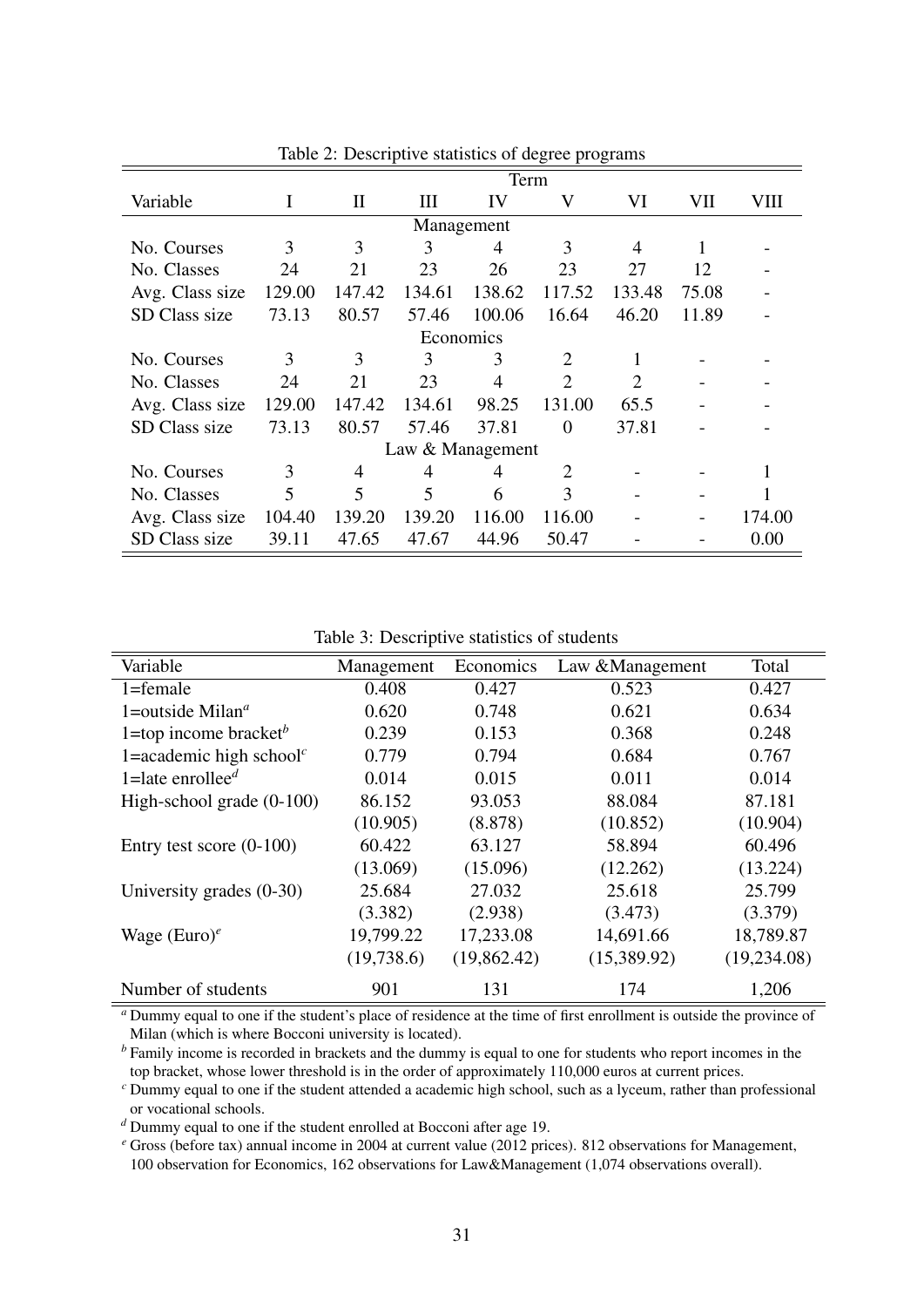|                                                    | Female         | Academic            | High             | Entry            | Top                  | Outside          | Late                                |
|----------------------------------------------------|----------------|---------------------|------------------|------------------|----------------------|------------------|-------------------------------------|
|                                                    |                | High                | School           | Test             | Income               | Milan            | Enrollees <sup><math>a</math></sup> |
|                                                    |                | School <sup>a</sup> | Grade            | Score            | Bracket <sup>a</sup> |                  |                                     |
|                                                    | $[1]$          | $[2]$               | $[3]$            | $[4]$            | $[5]$                | [6]              | $[7]$                               |
|                                                    |                |                     | Management       |                  |                      |                  |                                     |
| Test statistics:                                   | $\chi^2$       | $\chi^2$            | $\cal F$         | $\boldsymbol{F}$ | $\chi^2$             | $\chi^2$         | $\chi^2$                            |
| mean                                               | 0.489          | 0.482               | 0.497            | 0.393            | 0.500                | 0.311            | 0.642                               |
| median                                             | 0.466          | 0.483               | 0.559            | 0.290            | 0.512                | 0.241            | 0.702                               |
| P-value <sup>b</sup> (total number of tests is 20) |                |                     |                  |                  |                      |                  |                                     |
| $<\!\!0.01$                                        | $\Omega$       | $\overline{0}$      | $\boldsymbol{0}$ | $\mathbf{1}$     | $\overline{0}$       | 3                | $\overline{0}$                      |
| < 0.05                                             | 1              | $\overline{0}$      | 1                | $\mathbf{1}$     | $\overline{2}$       | 6                | $\mathbf{1}$                        |
|                                                    |                |                     | Economics        |                  |                      |                  |                                     |
| Test statistics:                                   | $\chi^2$       | $\chi^2$            | $\cal F$         | $\boldsymbol{F}$ | $\chi^2$             | $\chi^2$         | $\chi^2$                            |
| mean                                               | 0.376          | 0.662               | 0.323            | 0.499            | 0.634                | 0.632            | 0.846                               |
| median                                             | 0.292          | 0.715               | 0.241            | 0.601            | 0.616                | 0.643            | 0.911                               |
| P-value <sup>b</sup> (total number of tests is 11) |                |                     |                  |                  |                      |                  |                                     |
| < 0.01                                             | 1              | $\boldsymbol{0}$    | $\overline{2}$   | $\boldsymbol{0}$ | $\overline{0}$       | $\boldsymbol{0}$ | $\boldsymbol{0}$                    |
| < 0.05                                             | 1              | $\overline{0}$      | $\overline{2}$   | $\mathbf{1}$     | $\Omega$             | $\Omega$         | $\overline{0}$                      |
|                                                    |                |                     | Law & Management |                  |                      |                  |                                     |
| Test statistics:                                   | $\chi^2$       | $\chi^2$            | $\cal F$         | $\boldsymbol{F}$ | $\chi^2$             | $\chi^2$         | $\chi^2$                            |
| mean                                               | 0.321          | 0.507               | 0.636            | 0.570            | 0.545                | 0.566            | 0.948                               |
| median                                             | 0.234          | 0.341               | 0.730            | 0.631            | 0.586                | 0.533            | 0.948                               |
| P-value <sup>b</sup> (total number of tests is 7)  |                |                     |                  |                  |                      |                  |                                     |
| < 0.01                                             | $\Omega$       | 0                   | $\Omega$         | $\theta$         | $\Omega$             | $\Omega$         | $\Omega$                            |
| < 0.05                                             | $\overline{c}$ | $\boldsymbol{0}$    | $\boldsymbol{0}$ | $\boldsymbol{0}$ | $\boldsymbol{0}$     | $\overline{0}$   | $\boldsymbol{0}$                    |

<span id="page-33-0"></span>

| Table 4: Randomness checks - Students |  |  |
|---------------------------------------|--|--|
|---------------------------------------|--|--|

The reported statistics are derived from probit (columns 1,2,5,6,7) or OLS (columns 3 and 4) regressions of the observable students' characteristics (by column) on class dummies for each course in each degree program that we consider (Management: 20 courses, 144 classes; Economics: 11 courses, 72 classes; Law & Management: 7 courses, 14 classes). The reported p-values refer to tests of the null hypothesis that the coefficients on all the class dummies in each model are all jointly equal to zero. The test statistics are either  $\chi^2$  (columns 1,2,5,6,7) or *F* (columns 3 and 4), with varying parameters depending on the model.

*<sup>a</sup>* See notes to Table [3.](#page-32-1)

*b* Number of courses for which the p-value of the test of joint significance of the class dummies is below 0.05 or 0.01.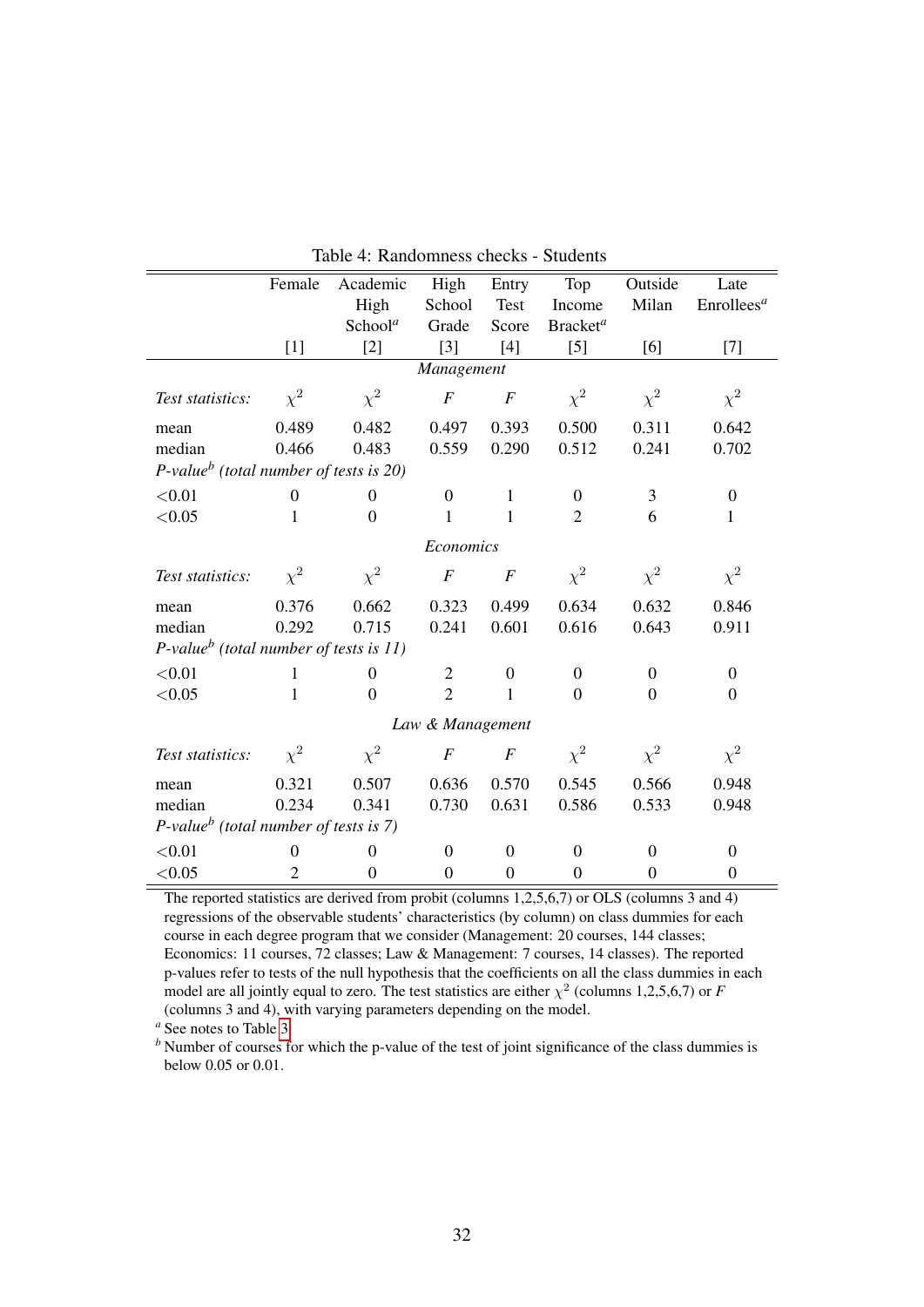|                                                                | F-test | P-value |  |
|----------------------------------------------------------------|--------|---------|--|
|                                                                |        |         |  |
| Class size <sup><math>a</math></sup>                           | 0.94   | 0.491   |  |
| Attendance $^b$                                                | 0.95   | 0.484   |  |
| Avg. high school grade                                         | 0.73   | 0.678   |  |
| Avg. entry test score                                          | 1.37   | 0.197   |  |
| Share of females                                               | 1.05   | 0.398   |  |
| Share of students from outside Milan <sup><math>c</math></sup> | 0.25   | 0.987   |  |
| Share of top-income students <sup><math>c</math></sup>         | 1.31   | 0.228   |  |
| Share academic high school <sup><math>c</math></sup>           | 1.35   | 0.206   |  |
| Share late enrollees <sup><math>c</math></sup>                 | 0.82   | 0.597   |  |
| Share of high ability <sup>d</sup>                             | 0.69   | 0.716   |  |
| Morning lectures $e$                                           | 5.24   | 0.000   |  |
| Evening lectures $f$                                           | 1.97   | 0.039   |  |
| Room's floor <sup><math>g</math></sup>                         | 0.45   | 0.998   |  |
| Room's building <sup>h</sup>                                   | 1.39   | 0.188   |  |

<span id="page-34-0"></span>Table 5: Randomness checks - Teachers

The reported statistics are derived from a system of 9 seemingly unrelated simultaneous equations, where each observation is a class in a compulsory course (184 observations in total). The dependent variables are 9 teachers' characteristics (age, gender, h-index, average citations per year and 4 dummies for academic positions) and the regressors are the class characteristics listed in the table. The reported statistics test the null hypothesis that the coefficients on each class characteristic are all jointly equal to zero in all the equations of the system. The last row tests the hypothesis that the coefficients on all regressors are all jointly zero in all equations. All tests are distributed according to a F-distribution with (9,1467) degrees of freedom, apart from the joint test in the last row, which has (108,1467) degrees of freedom.

*<sup>a</sup>* Number or officially enrolled students.

*b* Attendance is monitored by random visits of university attendants to the class.

*<sup>c</sup>* See notes to Table [3.](#page-32-1)

*<sup>d</sup>* Share of students in the top 25% of the entry test score distribution.

*<sup>e</sup>* Share of lectures taught between 8.30 and 10.30 a.m.

*<sup>f</sup>* Share of lectures taught between 4.30 and 6.30 p.m.

<sup>g</sup> Test of the joint significance of 4 floor dummies.

*<sup>h</sup>* Dummy for building A.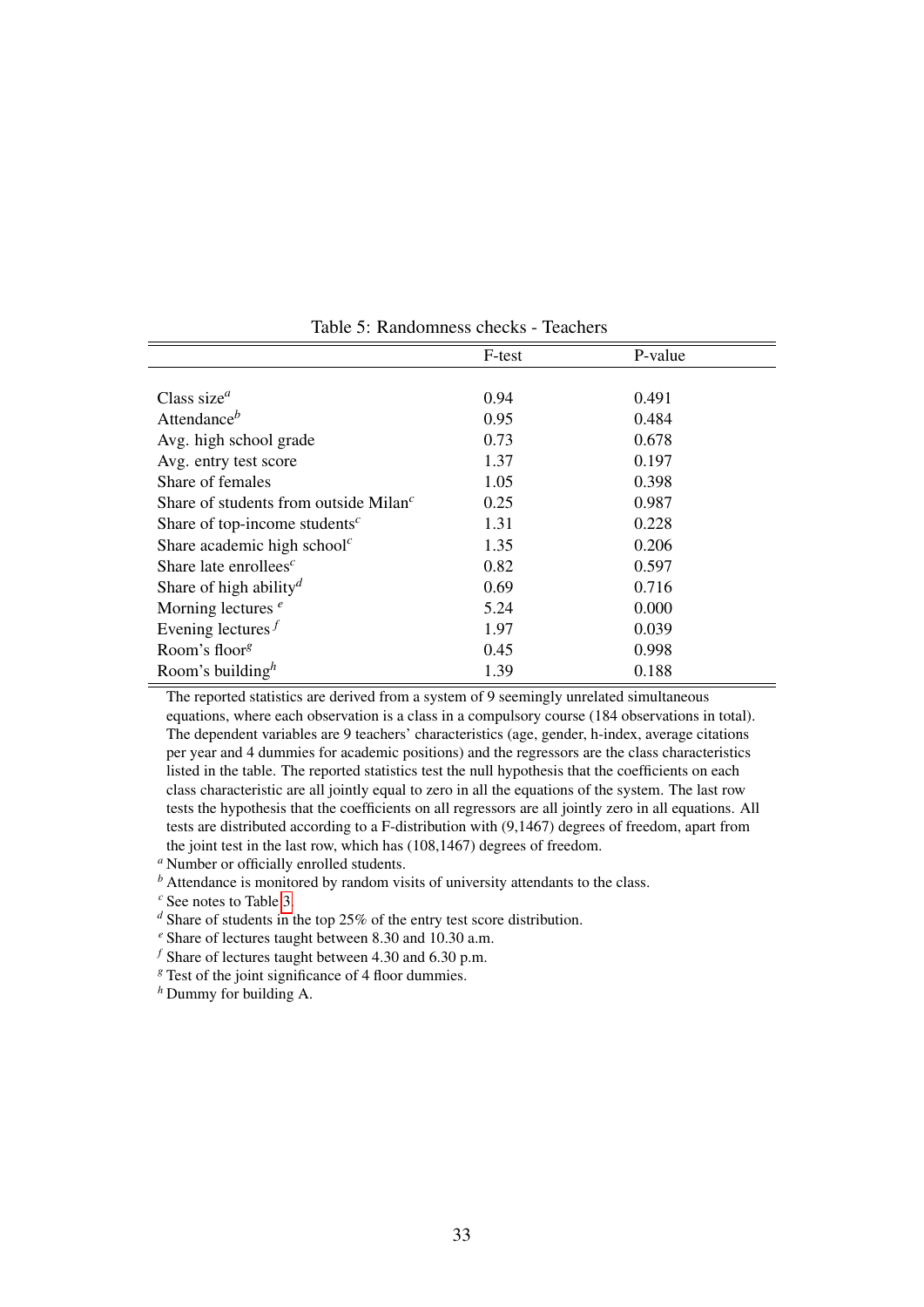| Dependent variable = $\hat{\alpha}_s$      | $[1]$     | $[2]^{a}$ | $\overline{[3]}$ |
|--------------------------------------------|-----------|-----------|------------------|
| Class size $^b$                            | $-0.000$  |           | $-0.000$         |
|                                            | (0.000)   |           | (0.000)          |
| Avg. HS grade                              | $-0.468$  |           | $-0.432$         |
|                                            | (0.447)   |           | (0.468)          |
| Avg. entry test score                      | $-0.316$  |           | $-0.502$         |
|                                            | (0.599)   |           | (0.615)          |
| Share of females                           | 0.102     |           | 0.090            |
|                                            | (0.102)   |           | (0.107)          |
| Share from outside Milan                   | 0.133     |           | 0.125            |
|                                            | (0.087)   |           | (0.088)          |
| Share of top income <sup>b</sup>           | $-0.024$  |           | $-0.009$         |
|                                            | (0.116)   |           | (0.121)          |
| Share from academic HS                     | 0.000     |           | 0.014            |
|                                            | (0.129)   |           | (0.137)          |
| Share of late enrollees                    | $-0.671*$ |           | $-0.657*$        |
|                                            | (0.356)   |           | (0.369)          |
| Share of high ability $\mathbf{b}$         | 0.148     |           | 0.174            |
|                                            | (0.170)   |           | (0.170)          |
| Morning lectures <sup>b</sup>              | 0.001     |           | $-0.011$         |
|                                            | (0.016)   |           | (0.017)          |
| Evening lectures <sup><math>b</math></sup> | $-0.147$  |           | $-0.026$         |
|                                            | (0.194)   |           | (0.214)          |
| 1=coordinator                              |           | 0.011     | 0.015            |
|                                            |           | (0.017)   | (0.017)          |
| Male                                       |           | $-0.003$  | $-0.002$         |
|                                            |           | (0.010)   | (0.011)          |
| Age                                        |           | $-0.001$  | 0.001            |
|                                            |           | (0.002)   | (0.002)          |
| Age squared                                |           | 0.000     | $-0.000$         |
|                                            |           | (0.000)   | (0.000)          |
| H-index                                    |           | $-0.002$  | $-0.001$         |
|                                            |           | (0.003)   | (0.003)          |
| Citations per year                         |           | $-0.000$  | 0.000            |
|                                            |           | (0.000)   | (0.000)          |
| Full professor $c$                         |           | 0.023     | 0.045            |
|                                            |           | (0.029)   | (0.031)          |
| Associate professor $c$                    |           | 0.037     | $0.067**$        |
|                                            |           | (0.027)   | (0.029)          |
| Assistant professor $c$                    |           | $0.049*$  | $0.066**$        |
|                                            |           | (0.027)   | (0.028)          |
| Classroom characteristics <sup>d</sup>     | yes       | no        | yes              |
| Degree program dummies                     | yes       | yes       | yes              |
| Subject area dummies                       | yes       | yes       | yes              |
| Term dummies                               | yes       | yes       | yes              |
| Partial R squared <sup>e</sup>             | 0.117     | 0.046     | 0.155            |
| Observations                               | 230       | 230       | 230              |

<span id="page-35-0"></span>Table 6: Determinants of class effects

Observations are weighted by the inverse of the standard error of the estimated  $\alpha$ 's. \* p<0.1, \*\* p<0.05,\*\*\*p<0.01

*<sup>a</sup>* Weighted averages of individual characteristics if there is more than one teacher per class.

*b* See notes to Table [5.](#page-34-0)

*<sup>c</sup>* All variables regarding the academic position refer to the main teacher of the class. The excluded dummy is a residual category (visiting prof., external experts, collaborators.)

*<sup>d</sup>* Four floor dummies, one building dummy and a dummy for multi-classrooms classes.

<sup>*e*</sup> R squared computed once program, term and subject fixed effects are partialled out.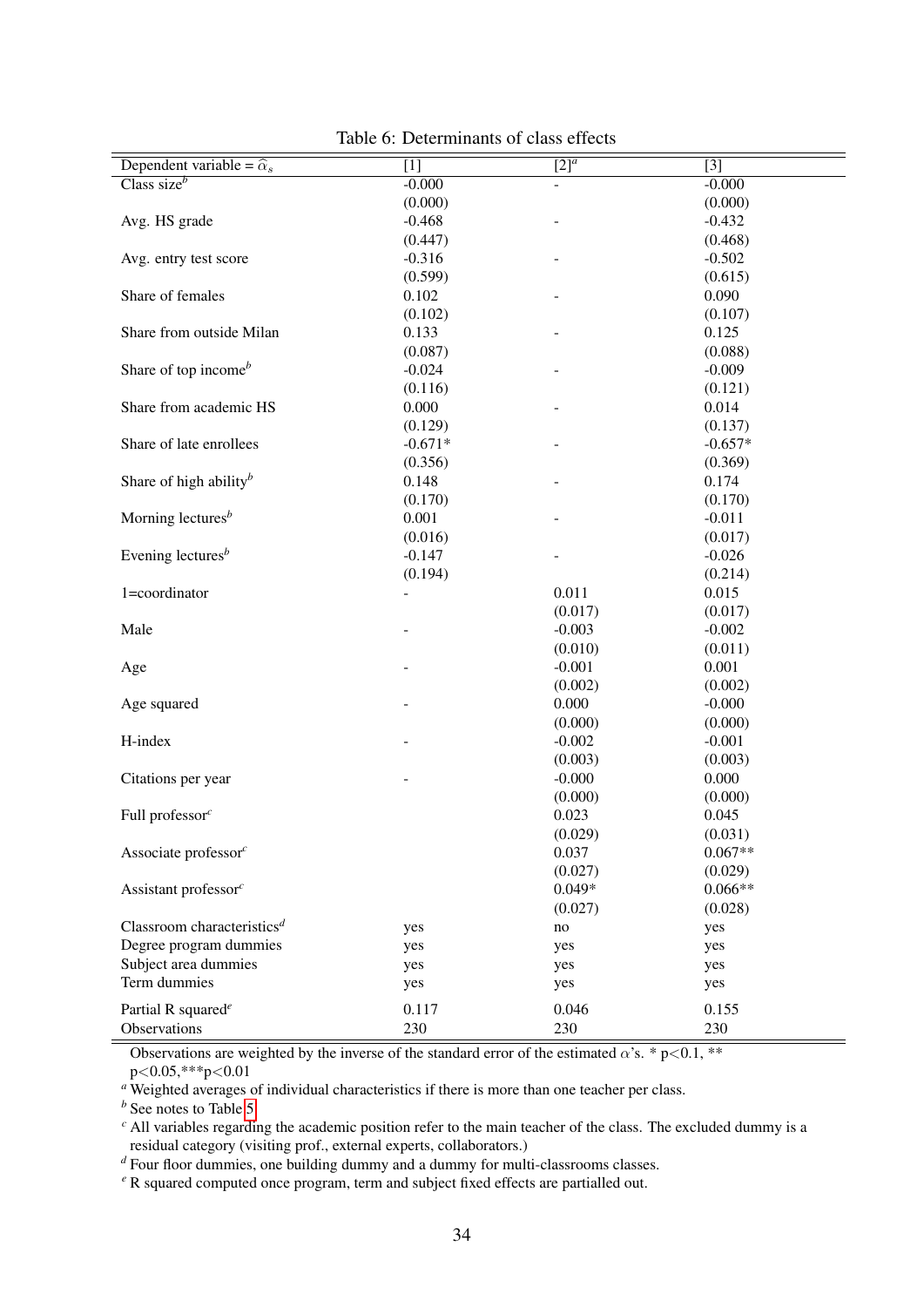| Dependent variable = $\hat{\alpha}_s$      | $[1]$     | $[2]^{a}$ | $\overline{[3]}$ |
|--------------------------------------------|-----------|-----------|------------------|
| Class size $^b$                            | $-0.000$  |           | $-0.000$         |
|                                            | (0.003)   |           | (0.000)          |
| Avg. HS grade                              | 0.129     |           | $-0.179$         |
|                                            | (0.788)   |           | (0.826)          |
| Avg. entry test score                      | $-0.071$  |           | $-0.169$         |
|                                            | (1.006)   |           | (1.042)          |
| Share of females                           | $0.414**$ |           | $0.401**$        |
|                                            | (0.182)   |           | (0.189)          |
| Share from outside Milan                   | $-0.044$  |           | $-0.081$         |
|                                            | (0.149)   |           | (0.150)          |
| Share of top income <sup>b</sup>           | 0.172     |           | 0.074            |
|                                            | (0.198)   |           | (0.206)          |
| Share from academic HS                     | $-0.029$  |           | $-0.013$         |
|                                            | (0.219)   |           | (0.231)          |
| Share of late enrollees                    | 0.771     |           | 0.988            |
|                                            | (0.651)   |           | (0.671)          |
| Share of high ability $\bar{b}$            | 0.297     |           | 0.342            |
|                                            | (0.296)   |           | (0.299)          |
| Morning lectures <sup>b</sup>              | 0.002     |           | $-0.008$         |
|                                            | (0.025)   |           | (0.028)          |
| Evening lectures <sup><math>b</math></sup> | $-0.313$  |           | $-0.027$         |
|                                            | (0.279)   |           | (0.319)          |
| 1=coordinator                              |           | 0.030     | 0.029            |
|                                            |           | (0.027)   | (0.030)          |
| Male                                       |           | $-0.022$  | $-0.021$         |
|                                            |           | (0.018)   | (0.019)          |
| Age                                        |           | 0.003     | 0.004            |
|                                            |           | (0.004)   | (0.004)          |
| Age squared                                |           | $-0.000$  | $-0.000$         |
|                                            |           | (0.000)   | (0.000)          |
| H-index                                    |           | 0.002     | 0.004            |
|                                            |           | (0.005)   | (0.005)          |
| Citations per year                         |           | $-0.001$  | $-0.001$         |
|                                            |           | (0.001)   | (0.001)          |
| Full professor $c$                         |           | 0.006     | 0.029            |
|                                            |           | (0.039)   | (0.047)          |
| Associate professor <sup>c</sup>           |           | 0.033     | 0.048            |
|                                            |           | (0.037)   | (0.043)          |
| Assistant professor <sup>c</sup>           |           | 0.032     | 0.054            |
|                                            |           | (0.036)   | (0.042)          |
| Classroom characteristics <sup>d</sup>     | yes       | no        | yes              |
| Degree program dummies                     | yes       | yes       | yes              |
| Subject area dummies                       | yes       | yes       | yes              |
| Term dummies                               | yes       | yes       | yes              |
| Partial R squared <sup>e</sup>             | 0.064     | 0.051     | 0.106            |
| Observations                               | 230       | 230       | 230              |

<span id="page-36-0"></span>Table 7: Determinants of class wage effects

Observations are weighted by the inverse of the standard error of the estimated  $\alpha$ 's. \* p<0.1, \*\* p<0.05,\*\*\*p<0.01

*<sup>a</sup>* Weighted averages of individual characteristics if there is more than one teacher per class.

*b* See notes to Table [5.](#page-34-0)

*<sup>c</sup>* All variables regarding the academic position refer to the main teacher of the class. The excluded dummy is a residual category (visiting prof., external experts, collaborators.)

*<sup>d</sup>* Four floor dummies, one building dummy and a dummy for multi-classrooms classes.

<sup>*e*</sup> R squared computed once program, term and subject fixed effects are partialled out.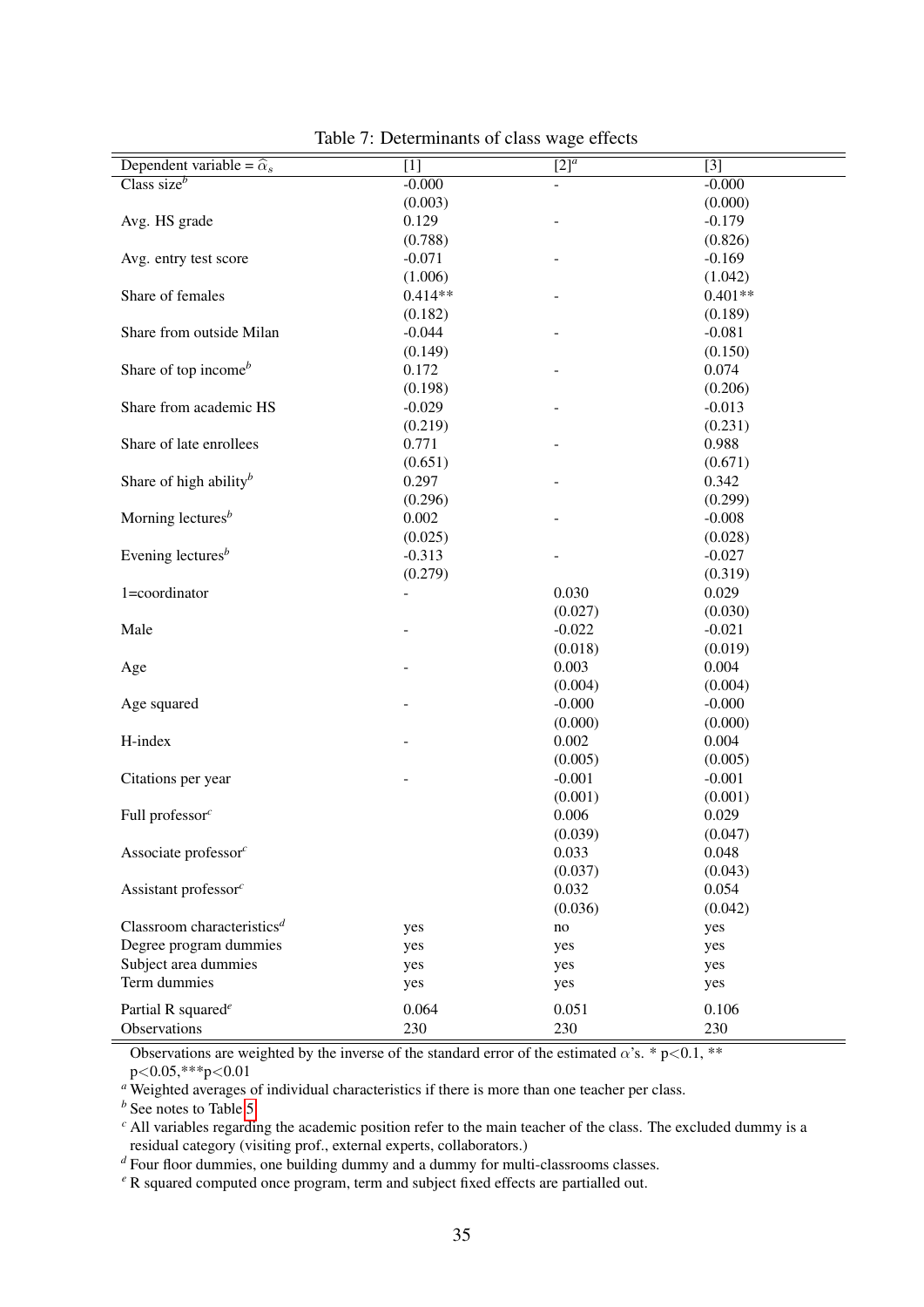|                                                          |        | Returns computed on: |
|----------------------------------------------------------|--------|----------------------|
|                                                          | grades | earnings             |
|                                                          |        |                      |
| PANEL A: Controlling for class and teachers' observables |        |                      |
| avg. standard deviation                                  | 0.038  | 0.045                |
| min. standard deviation                                  | 0.000  | 0.002                |
| max. standard deviation                                  | 0.143  | 0.163                |
|                                                          |        |                      |
| <b>PANEL B: Controlling for class observables only</b>   |        |                      |
|                                                          | 0.038  | 0.046                |
| avg. standard deviation                                  |        |                      |
| min. standard deviation                                  | 0.000  | 0.002                |
| max. standard deviation                                  | 0.142  | 0.162                |

<span id="page-37-0"></span>

| Table 8: Academic and labour market returns to teaching |  |  |
|---------------------------------------------------------|--|--|
|---------------------------------------------------------|--|--|

| No. of courses                                                                   | 38  | 38  |  |
|----------------------------------------------------------------------------------|-----|-----|--|
| No. of classes                                                                   | 230 | 230 |  |
| . The material to tradition and cottonated because the characteristic cottonated |     |     |  |

The returns to teaching are estimated by regressing the estimated class effects  $(\alpha)$  on observable class and teacher's characteristics (see Table [6](#page-35-0) and [7\)](#page-36-0). The standard deviation are computed as discussed in Section [3.](#page-11-0)

|                         | grades      |              |             | earnings     |
|-------------------------|-------------|--------------|-------------|--------------|
|                         | low-ability | high-ability | low-ability | high-ability |
|                         |             |              |             |              |
| avg. standard deviation | 0.059       | 0.060        | 0.124       | 0.079        |
| min. standard deviation | 0.003       | 0.003        | 0.009       | 0.000        |
| max. standard deviation | 0.313       | 0.200        | 0.729       | 0.347        |
|                         |             |              |             |              |
| No. of courses          | 38          | 38           | 38          | 38           |
| No. of classes          | 230         | 230          | 230         | 230          |

<span id="page-37-1"></span>Table 9: Academic and labour market returns to teaching by ability

The returns to teaching by students' ability are estimated as in Table [8](#page-37-0) (Panel A) but restricting the original sample of students to either those whose entry test scores are above the median (high ability) or below the median (low ability).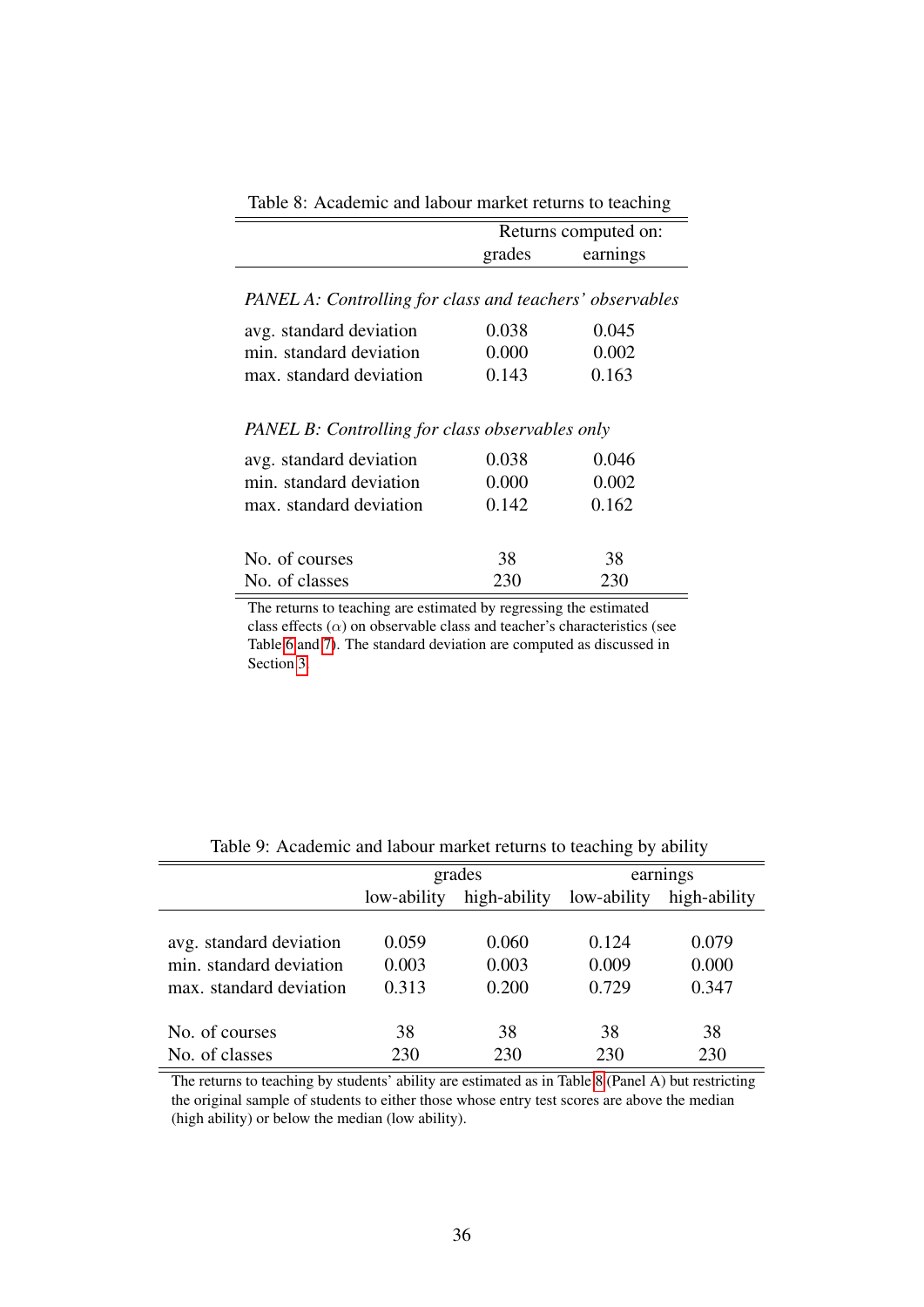<span id="page-38-0"></span>Table 10: Comparison of academic and labour market returns of teachers

| Dependent variable: Academic returns        |                       |                          |                       |  |  |
|---------------------------------------------|-----------------------|--------------------------|-----------------------|--|--|
|                                             |                       | Entire class Low-Ability | High-Ability          |  |  |
| Labour market returns                       | $0.246***$<br>(0.053) | $-0.057$<br>(0.054)      | $0.189***$<br>(0.067) |  |  |
| Program fixed effects<br>Term fixed effects | yes<br>yes            | yes<br>yes               | yes<br>yes            |  |  |
| Subject fixed effects                       | yes                   | yes                      | yes                   |  |  |

Bootstrapped standard errors in parentheses. Observations are weighted by the inverse of the standard error of the dependent variable. \*  $p<0.1$ , \*\* p<0.05,\*\*\*p<0.01

<span id="page-38-1"></span>

|  | Table 11: Cross-comparison of academic and labour |  |  |  |
|--|---------------------------------------------------|--|--|--|
|  | market returns to teaching by students' ability   |  |  |  |

| Dependent variable: Returns for low-ability students |                  |                     |  |  |
|------------------------------------------------------|------------------|---------------------|--|--|
|                                                      | grades           | earnings            |  |  |
| Returns for high-ability students                    | 0.072<br>(0.126) | $-0.285$<br>(0.175) |  |  |
| Program fixed effects                                | yes              | yes                 |  |  |
| Term fixed effects                                   | yes              | yes                 |  |  |
| Subject fixed effects                                | ves              | yes                 |  |  |

Bootstrapped standard errors in parentheses. Observations are weighted by the inverse of the standard error of the dependent variable. \* p<0.1, \*\* p<0.05, \*\*\* p<0.01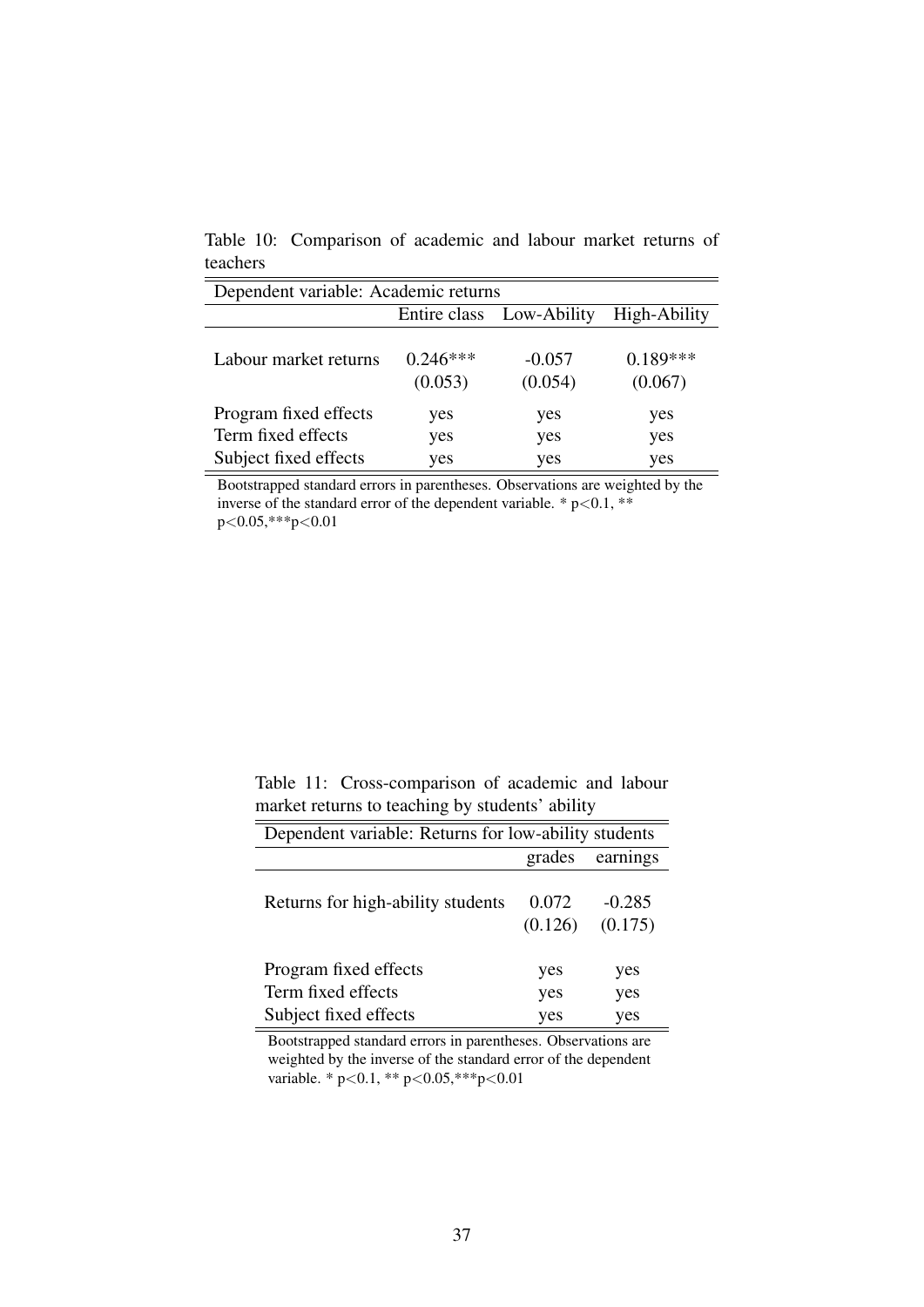|                         | Returns computed on: |          |  |
|-------------------------|----------------------|----------|--|
|                         | grades               | earnings |  |
|                         |                      |          |  |
| PANEL A: All courses    |                      |          |  |
| avg. standard deviation | 0.038                | 0.045    |  |
| min. standard deviation | 0.000                | 0.002    |  |
| max. standard deviation | 0.143                | 0.163    |  |
|                         |                      |          |  |
| No. of courses          | 38                   | 38       |  |
| No. of classes          | 230                  | 230      |  |
|                         |                      |          |  |

<span id="page-39-0"></span>Table 12: Robustness check for class switching

#### *PANEL B: Excluding the most switched course*

| avg. standard deviation | 0.038 | 0.046 |
|-------------------------|-------|-------|
| min. standard deviation | 0.000 | 0.002 |
| max. standard deviation | 0.143 | 0.163 |
| No. of courses          | 37    | 37    |
| No. of classes          | 222   | 222   |

#### *PANEL C: Excluding the two most switched courses*

| avg. standard deviation | 0.039 | 0.046 |
|-------------------------|-------|-------|
| min. standard deviation | 0.000 | 0.002 |
| max. standard deviation | 0.143 | 0.163 |
| No. of courses          | 36    | 36    |
| No. of classes          | 214   | 214   |

### *PANEL D: Excluding the five most switched courses*

| avg. standard deviation | 0.041 | 0.048 |
|-------------------------|-------|-------|
| min. standard deviation | 0.000 | 0.002 |
| max. standard deviation | 0.143 | 0.139 |
| No. of courses          | 29    | 29    |
| No. of classes          | 170   | 170   |

The returns to teaching are estimated by regressing the estimated class effects  $(\alpha)$  on observable class and teacher's characteristics (see Table [6](#page-35-0) and [7\)](#page-36-0). The standard deviation are computed as discussed in Section [3.](#page-11-0)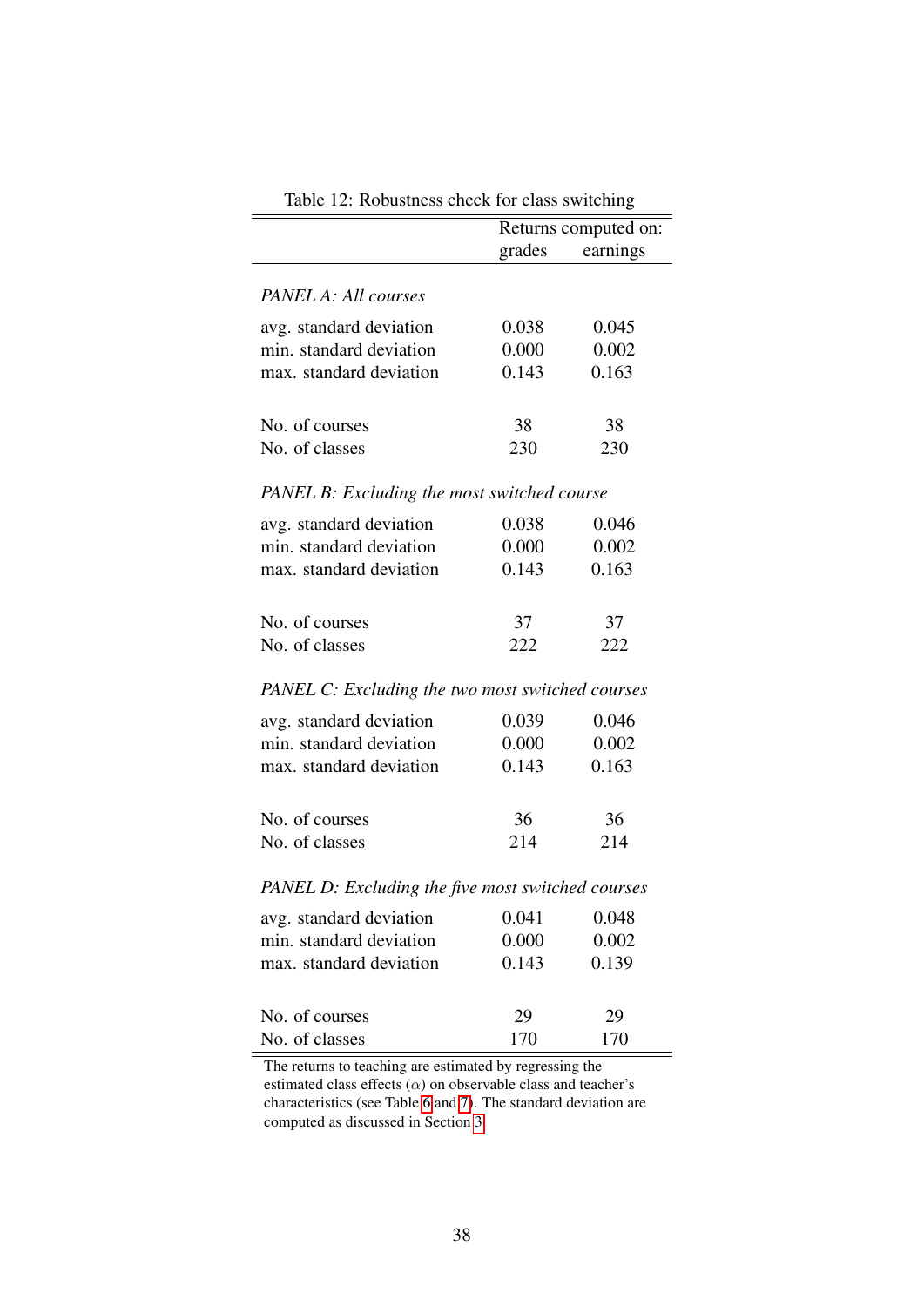|                        | $[1]$       | $[2]$       | $[3]$       |
|------------------------|-------------|-------------|-------------|
| High School grade      | 0.461       | 0.081       | 0.086       |
|                        | (0.410)     | (0.122)     | (0.122)     |
| Entry test score       | 0.050       | $-0.021$    | $-0.135$    |
|                        | (0.216)     | (0.221)     | (0.221)     |
| Female                 | 0.047       | 0.023       | 0.024       |
|                        | (0.103)     | (0.104)     | (0.104)     |
| Outside Milan          | $0.197*$    | $0.197*$    | 0.198*      |
|                        | (0.108)     | (0.108)     | (0.109)     |
| Top income             | $-0.054$    | $-0.066$    | $-0.061$    |
|                        | (0.119)     | (0.120)     | (0.120)     |
| Academic High School   | 0.106       | 0.081       | 0.086       |
|                        | (0.121)     | (0.122)     | (0.122)     |
| Late enrollee          | $-0.804*$   | $-0.767**$  | $-0.762**$  |
|                        | (0.329)     | (0.332)     | (0.332)     |
| <b>Economics Dummy</b> | $-0.602***$ | $-0.647***$ | $-0.638***$ |
|                        | (0.139)     | (0.143)     | (0.144)     |
| Law & Econ Dummy       | 0.187       | 0.211       | 0.204       |
|                        | (0.158)     | (0.161)     | (0.161)     |
| <b>Graduation Mark</b> |             | 0.011       | 0.010       |
|                        |             | (0.008)     | (0.009)     |
| Graduation year=2003   |             | $-0.003$    | $-0.012$    |
|                        |             | (0.220)     | (0.222)     |
| Graduation year=2004   |             | $-0.091$    | $-0.103$    |
|                        |             | (0.236)     | (0.240)     |
| Graduation year=2005   |             | $-0.348$    | $-0.358$    |
|                        |             | (0.285)     | (0.288)     |
| Avg. Class Effect      |             |             | 1.510       |
|                        |             |             | (2.111)     |
| Avg. Class Wage Effect |             |             | $-0.888$    |
|                        |             |             | (1.404)     |
| Pseudo R squared       | 0.040       | 0.048       | 0.049       |
| Observations           | 1,206       | 1,206       | 1,206       |

Table 13: Probability of being matched in the tax records

 $\frac{1}{\sqrt{\pi p} < 0.1, \sqrt[4]{p} < 0.05, \sqrt[4]{\pi p} < 0.01}$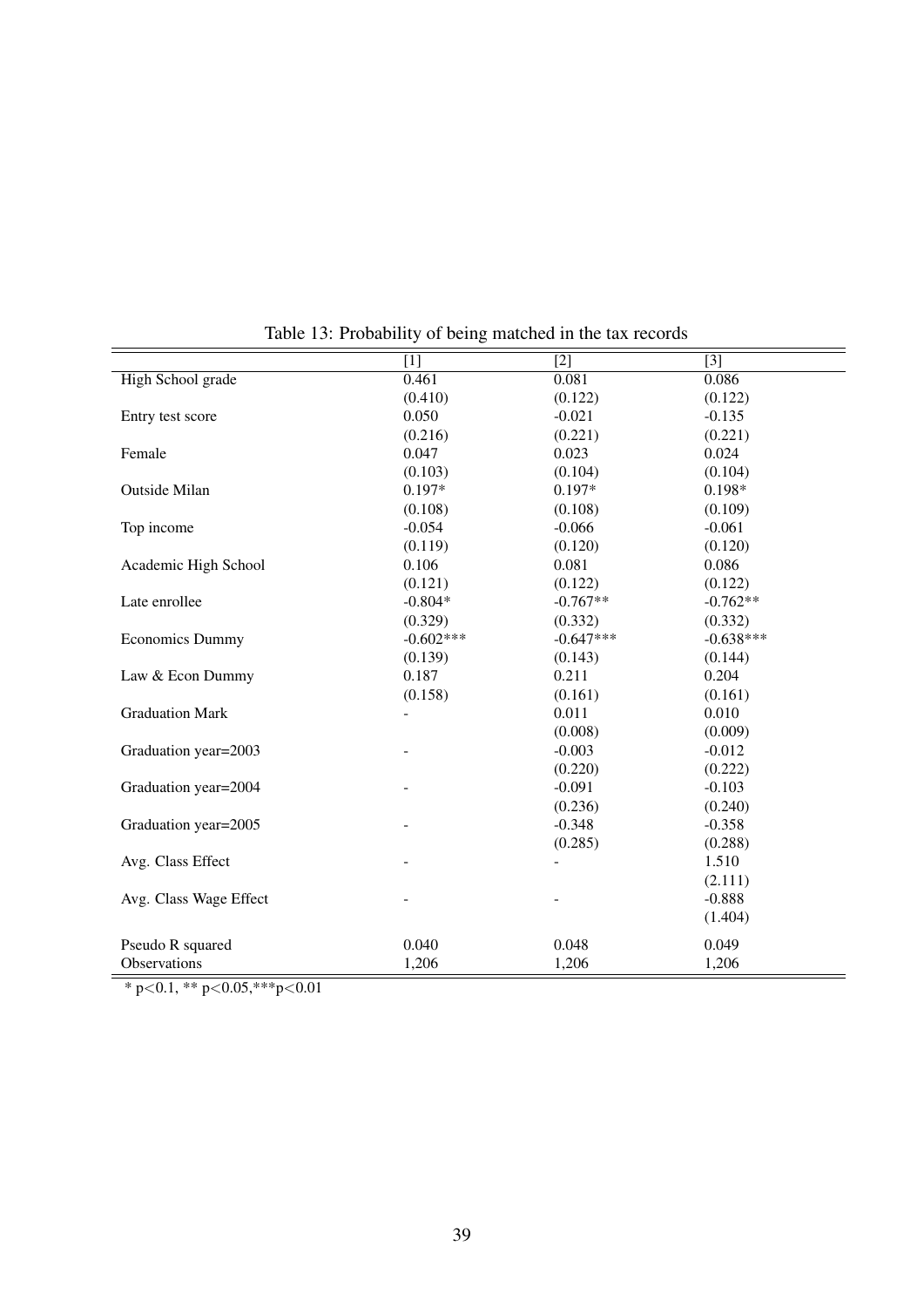|                        | $[1]$       | $[2]$      | $[3]$      |
|------------------------|-------------|------------|------------|
| High School grade      | $-2.202***$ | $-1.234*$  | $-1.192*$  |
|                        | (0.532)     | (0.656)    | (0.665)    |
| Entry test score       | $-0.139$    | $-0.035$   | $-0.030$   |
|                        | (0.328)     | (0.335)    | (0.336)    |
| Female                 | $-0.223$    | $-0.206$   | $-0.202$   |
|                        | (0.152)     | (0.153)    | (0.153)    |
| <b>Outside Milan</b>   | $-0.025$    | $-0.022$   | $-0.020$   |
|                        | (0.144)     | (0.146)    | (0.146)    |
| Top income             | $-0.247$    | $-0.260$   | $-0.256$   |
|                        | (0.173)     | (0.176)    | (0.176)    |
| Academic High School   | $-0.195$    | $-0.158$   | $-0.152$   |
|                        | (0.166)     | (0.168)    | (0.169)    |
| Late enrollee          | 0.524       | 0.440      | 0.445      |
|                        | (0.374)     | (0.377)    | (0.378)    |
| <b>Economics Dummy</b> | 0.279       | 0.312      | 0.309      |
|                        | (0.210)     | (0.214)    | (0.216)    |
| Law & Econ Dummy       | 0.039       | 0.053      | 0.049      |
|                        | (0.206)     | (0.208)    | (0.208)    |
| Avg. Exam Grade        |             | $-0.100**$ | $-0.103**$ |
|                        |             | (0.039)    | (0.040)    |
| Avg. Class Effect      |             |            | 1.178      |
|                        |             |            | (3.427)    |
| Avg. Class Wage Effect |             |            | $-0.764$   |
|                        |             |            | (2.264)    |
| Pseudo R squared       | 0.067       | 0.083      | 0.083      |
| <b>Observations</b>    | 1,255       | 1,255      | 1,255      |

Table 14: Probability of dropout

\* p<0.1, \*\* p<0.05, \*\*\* p<0.01